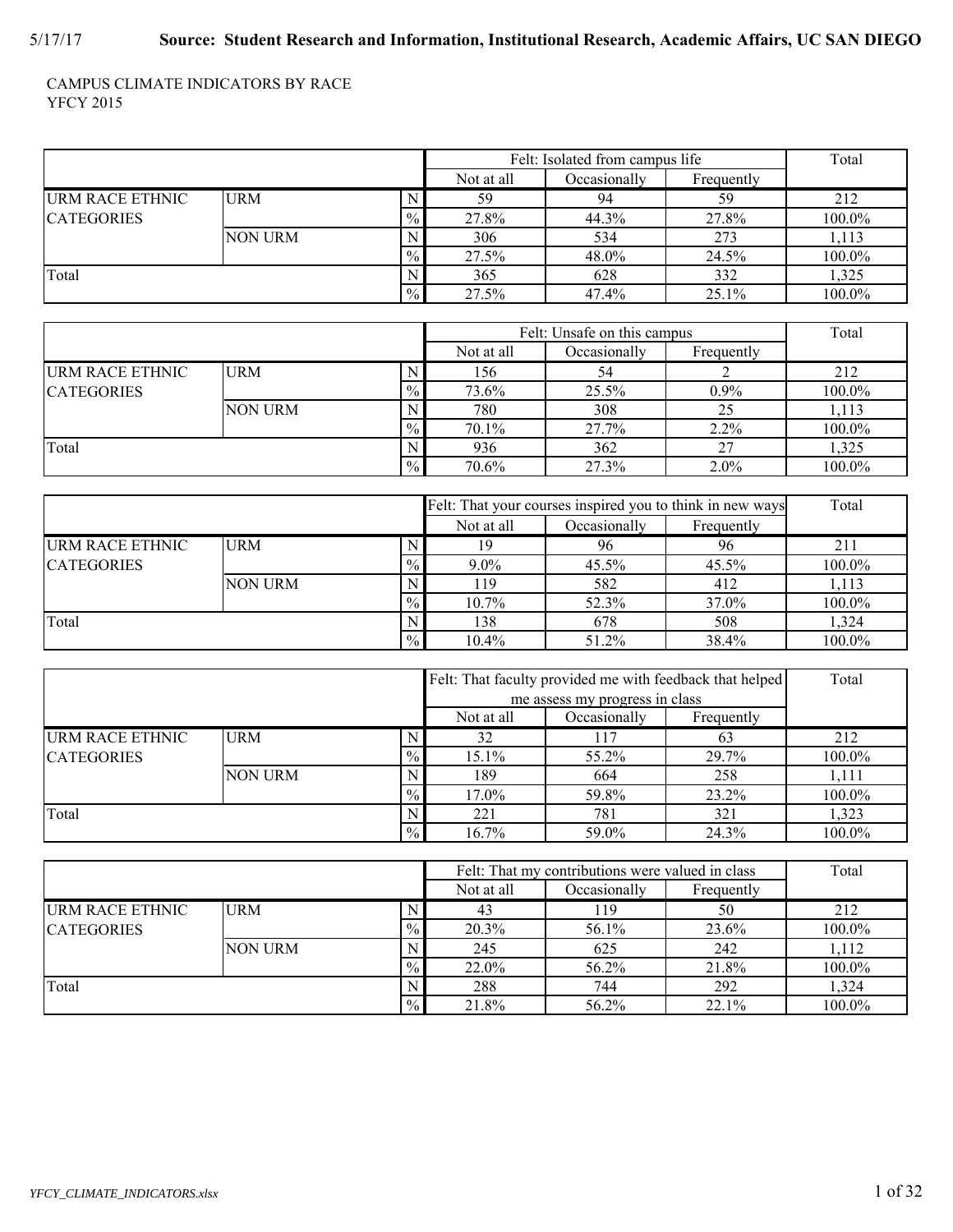|                        |                |               | Felt: That faculty encouraged me to ask questions and<br>participate in discussions | Total |       |        |
|------------------------|----------------|---------------|-------------------------------------------------------------------------------------|-------|-------|--------|
|                        |                |               | Not at all                                                                          |       |       |        |
| <b>URM RACE ETHNIC</b> | <b>URM</b>     |               | 19                                                                                  | 100   | 93    | 212    |
| <b>CATEGORIES</b>      |                | $\%$          | $9.0\%$                                                                             | 47.2% | 43.9% | 100.0% |
|                        | <b>NON URM</b> |               | 106                                                                                 | 597   | 408   | 1,111  |
|                        |                | $\%$          | 9.5%                                                                                | 53.7% | 36.7% | 100.0% |
| Total                  |                |               | 125                                                                                 | 697   | 501   | 1,323  |
|                        |                | $\frac{0}{0}$ | 9.4%                                                                                | 52.7% | 37.9% | 100.0% |

|                   |                |               | Satisfaction: General education and core curriculum | Total                     |                  |        |
|-------------------|----------------|---------------|-----------------------------------------------------|---------------------------|------------------|--------|
|                   |                | courses       |                                                     |                           |                  |        |
|                   |                |               |                                                     | DISSATISFIED CANNOT RATE- | <b>SATISFIED</b> |        |
|                   |                |               |                                                     | <b>NEUTRAL</b>            |                  |        |
| URM RACE ETHNIC   | <b>URM</b>     |               | 28                                                  | 53                        | 127              | 208    |
| <b>CATEGORIES</b> |                | $\%$          | 13.5%                                               | 25.5%                     | 61.1%            | 100.0% |
|                   | <b>NON URM</b> | N             | 179                                                 | 307                       | 595              | 1,081  |
|                   |                | $\%$          | 16.6%                                               | 28.4%                     | 55.0%            | 100.0% |
| Total             |                |               | 207                                                 | 360                       | 722              | 1,289  |
|                   |                | $\frac{0}{0}$ | $16.1\%$                                            | 27.9%                     | 56.0%            | 100.0% |

|                        |                |               | Satisfaction: Your overall academic experience | Total                     |                  |        |
|------------------------|----------------|---------------|------------------------------------------------|---------------------------|------------------|--------|
|                        |                |               |                                                | DISSATISFIED CANNOT RATE- | <b>SATISFIED</b> |        |
|                        |                |               |                                                | <b>NEUTRAL</b>            |                  |        |
| <b>URM RACE ETHNIC</b> | <b>URM</b>     |               | 21                                             | 49                        | 138              | 208    |
| <b>CATEGORIES</b>      |                | $\frac{0}{2}$ | $10.1\%$                                       | 23.6%                     | 66.3%            | 100.0% |
|                        | <b>NON URM</b> |               | 108                                            | 259                       | 714              | 1,081  |
|                        |                | $\frac{0}{0}$ | $10.0\%$                                       | 24.0%                     | 66.0%            | 100.0% |
| Total                  |                |               | 129                                            | 308                       | 852              | 1,289  |
|                        |                | $\frac{0}{0}$ | 10.0%                                          | 23.9%                     | 66.1%            | 100.0% |

|                        |                |               |          | Satisfaction: Academic advising |                  |        |  |
|------------------------|----------------|---------------|----------|---------------------------------|------------------|--------|--|
|                        |                |               |          | DISSATISFIED CANNOT RATE-       | <b>SATISFIED</b> |        |  |
|                        |                |               |          | <b>NEUTRAL</b>                  |                  |        |  |
| <b>URM RACE ETHNIC</b> | <b>URM</b>     |               |          | 62                              | 135              | 208    |  |
| <b>CATEGORIES</b>      |                | $\frac{0}{0}$ | 5.3%     | 29.8%                           | 64.9%            | 100.0% |  |
|                        | <b>NON URM</b> |               | 121      | 375                             | 585              | 1,081  |  |
|                        |                | $\frac{0}{0}$ | $11.2\%$ | 34.7%                           | 54.1%            | 100.0% |  |
| Total                  |                |               | 132      | 437                             | 720              | 1,289  |  |
|                        |                | $\%$          | 10.2%    | 33.9%                           | 55.9%            | 100.0% |  |

|                        |                |               | Satisfaction: Student psychological services | Total                     |                  |        |
|------------------------|----------------|---------------|----------------------------------------------|---------------------------|------------------|--------|
|                        |                |               |                                              | DISSATISFIED CANNOT RATE- | <b>SATISFIED</b> |        |
|                        |                |               |                                              | <b>NEUTRAL</b>            |                  |        |
| <b>URM RACE ETHNIC</b> | <b>URM</b>     |               |                                              | 146                       |                  | 208    |
| <b>CATEGORIES</b>      |                | $\frac{9}{6}$ | $4.3\%$                                      | $70.2\%$                  | 25.5%            | 100.0% |
|                        | <b>NON URM</b> |               | 46                                           | 792                       | 243              | 1.081  |
|                        |                | $\frac{0}{0}$ | 4.3%                                         | 73.3%                     | 22.5%            | 100.0% |
| Total                  |                |               | 55                                           | 938                       | 296              | 1,289  |
|                        |                | $\frac{0}{0}$ | 4.3%                                         | 72.8%                     | 23.0%            | 100.0% |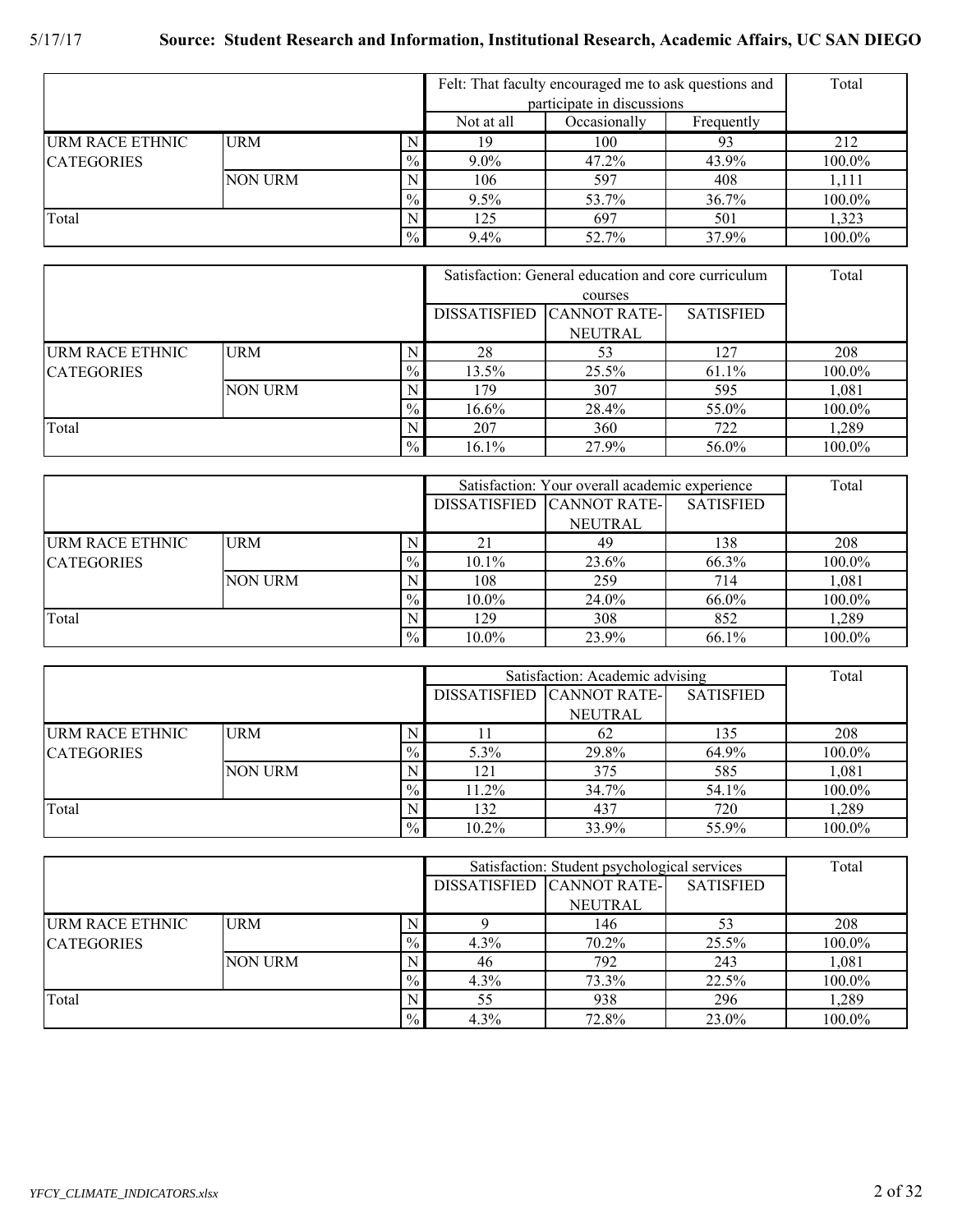|                   |                |               | Satisfaction: Student health services | Total                     |                  |        |
|-------------------|----------------|---------------|---------------------------------------|---------------------------|------------------|--------|
|                   |                |               |                                       | DISSATISFIED CANNOT RATE- | <b>SATISFIED</b> |        |
|                   |                |               |                                       | NEUTRAL                   |                  |        |
| URM RACE ETHNIC   | <b>URM</b>     |               |                                       | 106                       | 93               | 208    |
| <b>CATEGORIES</b> |                | $\frac{0}{0}$ | $4.3\%$                               | 51.0%                     | 44.7%            | 100.0% |
|                   | <b>NON URM</b> |               | 86                                    | 582                       | 413              | 1,081  |
|                   |                | $\frac{0}{0}$ | $8.0\%$                               | 53.8%                     | 38.2%            | 100.0% |
| Total             |                | 95            | 688                                   | 506                       | 1,289            |        |
|                   |                | $\%$          | $7.4\%$                               | 53.4%                     | 39.3%            | 100.0% |

|                   |         |               | Satisfaction: Orientation for new students |                  |        |  |
|-------------------|---------|---------------|--------------------------------------------|------------------|--------|--|
|                   |         |               | DISSATISFIED CANNOT RATE-                  | <b>SATISFIED</b> |        |  |
|                   |         |               | <b>NEUTRAL</b>                             |                  |        |  |
| URM RACE ETHNIC   | URM     | 32            |                                            | 98               | 207    |  |
| <b>CATEGORIES</b> |         | 15.5%<br>$\%$ | 37.2%                                      | 47.3%            | 100.0% |  |
|                   | NON URM | 168           | 396                                        | 516              | 1.080  |  |
|                   |         | $\%$<br>15.6% | 36.7%                                      | 47.8%            | 100.0% |  |
| Total             |         | 200           | 473                                        | 614              | 1,287  |  |
|                   |         | 15.5%<br>$\%$ | 36.8%                                      | 47.7%            | 100.0% |  |

|                               |                |      | ETHNIC EXPERIENCE-Dined or shared a meal | Total            |                   |        |
|-------------------------------|----------------|------|------------------------------------------|------------------|-------------------|--------|
|                               |                |      | NEVER TO                                 | <b>SOMETIMES</b> | <b>OFTEN TO</b>   |        |
|                               |                |      | <b>SELDOM</b>                            |                  | <b>VERY OFTEN</b> |        |
| <b>URM</b><br>URM RACE ETHNIC |                |      | 39                                       | 49               | 104               | 192    |
| <b>CATEGORIES</b>             |                | $\%$ | 20.3%                                    | 25.5%            | 54.2%             | 100.0% |
|                               | <b>NON URM</b> |      | 156                                      | 204              | 579               | 939    |
|                               |                | $\%$ | 16.6%                                    | 21.7%            | 61.7%             | 100.0% |
| Total                         |                |      | 195                                      | 253              | 683               | 1,131  |
|                               |                | $\%$ | 17.2%                                    | 22.4%            | 60.4%             | 100.0% |

|                               |                |               |                                                          | ETHNIC EXPERIENCE-Had meaningful and honest | Total           |        |
|-------------------------------|----------------|---------------|----------------------------------------------------------|---------------------------------------------|-----------------|--------|
|                               |                |               | discussions about race/ethnic relations outside of class |                                             |                 |        |
|                               |                |               | NEVER TO                                                 | <b>SOMETIMES</b>                            | <b>OFTEN TO</b> |        |
|                               |                |               | <b>VERY OFTEN</b>                                        |                                             |                 |        |
| <b>URM</b><br>URM RACE ETHNIC |                |               | 63                                                       | 51                                          | 79              | 193    |
| <b>CATEGORIES</b>             |                | $\frac{0}{0}$ | 32.6%                                                    | 26.4%                                       | 40.9%           | 100.0% |
|                               | <b>NON URM</b> |               | 334                                                      | 252                                         | 352             | 938    |
|                               |                | $\frac{0}{0}$ | 35.6%                                                    | 26.9%                                       | 37.5%           | 100.0% |
| Total<br>N                    |                | 397           | 303                                                      | 431                                         | 1,131           |        |
|                               |                | $\frac{0}{0}$ | 35.1%                                                    | 26.8%                                       | 38.1%           | 100.0% |

|                                           |                |               |               | ETHNIC EXPERIENCE - Had guarded, cautious |                   |        |  |  |  |
|-------------------------------------------|----------------|---------------|---------------|-------------------------------------------|-------------------|--------|--|--|--|
|                                           |                |               |               | interactions                              |                   |        |  |  |  |
|                                           |                |               | NEVER TO      | <b>SOMETIMES</b>                          | <b>OFTEN TO</b>   |        |  |  |  |
|                                           |                |               | <b>SELDOM</b> |                                           | <b>VERY OFTEN</b> |        |  |  |  |
| <b>URM</b><br><b>URM RACE ETHNIC</b><br>N |                |               | 119           | 46                                        | 28                | 193    |  |  |  |
| <b>CATEGORIES</b>                         |                | $\%$          | 61.7%         | 23.8%                                     | $14.5\%$          | 100.0% |  |  |  |
|                                           | <b>NON URM</b> |               | 544           | 250                                       | 142               | 936    |  |  |  |
|                                           |                | $\frac{0}{2}$ | 58.1%         | 26.7%                                     | 15.2%             | 100.0% |  |  |  |
| Total<br>N.                               |                | 663           | 296           | 170                                       | 1.129             |        |  |  |  |
|                                           |                | $\frac{0}{0}$ | 58.7%         | 26.2%                                     | 15.1%             | 100.0% |  |  |  |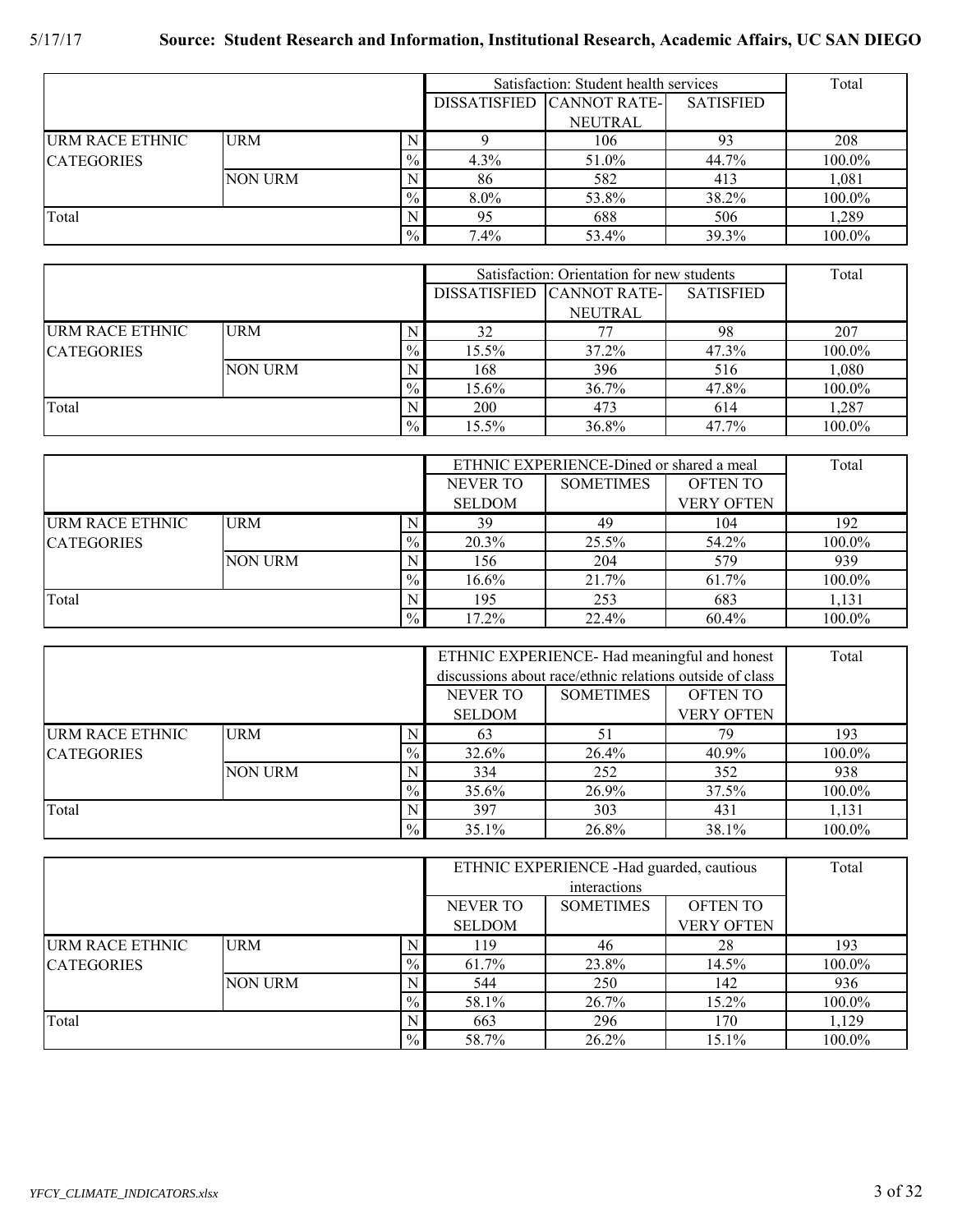|                        |                |               |               | ETHNIC EXPERIENCE - Shared personal feelings and |                   |        |  |  |  |
|------------------------|----------------|---------------|---------------|--------------------------------------------------|-------------------|--------|--|--|--|
|                        |                |               |               | problems                                         |                   |        |  |  |  |
|                        |                |               | NEVER TO      | <b>SOMETIMES</b>                                 | <b>OFTEN TO</b>   |        |  |  |  |
|                        |                |               | <b>SELDOM</b> |                                                  | <b>VERY OFTEN</b> |        |  |  |  |
| <b>URM RACE ETHNIC</b> | <b>URM</b>     |               | 55            | 50                                               | 86                | 191    |  |  |  |
| <b>CATEGORIES</b>      |                | $\frac{0}{0}$ | 28.8%         | $26.2\%$                                         | $45.0\%$          | 100.0% |  |  |  |
|                        | <b>NON URM</b> |               | 208           | 317                                              | 410               | 935    |  |  |  |
|                        |                | $\frac{0}{0}$ | 22.2%         | 33.9%                                            | 43.9%             | 100.0% |  |  |  |
| Total                  |                |               | 263           | 367                                              | 496               | 1,126  |  |  |  |
|                        |                | $\frac{0}{0}$ | 23.4%         | 32.6%                                            | 44.0%             | 100.0% |  |  |  |

|                               |                |               | ETHNIC EXPERIENCE - Had tense, somewhat hostile | Total           |                   |        |
|-------------------------------|----------------|---------------|-------------------------------------------------|-----------------|-------------------|--------|
|                               |                |               |                                                 |                 |                   |        |
|                               |                | NEVER TO      | <b>SOMETIMES</b>                                | <b>OFTEN TO</b> |                   |        |
|                               |                |               | <b>SELDOM</b>                                   |                 | <b>VERY OFTEN</b> |        |
| <b>URM RACE ETHNIC</b><br>URM |                |               | 153                                             | 21              |                   | 193    |
| <b>CATEGORIES</b>             |                | $\frac{0}{0}$ | 79.3%                                           | 10.9%           | $9.8\%$           | 100.0% |
|                               | <b>NON URM</b> |               | 736                                             | 121             | 79                | 936    |
|                               |                | $\frac{0}{0}$ | 78.6%                                           | 12.9%           | 8.4%              | 100.0% |
| Total                         |                |               | 889                                             | 142             | 98                | 1.129  |
| $\frac{0}{0}$                 |                |               | 78.7%                                           | 12.6%           | 8.7%              | 100.0% |

|                        |                |               | ETHNIC EXPERIENCE - Had intellectual discussions | Total            |                   |        |  |  |  |
|------------------------|----------------|---------------|--------------------------------------------------|------------------|-------------------|--------|--|--|--|
|                        |                |               |                                                  | outside of class |                   |        |  |  |  |
|                        |                |               | <b>NEVER TO</b>                                  | <b>SOMETIMES</b> | <b>OFTEN TO</b>   |        |  |  |  |
|                        |                |               | <b>SELDOM</b>                                    |                  | <b>VERY OFTEN</b> |        |  |  |  |
| <b>URM RACE ETHNIC</b> | <b>URM</b>     |               | 37                                               | 52               | 103               | 192    |  |  |  |
| <b>CATEGORIES</b>      |                | $\frac{0}{2}$ | 19.3%                                            | 27.1%            | 53.6%             | 100.0% |  |  |  |
|                        | <b>NON URM</b> |               | 185                                              | 292              | 459               | 936    |  |  |  |
|                        |                | $\frac{0}{0}$ | 19.8%                                            | 31.2%            | 49.0%             | 100.0% |  |  |  |
| Total                  |                |               | 222                                              | 344              | 562               | 1,128  |  |  |  |
| $\frac{0}{0}$          |                |               | 19.7%                                            | $30.5\%$         | 49.8%             | 100.0% |  |  |  |

|                        |                |                | ETHNIC EXPERIENCE - Felt insulted or threatened | Total            |                   |        |
|------------------------|----------------|----------------|-------------------------------------------------|------------------|-------------------|--------|
|                        |                |                | because of your race/ethnicity                  |                  |                   |        |
|                        |                |                | NEVER TO                                        | <b>SOMETIMES</b> | <b>OFTEN TO</b>   |        |
|                        |                |                | <b>SELDOM</b>                                   |                  | <b>VERY OFTEN</b> |        |
| <b>URM RACE ETHNIC</b> | <b>URM</b>     | N <sub>1</sub> | 156                                             | 23               | 14                | 193    |
| <b>CATEGORIES</b>      |                | $\frac{0}{0}$  | 80.8%                                           | 11.9%            | $7.3\%$           | 100.0% |
|                        | <b>NON URM</b> | N              | 758                                             | 109              |                   | 938    |
|                        |                | $\frac{0}{0}$  | 80.8%                                           | 11.6%            | 7.6%              | 100.0% |
| Total                  |                |                | 914                                             | 132              | 85                | 1,131  |
|                        |                | $\frac{0}{0}$  | 80.8%                                           | 11.7%            | 7.5%              | 100.0% |

|                        |                |               | ETHNIC EXPERIENCE - Studied or prepared for class |                  | Total             |        |
|------------------------|----------------|---------------|---------------------------------------------------|------------------|-------------------|--------|
|                        |                |               | <b>NEVER TO</b>                                   | <b>SOMETIMES</b> | <b>OFTEN TO</b>   |        |
|                        |                |               | <b>SELDOM</b>                                     |                  | <b>VERY OFTEN</b> |        |
| <b>URM RACE ETHNIC</b> | <b>URM</b>     |               | 30                                                | 48               | 115               | 193    |
| <b>CATEGORIES</b>      |                | $\frac{0}{0}$ | 15.5%                                             | 24.9%            | 59.6%             | 100.0% |
|                        | <b>NON URM</b> |               | 163                                               | 242              | 532               | 937    |
|                        |                | $\frac{0}{0}$ | 17.4%                                             | 25.8%            | 56.8%             | 100.0% |
| Total                  |                | 193           | 290                                               | 647              | 1,130             |        |
|                        |                | $\frac{0}{0}$ | $17.1\%$                                          | 25.7%            | 57.3%             | 100.0% |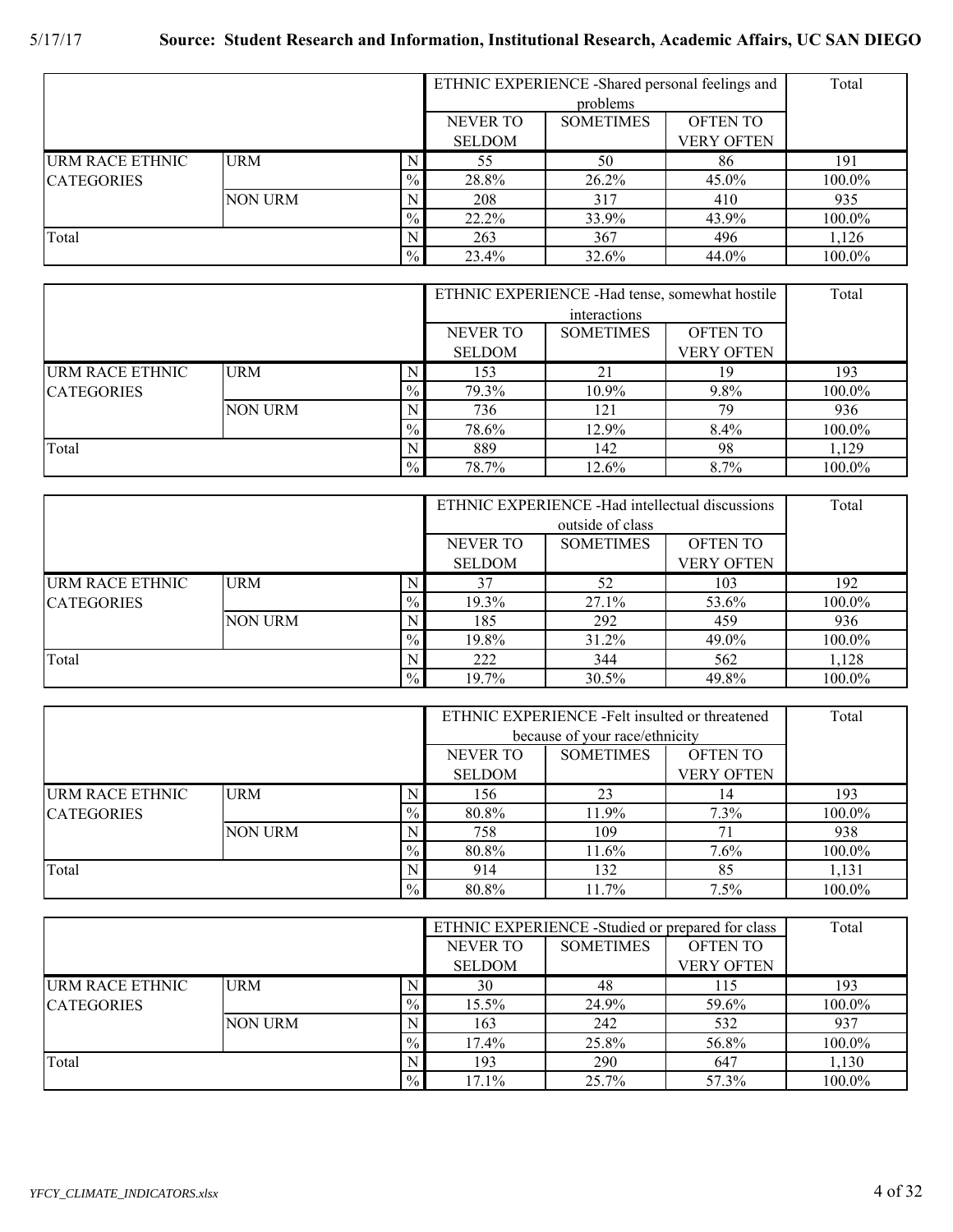|                        |                |      | ETHNIC EXPERIENCE -Socialized or partied | Total            |                   |        |
|------------------------|----------------|------|------------------------------------------|------------------|-------------------|--------|
|                        |                |      | <b>NEVER TO</b>                          | <b>SOMETIMES</b> | <b>OFTEN TO</b>   |        |
|                        |                |      | <b>SELDOM</b>                            |                  | <b>VERY OFTEN</b> |        |
| <b>URM RACE ETHNIC</b> | URM            |      | 62                                       | 50               | 81                | 193    |
| <b>CATEGORIES</b>      |                | $\%$ | 32.1%                                    | 25.9%            | 42.0%             | 100.0% |
|                        | <b>NON URM</b> |      | 254                                      | 273              | 410               | 937    |
|                        |                | $\%$ | 27.1%                                    | 29.1%            | 43.8%             | 100.0% |
| Total                  |                | 316  | 323                                      | 491              | 1.130             |        |
|                        |                | $\%$ | 28.0%                                    | 28.6%            | 43.5%             | 100.0% |

|                        |                |               |                                | I have felt discriminated against at | Total  |
|------------------------|----------------|---------------|--------------------------------|--------------------------------------|--------|
|                        |                |               | this institution because of my |                                      |        |
|                        |                |               | race/ethnicity, gender, sexual |                                      |        |
|                        |                |               | orientation                    |                                      |        |
|                        |                |               | <b>STRONGLY</b>                | <b>AGREE TO</b>                      |        |
|                        |                |               | <b>DISAGREE TO</b>             | <b>STRONGLY</b>                      |        |
|                        |                |               | <b>DISAGREE</b>                | <b>AGREE</b>                         |        |
| <b>URM RACE ETHNIC</b> | <b>URM</b>     | N             | 162                            | 38                                   | 200    |
| <b>CATEGORIES</b>      |                | $\%$          | 81.0%                          | 19.0%                                | 100.0% |
|                        | <b>NON URM</b> | N             | 828                            | 182                                  | 1,010  |
|                        |                | $\frac{0}{0}$ | 82.0%                          | 18.0%                                | 100.0% |
| Total                  |                | N             | 990                            | 220                                  | 1,210  |
|                        |                | $\frac{0}{0}$ | 81.8%                          | 18.2%                                | 100.0% |

|                        |                |                    | I see myself as part of the campus |                 | Total  |
|------------------------|----------------|--------------------|------------------------------------|-----------------|--------|
|                        |                |                    |                                    | community       |        |
|                        |                |                    | <b>STRONGLY</b>                    | <b>AGREE TO</b> |        |
|                        |                | <b>DISAGREE TO</b> | <b>STRONGLY</b>                    |                 |        |
|                        |                |                    | <b>DISAGREE</b>                    | <b>AGREE</b>    |        |
| <b>URM RACE ETHNIC</b> | <b>URM</b>     |                    | 64                                 | 136             | 200    |
| <b>CATEGORIES</b>      |                | $\%$               | 32.0%                              | 68.0%           | 100.0% |
|                        | <b>NON URM</b> | N                  | 299                                | 710             | 1,009  |
|                        |                | $\%$               | 29.6%                              | 70.4%           | 100.0% |
| Total                  |                | N                  | 363                                | 846             | 1,209  |
|                        |                | $\%$               | 30.0%                              | 70.0%           | 100.0% |

|                   |                |               |                    | Faculty showed concern about my | Total  |
|-------------------|----------------|---------------|--------------------|---------------------------------|--------|
|                   |                |               |                    | progress                        |        |
|                   |                |               | <b>STRONGLY</b>    | <b>AGREE TO</b>                 |        |
|                   |                |               | <b>DISAGREE TO</b> | <b>STRONGLY</b>                 |        |
|                   |                |               | <b>DISAGREE</b>    | <b>AGREE</b>                    |        |
| URM RACE ETHNIC   | <b>URM</b>     | N             | 80                 | 120                             | 200    |
| <b>CATEGORIES</b> |                | $\frac{0}{0}$ | $40.0\%$           | $60.0\%$                        | 100.0% |
|                   | <b>NON URM</b> | N             | 429                | 578                             | 1.007  |
|                   |                | $\frac{0}{0}$ | 42.6%              | 57.4%                           | 100.0% |
| Total             |                | N             | 509                | 698                             | 1,207  |
|                   |                | $\%$          | 42.2%              | 57.8%                           | 100.0% |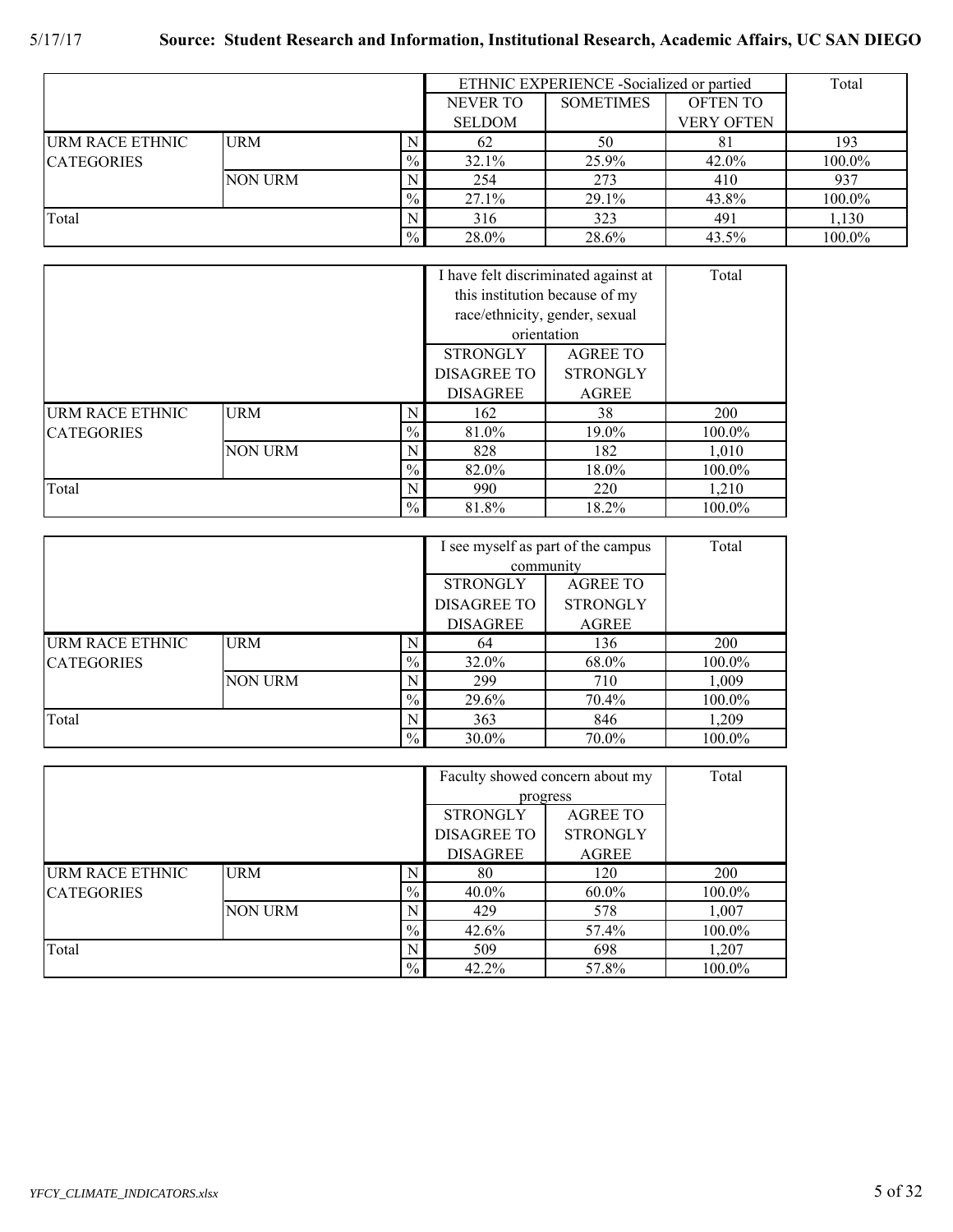|                   |                | There is a lot of racial tension on this |                    | Total           |        |
|-------------------|----------------|------------------------------------------|--------------------|-----------------|--------|
|                   |                |                                          | campus             |                 |        |
|                   |                |                                          | <b>STRONGLY</b>    | <b>AGREE TO</b> |        |
|                   |                |                                          | <b>DISAGREE TO</b> | <b>STRONGLY</b> |        |
|                   |                |                                          | <b>DISAGREE</b>    | AGREE           |        |
| URM RACE ETHNIC   | <b>URM</b>     | N                                        | 161                | 37              | 198    |
| <b>CATEGORIES</b> |                | $\frac{0}{0}$                            | 81.3%              | 18.7%           | 100.0% |
|                   | <b>NON URM</b> | N                                        | 817                | 190             | 1,007  |
|                   |                | $\frac{0}{0}$                            | 81.1%              | 18.9%           | 100.0% |
| Total             |                | N                                        | 978                | 227             | 1,205  |
|                   |                | $\frac{0}{0}$                            | 81.2%              | 18.8%           | 100.0% |

|                   |                | I have been able to find a balance |                 | Total                 |        |
|-------------------|----------------|------------------------------------|-----------------|-----------------------|--------|
|                   |                |                                    |                 | between academics and |        |
|                   |                | extracurricular activities         |                 |                       |        |
|                   |                |                                    | <b>STRONGLY</b> | <b>AGREE TO</b>       |        |
|                   |                |                                    | DISAGREE TO     | <b>STRONGLY</b>       |        |
|                   |                |                                    | <b>DISAGREE</b> | AGREE                 |        |
| URM RACE ETHNIC   | <b>URM</b>     | N                                  | 83              | 117                   | 200    |
| <b>CATEGORIES</b> |                | $\%$                               | 41.5%           | 58.5%                 | 100.0% |
|                   | <b>NON URM</b> | N                                  | 347             | 663                   | 1,010  |
|                   |                | $\frac{0}{0}$                      | 34.4%           | 65.6%                 | 100.0% |
| Total             |                | N                                  | 430             | 780                   | 1,210  |
|                   |                | $\frac{0}{6}$                      | 35.5%           | 64.5%                 | 100.0% |

|                        |                | The admission/recruitment materials |                                  | Total           |        |
|------------------------|----------------|-------------------------------------|----------------------------------|-----------------|--------|
|                        |                |                                     | portrayed this campus accurately |                 |        |
|                        |                | <b>STRONGLY</b>                     | <b>AGREE TO</b>                  |                 |        |
|                        |                |                                     | <b>DISAGREE TO</b>               | <b>STRONGLY</b> |        |
|                        |                |                                     | <b>DISAGREE</b>                  | AGREE           |        |
| <b>URM RACE ETHNIC</b> | URM            |                                     | 56                               | 143             | 199    |
| <b>CATEGORIES</b>      |                | $\%$                                | 28.1%                            | 71.9%           | 100.0% |
|                        | <b>NON URM</b> | N                                   | 309                              | 697             | 1.006  |
|                        |                | $\%$                                | 30.7%                            | 69.3%           | 100.0% |
| Total                  |                | N                                   | 365                              | 840             | 1.205  |
|                        |                | $\frac{0}{0}$                       | 30.3%                            | 69.7%           | 100.0% |

|                        |                |               | Faculty empower me to learn here | Total           |        |
|------------------------|----------------|---------------|----------------------------------|-----------------|--------|
|                        |                |               | <b>STRONGLY</b>                  | <b>AGREE TO</b> |        |
|                        |                |               | DISAGREE TO                      | <b>STRONGLY</b> |        |
|                        |                |               | <b>DISAGREE</b>                  | <b>AGREE</b>    |        |
| <b>URM RACE ETHNIC</b> | <b>URM</b>     | N             | 44                               | 156             | 200    |
| <b>CATEGORIES</b>      |                | $\%$          | 22.0%                            | 78.0%           | 100.0% |
|                        | <b>NON URM</b> | N             | 245                              | 762             | 1.007  |
|                        |                | $\%$          | 24.3%                            | 75.7%           | 100.0% |
| Total                  |                | N             | 289                              | 918             | 1,207  |
|                        |                | $\frac{0}{0}$ | 23.9%                            | 76.1%           | 100.0% |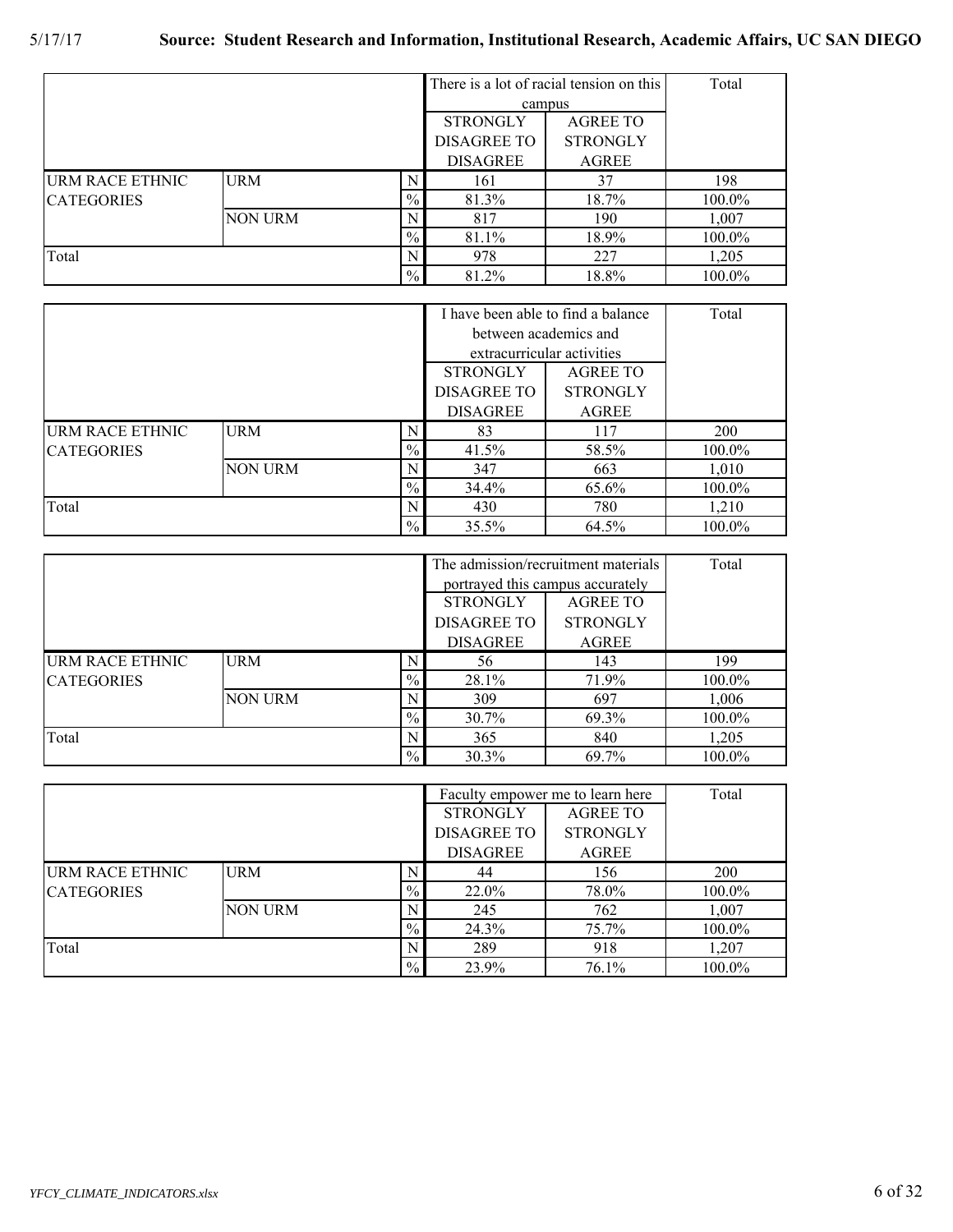|                   |                | If asked, I would recommend this |                 | Total           |        |
|-------------------|----------------|----------------------------------|-----------------|-----------------|--------|
|                   |                | college to others                |                 |                 |        |
|                   |                |                                  | <b>STRONGLY</b> | <b>AGREE TO</b> |        |
| URM RACE ETHNIC   | <b>URM</b>     |                                  | 37              | 163             | 200    |
| <b>CATEGORIES</b> |                | $\frac{0}{6}$                    | 18.5%           | 81.5%           | 100.0% |
|                   | <b>NON URM</b> |                                  | 180             | 829             | 1,009  |
|                   |                | $\%$                             | 17.8%           | 82.2%           | 100.0% |
| Total             |                |                                  | 217             | 992             | 1,209  |
|                   |                | $\%$                             | 17.9%           | 82.1%           | 100.0% |

|                        |                | At least one staff member has taken<br>an interest in my development |                 | Total           |        |
|------------------------|----------------|----------------------------------------------------------------------|-----------------|-----------------|--------|
|                        |                |                                                                      | <b>STRONGLY</b> | <b>AGREE TO</b> |        |
| URM<br>URM RACE ETHNIC |                |                                                                      |                 | 129             | 200    |
| <b>CATEGORIES</b>      |                | $\frac{0}{6}$                                                        | 35.5%           | 64.5%           | 100.0% |
|                        | <b>NON URM</b> |                                                                      | 393             | 616             | 1.009  |
|                        |                | $\frac{0}{6}$                                                        | 38.9%           | 61.1%           | 100.0% |
| Total                  |                |                                                                      | 464             | 745             | 1,209  |
|                        |                | $\frac{0}{0}$                                                        | 38.4%           | 61.6%           | 100.0% |

|                        |                |      | I feel valued at this institution |                 | Total  |
|------------------------|----------------|------|-----------------------------------|-----------------|--------|
|                        |                |      | <b>STRONGLY</b>                   | <b>AGREE TO</b> |        |
|                        |                |      | <b>DISAGREE TO</b>                | <b>STRONGLY</b> |        |
|                        |                |      | <b>DISAGREE</b>                   | <b>AGREE</b>    |        |
| <b>URM RACE ETHNIC</b> | <b>URM</b>     |      | 87                                | 113             | 200    |
| <b>CATEGORIES</b>      |                | $\%$ | 43.5%                             | 56.5%           | 100.0% |
|                        | <b>NON URM</b> | N    | 428                               | 578             | 1,006  |
|                        |                | $\%$ | 42.5%                             | 57.5%           | 100.0% |
| Total                  |                |      | 515                               | 691             | 1,206  |
|                        |                | $\%$ | 42.7%                             | 57.3%           | 100.0% |

|                        |                |      | Faculty believe in my potential to | Total           |        |
|------------------------|----------------|------|------------------------------------|-----------------|--------|
|                        |                |      | succeed academically               |                 |        |
|                        |                |      | <b>STRONGLY</b>                    | <b>AGREE TO</b> |        |
|                        |                |      | <b>DISAGREE TO</b>                 | <b>STRONGLY</b> |        |
|                        |                |      | <b>DISAGREE</b>                    | <b>AGREE</b>    |        |
| <b>URM RACE ETHNIC</b> | <b>URM</b>     |      | 50                                 | 150             | 200    |
| <b>CATEGORIES</b>      |                | $\%$ | 25.0%                              | 75.0%           | 100.0% |
|                        | <b>NON URM</b> |      | 261                                | 748             | 1,009  |
|                        |                | $\%$ | 25.9%                              | 74.1%           | 100.0% |
| Total                  |                | N    | 311                                | 898             | 1,209  |
|                        |                | $\%$ | 25.7%                              | 74.3%           | 100.0% |

|                        |                | My college experiences have exposed |                    | Total                                 |        |
|------------------------|----------------|-------------------------------------|--------------------|---------------------------------------|--------|
|                        |                |                                     |                    | me to diverse opinions, cultures, and |        |
|                        |                |                                     | values             |                                       |        |
|                        |                |                                     | <b>STRONGLY</b>    | <b>AGREE TO</b>                       |        |
|                        |                |                                     | <b>DISAGREE TO</b> | <b>STRONGLY</b>                       |        |
|                        |                |                                     | <b>DISAGREE</b>    | AGREE                                 |        |
| <b>URM RACE ETHNIC</b> | <b>URM</b>     | N                                   | 28                 | 172                                   | 200    |
| <b>CATEGORIES</b>      |                | $\%$                                | 14.0%              | 86.0%                                 | 100.0% |
|                        | <b>NON URM</b> | N                                   | 136                | 871                                   | 1,007  |
|                        |                | $\%$                                | 13.5%              | 86.5%                                 | 100.0% |
| Total                  |                | N                                   | 164                | 1,043                                 | 1,207  |
|                        |                | $\%$                                | 13.6%              | 86.4%                                 | 100.0% |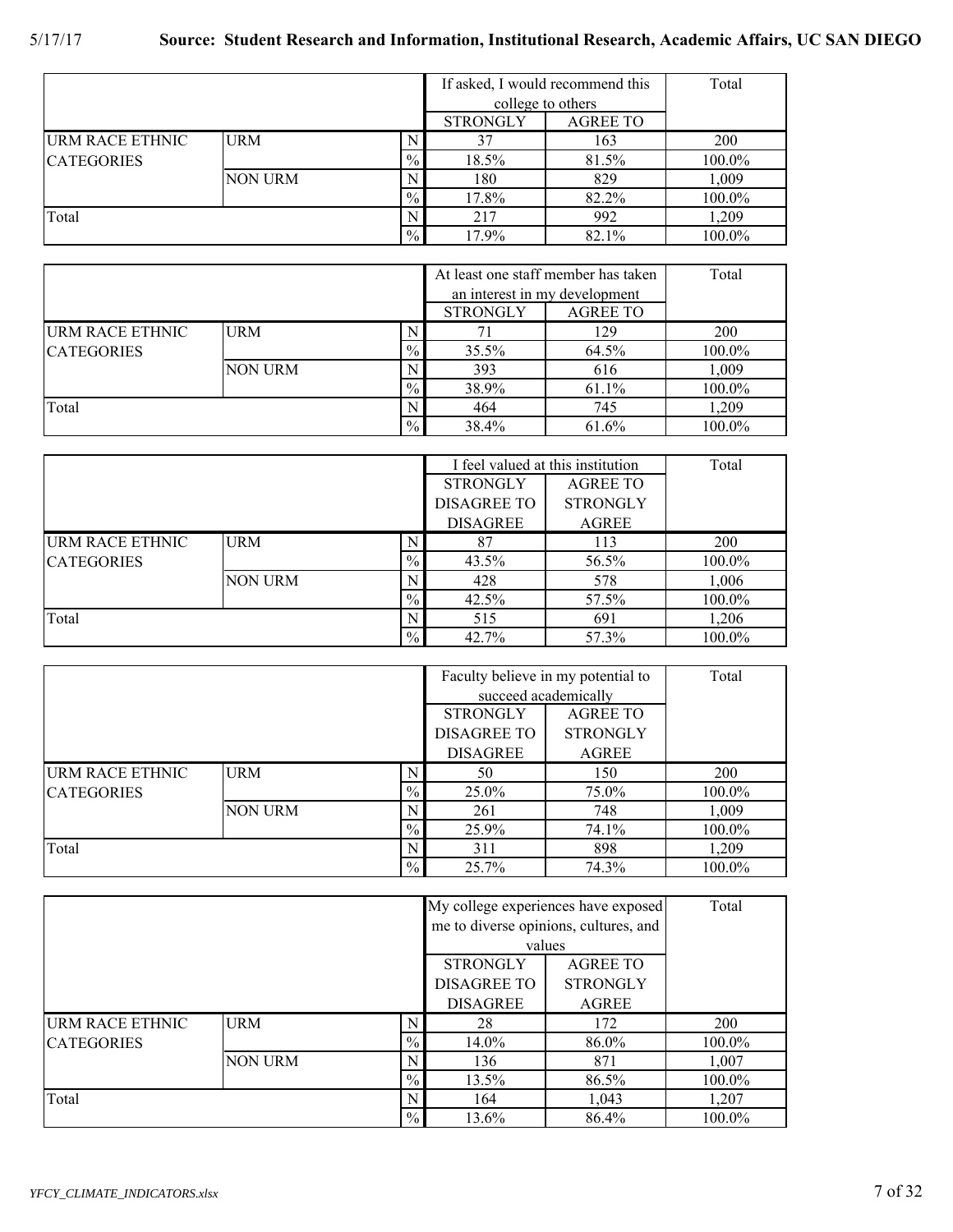|                   |                | Staff encouraged me to get involved |                      | Total           |        |
|-------------------|----------------|-------------------------------------|----------------------|-----------------|--------|
|                   |                |                                     | in campus activities |                 |        |
|                   |                |                                     | <b>STRONGLY</b>      | <b>AGREE TO</b> |        |
|                   |                |                                     | <b>DISAGREE TO</b>   | <b>STRONGLY</b> |        |
|                   |                |                                     | <b>DISAGREE</b>      | <b>AGREE</b>    |        |
| URM RACE ETHNIC   | <b>URM</b>     | N                                   | 70                   | 126             | 196    |
| <b>CATEGORIES</b> |                | $\%$                                | 35.7%                | 64.3%           | 100.0% |
|                   | <b>NON URM</b> | N                                   | 351                  | 637             | 988    |
|                   |                | $\%$                                | 35.5%                | 64.5%           | 100.0% |
| Total             |                | N                                   | 421                  | 763             | 1,184  |
|                   |                | $\frac{0}{6}$                       | 35.6%                | 64.4%           | 100.0% |

|                        |                | In class I have heard faculty express<br>stereotypes based on race-ethnicity,<br>gender, sexual orientation |                                                          | Total                                              |        |
|------------------------|----------------|-------------------------------------------------------------------------------------------------------------|----------------------------------------------------------|----------------------------------------------------|--------|
|                        |                |                                                                                                             | <b>STRONGLY</b><br><b>DISAGREE TO</b><br><b>DISAGREE</b> | <b>AGREE TO</b><br><b>STRONGLY</b><br><b>AGREE</b> |        |
| <b>URM RACE ETHNIC</b> | <b>URM</b>     | N                                                                                                           | 145                                                      | 50                                                 | 195    |
| <b>CATEGORIES</b>      |                | $\%$                                                                                                        | 74.4%                                                    | 25.6%                                              | 100.0% |
|                        | <b>NON URM</b> | N                                                                                                           | 699                                                      | 291                                                | 990    |
|                        |                | $\%$                                                                                                        | 70.6%                                                    | 29.4%                                              | 100.0% |
| Total                  |                | N                                                                                                           | 844                                                      | 341                                                | 1,185  |
|                        |                | $\frac{0}{0}$                                                                                               | 71.2%                                                    | 28.8%                                              | 100.0% |

|                        |                | Staff recognize my achievements |                    | Total           |        |
|------------------------|----------------|---------------------------------|--------------------|-----------------|--------|
|                        |                |                                 | <b>STRONGLY</b>    | <b>AGREE TO</b> |        |
|                        |                |                                 | <b>DISAGREE TO</b> | <b>STRONGLY</b> |        |
|                        |                |                                 | <b>DISAGREE</b>    | <b>AGREE</b>    |        |
| <b>URM RACE ETHNIC</b> | <b>URM</b>     |                                 | 94                 | 102             | 196    |
| <b>CATEGORIES</b>      |                | $\%$                            | 48.0%              | 52.0%           | 100.0% |
|                        | <b>NON URM</b> |                                 | 467                | 520             | 987    |
|                        |                | $\frac{0}{0}$                   | 47.3%              | 52.7%           | 100.0% |
| Total                  |                | N                               | 561                | 622             | 1,183  |
|                        |                | $\frac{0}{6}$                   | 47.4%              | 52.6%           | 100.0% |

|                        |                | Faculty encouraged me to meet with | Total                 |                 |        |
|------------------------|----------------|------------------------------------|-----------------------|-----------------|--------|
|                        |                |                                    | them outside of class |                 |        |
|                        |                |                                    | <b>STRONGLY</b>       | <b>AGREE TO</b> |        |
|                        |                |                                    | <b>DISAGREE TO</b>    | <b>STRONGLY</b> |        |
|                        |                |                                    | <b>DISAGREE</b>       | <b>AGREE</b>    |        |
| <b>URM RACE ETHNIC</b> | <b>URM</b>     |                                    | 47                    | 148             | 195    |
| <b>CATEGORIES</b>      |                | $\%$                               | 24.1%                 | 75.9%           | 100.0% |
|                        | <b>NON URM</b> | N                                  | 247                   | 739             | 986    |
|                        |                | $\%$                               | 25.1%                 | 74.9%           | 100.0% |
| Total                  |                |                                    | 294                   | 887             | 1,181  |
|                        |                | $\frac{0}{6}$                      | 24.9%                 | 75.1%           | 100.0% |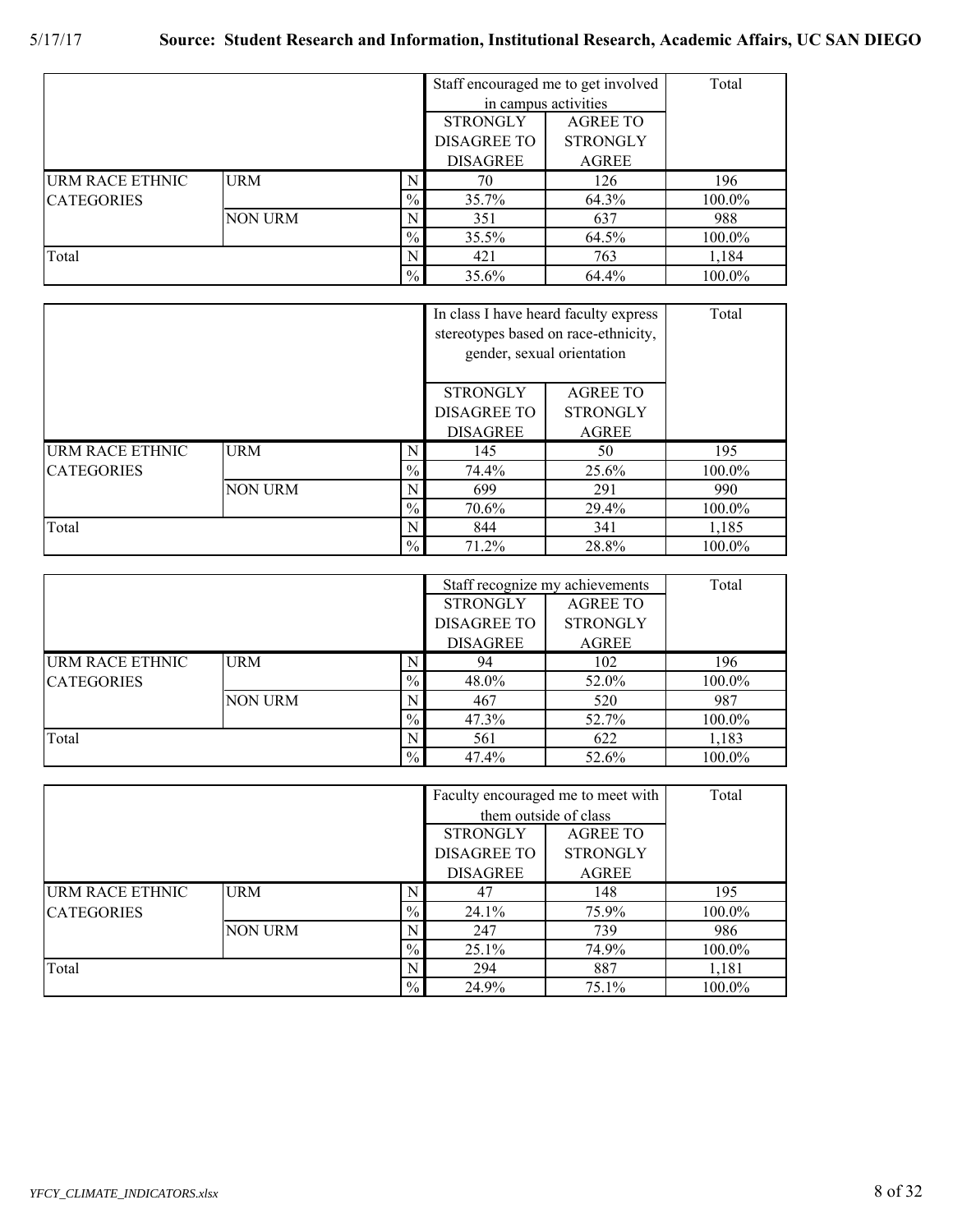|                        |                | I am interested in seeking information |                    | Total           |        |
|------------------------|----------------|----------------------------------------|--------------------|-----------------|--------|
|                        |                | about current social and political     |                    |                 |        |
|                        |                |                                        | <i>ssues</i>       |                 |        |
|                        |                |                                        | <b>STRONGLY</b>    | <b>AGREE TO</b> |        |
|                        |                |                                        | <b>DISAGREE TO</b> | <b>STRONGLY</b> |        |
|                        |                |                                        | <b>DISAGREE</b>    | <b>AGREE</b>    |        |
| <b>URM RACE ETHNIC</b> | <b>URM</b>     | N                                      | 90                 | 106             | 196    |
| <b>CATEGORIES</b>      |                | $\%$                                   | 45.9%              | 54.1%           | 100.0% |
|                        | <b>NON URM</b> | N                                      | 414                | 576             | 990    |
|                        |                | $\%$                                   | 41.8%              | 58.2%           | 100.0% |
| Total                  |                | N                                      | 504                | 682             | 1,186  |
|                        |                | $\frac{0}{0}$                          | 42.5%              | 57.5%           | 100.0% |

|                        |                |               | I feel a sense of belonging to this | Total           |        |
|------------------------|----------------|---------------|-------------------------------------|-----------------|--------|
|                        |                |               | campus                              |                 |        |
|                        |                |               | <b>STRONGLY</b>                     | <b>AGREE TO</b> |        |
|                        |                |               | <b>DISAGREE TO</b>                  | <b>STRONGLY</b> |        |
|                        |                |               | <b>DISAGREE</b>                     | <b>AGREE</b>    |        |
| <b>URM RACE ETHNIC</b> | <b>URM</b>     | N             | 73                                  | 122             | 195    |
| <b>CATEGORIES</b>      |                | $\frac{0}{6}$ | 37.4%                               | 62.6%           | 100.0% |
|                        | <b>NON URM</b> | N             | 342                                 | 648             | 990    |
|                        |                | $\%$          | 34.5%                               | 65.5%           | 100.0% |
| Total                  |                | N             | 415                                 | 770             | 1,185  |
|                        |                | $\%$          | 35.0%                               | 65.0%           | 100.0% |

|                        |                |                                     |                    | At least one faculty member has | Total  |
|------------------------|----------------|-------------------------------------|--------------------|---------------------------------|--------|
|                        |                | taken an interest in my development |                    |                                 |        |
|                        |                |                                     |                    |                                 |        |
|                        |                |                                     | <b>STRONGLY</b>    | <b>AGREE TO</b>                 |        |
|                        |                |                                     | <b>DISAGREE TO</b> | <b>STRONGLY</b>                 |        |
|                        |                |                                     | <b>DISAGREE</b>    | AGREE                           |        |
| <b>URM RACE ETHNIC</b> | <b>URM</b>     | N                                   | 74                 | 122                             | 196    |
| <b>CATEGORIES</b>      |                | $\frac{0}{0}$                       | 37.8%              | 62.2%                           | 100.0% |
|                        | <b>NON URM</b> | N                                   | 412                | 577                             | 989    |
|                        |                | $\frac{0}{0}$                       | 41.7%              | 58.3%                           | 100.0% |
| Total                  |                | N                                   | 486                | 699                             | 1,185  |
|                        |                | $\%$                                | 41.0%              | 59.0%                           | 100.0% |

|                        |                |               |                    | I feel I am a member of this college |        |  |
|------------------------|----------------|---------------|--------------------|--------------------------------------|--------|--|
|                        |                |               | <b>STRONGLY</b>    | <b>AGREE TO</b>                      |        |  |
|                        |                |               | <b>DISAGREE TO</b> | <b>STRONGLY</b>                      |        |  |
|                        |                |               | <b>DISAGREE</b>    | <b>AGREE</b>                         |        |  |
| <b>URM RACE ETHNIC</b> | <b>URM</b>     |               | 54                 | 141                                  | 195    |  |
| <b>CATEGORIES</b>      |                | $\%$          | 27.7%              | 72.3%                                | 100.0% |  |
|                        | <b>NON URM</b> | N             | 262                | 725                                  | 987    |  |
|                        |                | $\%$          | 26.5%              | 73.5%                                | 100.0% |  |
| Total                  |                | N             | 316                | 866                                  | 1,182  |  |
|                        |                | $\frac{0}{6}$ | 26.7%              | 73.3%                                | 100.0% |  |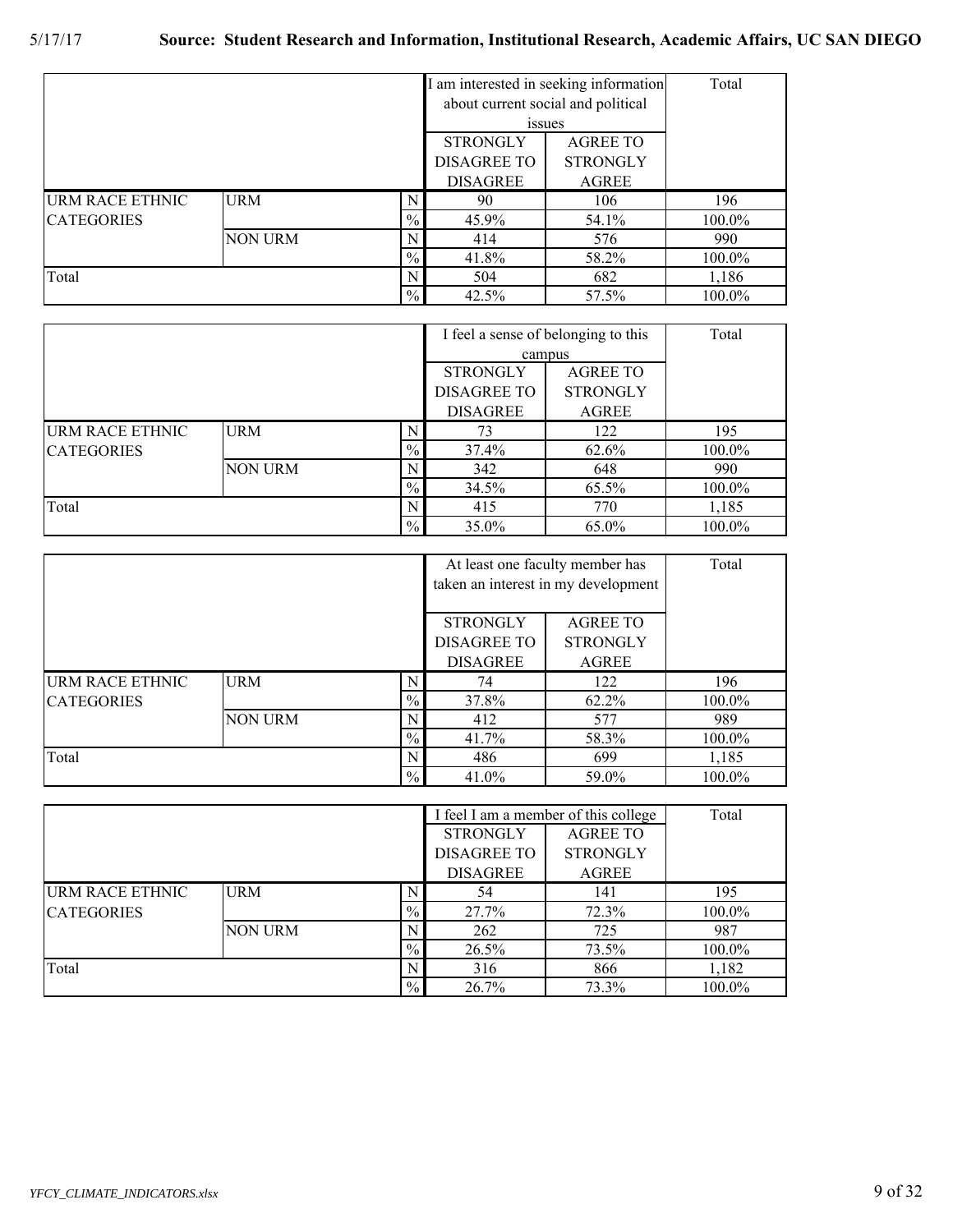|                   |                | I have effectively led a group to a | Total              |                 |        |
|-------------------|----------------|-------------------------------------|--------------------|-----------------|--------|
|                   |                |                                     | common purpose     |                 |        |
|                   |                |                                     | <b>STRONGLY</b>    | <b>AGREE TO</b> |        |
|                   |                |                                     | <b>DISAGREE TO</b> | <b>STRONGLY</b> |        |
|                   |                |                                     | <b>DISAGREE</b>    | AGREE           |        |
| URM RACE ETHNIC   | <b>URM</b>     | N                                   | 122                | 74              | 196    |
| <b>CATEGORIES</b> |                | $\frac{0}{0}$                       | 62.2%              | 37.8%           | 100.0% |
|                   | <b>NON URM</b> | N                                   | 533                | 454             | 987    |
|                   |                | $\%$                                | 54.0%              | $46.0\%$        | 100.0% |
| Total             |                | N                                   | 655                | 528             | 1,183  |
|                   |                | $\frac{0}{6}$                       | 55.4%              | 44.6%           | 100.0% |

|                        |                | It's important for me to be thinking | Total                              |                 |        |
|------------------------|----------------|--------------------------------------|------------------------------------|-----------------|--------|
|                        |                |                                      | about my career path after college |                 |        |
|                        |                |                                      | <b>STRONGLY</b>                    | <b>AGREE TO</b> |        |
|                        |                |                                      | <b>DISAGREE TO</b>                 | <b>STRONGLY</b> |        |
|                        |                |                                      | <b>DISAGREE</b>                    | <b>AGREE</b>    |        |
| <b>URM RACE ETHNIC</b> | <b>URM</b>     | N                                    |                                    | 189             | 196    |
| <b>CATEGORIES</b>      |                | $\%$                                 | $3.6\%$                            | 96.4%           | 100.0% |
|                        | <b>NON URM</b> | N                                    | 54                                 | 936             | 990    |
|                        |                | $\frac{0}{0}$                        | $5.5\%$                            | 94.5%           | 100.0% |
| Total                  |                | N                                    | 61                                 | 1.125           | 1,186  |
|                        |                | $\%$                                 | 5.1%                               | 94.9%           | 100.0% |

|                        |                | I have a clear idea of how to achieve | Total              |                 |        |
|------------------------|----------------|---------------------------------------|--------------------|-----------------|--------|
|                        |                |                                       | my career goals    |                 |        |
|                        |                |                                       | <b>STRONGLY</b>    | <b>AGREE TO</b> |        |
|                        |                |                                       | <b>DISAGREE TO</b> | <b>STRONGLY</b> |        |
|                        |                |                                       | <b>DISAGREE</b>    | <b>AGREE</b>    |        |
| <b>URM RACE ETHNIC</b> | <b>URM</b>     | N                                     | 73                 | 122             | 195    |
| <b>CATEGORIES</b>      |                | $\%$                                  | 37.4%              | 62.6%           | 100.0% |
|                        | <b>NON URM</b> | N                                     | 428                | 563             | 991    |
|                        |                | $\%$                                  | 43.2%              | 56.8%           | 100.0% |
| Total                  |                | N                                     | 501                | 685             | 1,186  |
| $\%$                   |                | 42.2%                                 | 57.8%              | 100.0%          |        |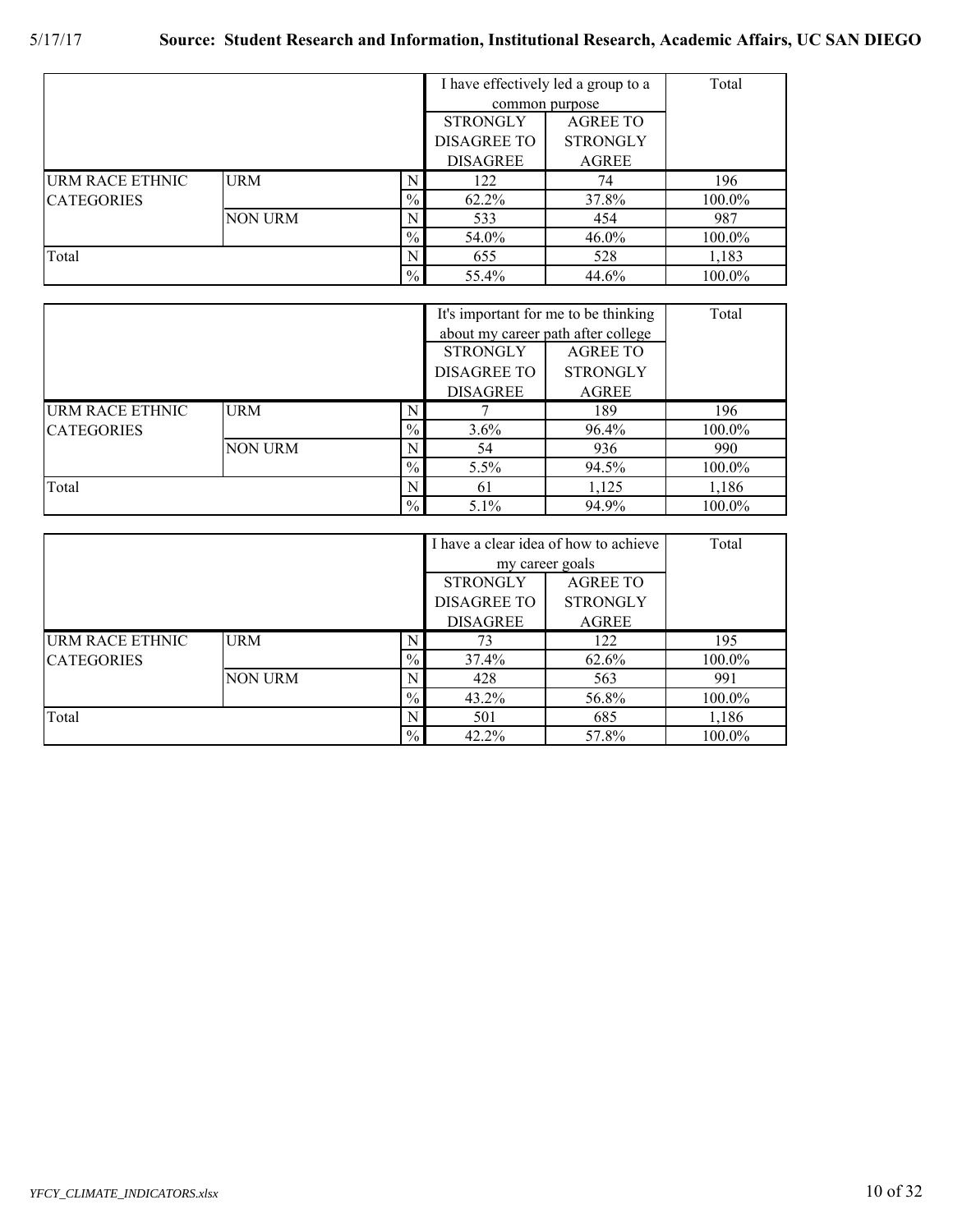#### CAMPUS CLIMATE INDICATORS BY ORIENTATION YFCY 2015

|                     |                     |               | Felt: Isolated from campus life | Total        |            |        |
|---------------------|---------------------|---------------|---------------------------------|--------------|------------|--------|
|                     |                     |               | Not at all                      | Occasionally | Frequently |        |
| <b>WHAT IS YOUR</b> | <b>HETEROSEXUAL</b> |               | 333                             | 561          | 285        | 1.179  |
| <b>SEXUAL</b>       |                     | $\frac{0}{2}$ | 28.2%                           | 47.6%        | 24.2%      | 100.0% |
| ORIENTATION?        | GAY-LESBIAN-QUEER-  | l N           | 19                              | 38           | 25         | 82     |
|                     | <b>OTHER</b>        | $\frac{0}{2}$ | 23.2%                           | 46.3%        | $30.5\%$   | 100.0% |
|                     | <b>BISEXUAL</b>     |               |                                 | 28           | 18         | 57     |
|                     |                     | $\frac{0}{6}$ | 19.3%                           | 49.1%        | 31.6%      | 100.0% |
| Total               |                     | N             | 363                             | 627          | 328        | 1,318  |
|                     |                     | $\frac{0}{0}$ | 27.5%                           | 47.6%        | 24.9%      | 100.0% |

|                     |                     |               | Felt: Unsafe on this campus | Total        |            |        |
|---------------------|---------------------|---------------|-----------------------------|--------------|------------|--------|
|                     |                     |               | Not at all                  | Occasionally | Frequently |        |
| <b>WHAT IS YOUR</b> | <b>HETEROSEXUAL</b> |               | 840                         | 316          | 23         | 1,179  |
| <b>SEXUAL</b>       |                     | $\frac{0}{2}$ | 71.2%                       | 26.8%        | $2.0\%$    | 100.0% |
| <b>ORIENTATION?</b> | GAY-LESBIAN-QUEER-  |               | 52                          | 27           |            | 82     |
|                     | <b>OTHER</b>        | $\frac{0}{2}$ | 63.4%                       | 32.9%        | 3.7%       | 100.0% |
|                     | <b>BISEXUAL</b>     |               | 38                          | 19           |            | 57     |
|                     |                     | $\frac{0}{0}$ | 66.7%                       | 33.3%        | $0.0\%$    | 100.0% |
| Total               |                     |               | 930                         | 362          | 26         | 1,318  |
|                     |                     | $\frac{0}{0}$ | 70.6%                       | 27.5%        | $2.0\%$    | 100.0% |

|               |                     |               |            | Felt: That your courses inspired you to think in new ways |            | Total  |
|---------------|---------------------|---------------|------------|-----------------------------------------------------------|------------|--------|
|               |                     |               | Not at all | Occasionally                                              | Frequently |        |
| WHAT IS YOUR  | <b>HETEROSEXUAL</b> |               | 126        | 604                                                       | 448        | 1,178  |
| <b>SEXUAL</b> |                     | $\frac{0}{0}$ | $10.7\%$   | 51.3%                                                     | 38.0%      | 100.0% |
| ORIENTATION?  | GAY-LESBIAN-QUEER-  | IN.           |            | 45                                                        | 34         | 82     |
|               | <b>OTHER</b>        | $\frac{0}{6}$ | $3.7\%$    | 54.9%                                                     | 41.5%      | 100.0% |
|               | <b>BISEXUAL</b>     |               |            | 27                                                        |            | 57     |
|               |                     | $\frac{0}{0}$ | 12.3%      | 47.4%                                                     | $40.4\%$   | 100.0% |
| Total         |                     |               | 136        | 676                                                       | 505        | 1,317  |
|               |                     | $\frac{0}{0}$ | $10.3\%$   | 51.3%                                                     | 38.3%      | 100.0% |

|                     |                     |                |            | Felt: That faculty provided me with feedback that helped<br>me assess my progress in class |            |        |  |  |
|---------------------|---------------------|----------------|------------|--------------------------------------------------------------------------------------------|------------|--------|--|--|
|                     |                     |                | Not at all | Occasionally                                                                               | Frequently |        |  |  |
| <b>WHAT IS YOUR</b> | <b>HETEROSEXUAL</b> | $\mathbf{N}$   | 200        | 693                                                                                        | 285        | 1,178  |  |  |
| <b>SEXUAL</b>       |                     | $\%$           | 17.0%      | 58.8%                                                                                      | 24.2%      | 100.0% |  |  |
| ORIENTATION?        | GAY-LESBIAN-QUEER-  | $\overline{N}$ | 12         | 48                                                                                         | 21         | 81     |  |  |
|                     | <b>OTHER</b>        | $\%$           | 14.8%      | 59.3%                                                                                      | 25.9%      | 100.0% |  |  |
|                     | <b>BISEXUAL</b>     | N              |            | 36                                                                                         |            | 57     |  |  |
|                     |                     | $\frac{0}{0}$  | 10.5%      | 63.2%                                                                                      | 26.3%      | 100.0% |  |  |
| Total               |                     | N              | 218        | 777                                                                                        | 321        | 1,316  |  |  |
|                     |                     | $\frac{0}{0}$  | 16.6%      | 59.0%                                                                                      | 24.4%      | 100.0% |  |  |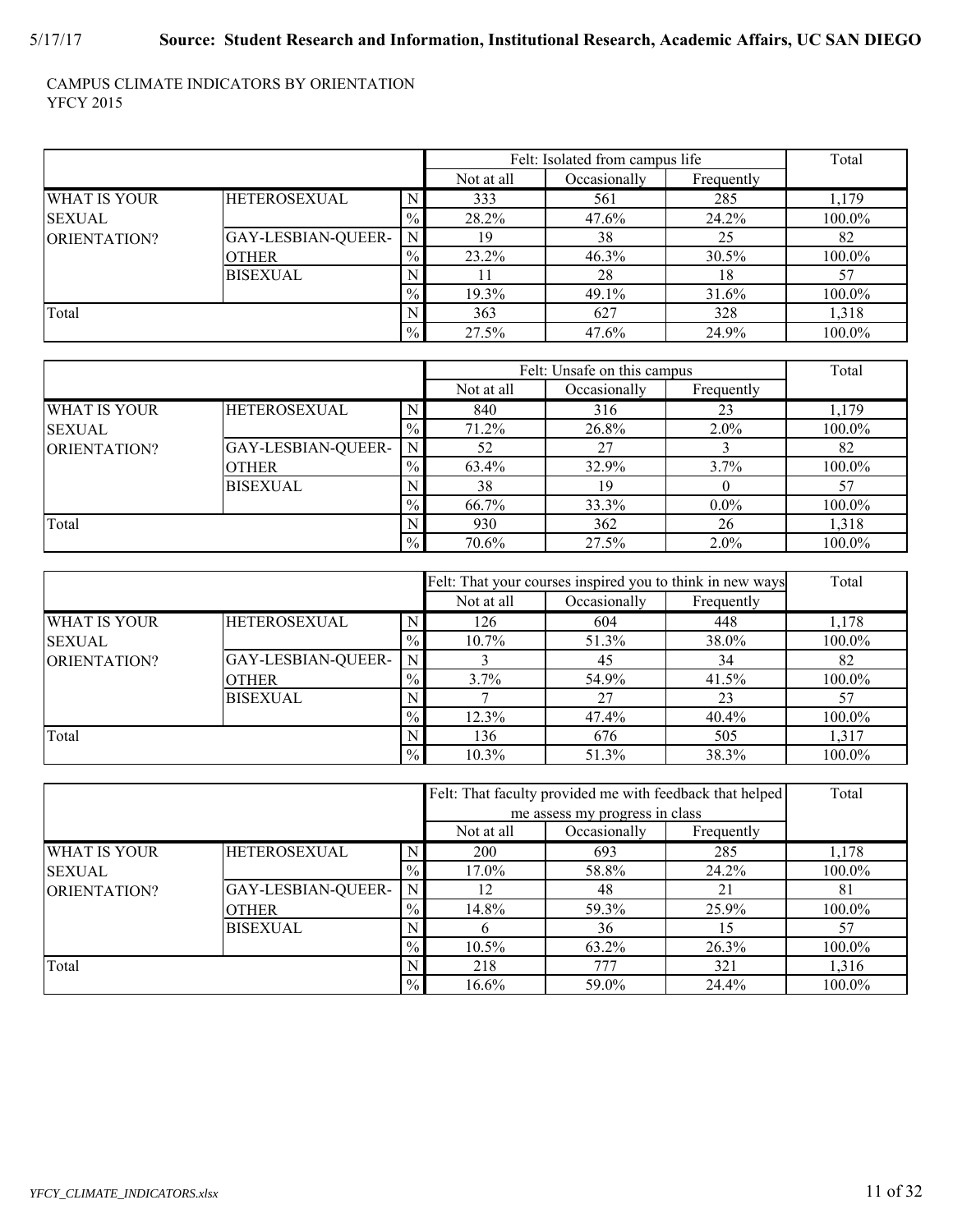# 5/17/17 **Source: Student Research and Information, Institutional Research, Academic Affairs, UC SAN DIEGO**

|                     |                     |               | Felt: That my contributions were valued in class | Total        |            |        |
|---------------------|---------------------|---------------|--------------------------------------------------|--------------|------------|--------|
|                     |                     |               | Not at all                                       | Occasionally | Frequently |        |
| <b>WHAT IS YOUR</b> | <b>HETEROSEXUAL</b> | N.            | 260                                              | 659          | 260        | 1,179  |
| <b>SEXUAL</b>       |                     | $\%$          | 22.1%                                            | 55.9%        | 22.1%      | 100.0% |
| <b>ORIENTATION?</b> | GAY-LESBIAN-QUEER-  | N             | 16                                               | 49           | 16         | 81     |
|                     | <b>OTHER</b>        | $\frac{0}{0}$ | 19.8%                                            | $60.5\%$     | 19.8%      | 100.0% |
|                     | <b>BISEXUAL</b>     |               |                                                  | 33           | l b        | 57     |
|                     |                     | $\%$          | 14.0%                                            | 57.9%        | 28.1%      | 100.0% |
| Total               |                     |               | 284                                              | 741          | 292        | 1.317  |
|                     |                     | $\%$          | 21.6%                                            | 56.3%        | 22.2%      | 100.0% |

|               |                     |               |                            | Felt: That faculty encouraged me to ask questions and |            |        |  |
|---------------|---------------------|---------------|----------------------------|-------------------------------------------------------|------------|--------|--|
|               |                     |               | participate in discussions |                                                       |            |        |  |
|               |                     |               | Not at all                 | Occasionally                                          | Frequently |        |  |
| WHAT IS YOUR  | <b>HETEROSEXUAL</b> | N.            | 114                        | 622                                                   | 442        | 1,178  |  |
| <b>SEXUAL</b> |                     | $\frac{0}{0}$ | $9.7\%$                    | 52.8%                                                 | 37.5%      | 100.0% |  |
| ORIENTATION?  | GAY-LESBIAN-QUEER-  | N.            |                            | 44                                                    | 33         | 81     |  |
|               | <b>OTHER</b>        | $\frac{0}{0}$ | $4.9\%$                    | 54.3%                                                 | 40.7%      | 100.0% |  |
|               | <b>BISEXUAL</b>     | N             |                            | 27                                                    | 25         | 57     |  |
|               |                     | $\%$          | 8.8%                       | 47.4%                                                 | 43.9%      | 100.0% |  |
| Total         |                     | N             | 123                        | 693                                                   | 500        | 1,316  |  |
|               |                     | $\frac{0}{0}$ | 9.3%                       | 52.7%                                                 | 38.0%      | 100.0% |  |

|                     |                     |                |                     | Satisfaction: General education and core curriculum |                  |        |  |  |
|---------------------|---------------------|----------------|---------------------|-----------------------------------------------------|------------------|--------|--|--|
|                     |                     |                |                     |                                                     |                  |        |  |  |
|                     |                     |                | <b>DISSATISFIED</b> | <b>CANNOT RATE-</b>                                 | <b>SATISFIED</b> |        |  |  |
|                     |                     |                |                     | <b>NEUTRAL</b>                                      |                  |        |  |  |
| <b>WHAT IS YOUR</b> | <b>HETEROSEXUAL</b> | N <sub>1</sub> | 181                 | 317                                                 | 651              | 1,149  |  |  |
| <b>SEXUAL</b>       |                     | $\%$           | 15.8%               | 27.6%                                               | 56.7%            | 100.0% |  |  |
| ORIENTATION?        | GAY-LESBIAN-QUEER-  | N.             | 16                  | 25                                                  | 39               | 80     |  |  |
|                     | <b>OTHER</b>        | $\%$           | 20.0%               | 31.3%                                               | 48.8%            | 100.0% |  |  |
|                     | <b>BISEXUAL</b>     | N <sub>1</sub> |                     |                                                     | 29               | 54     |  |  |
|                     |                     | $\%$           | 14.8%               | 31.5%                                               | 53.7%            | 100.0% |  |  |
| Total               |                     |                | 205                 | 359                                                 | 719              | 1,283  |  |  |
|                     |                     | $\%$           | $16.0\%$            | 28.0%                                               | 56.0%            | 100.0% |  |  |

|                     |                     |               |         | Satisfaction: Your overall academic experience |                  |        |  |  |
|---------------------|---------------------|---------------|---------|------------------------------------------------|------------------|--------|--|--|
|                     |                     |               |         | DISSATISFIED CANNOT RATE-                      | <b>SATISFIED</b> |        |  |  |
|                     |                     |               |         | <b>NEUTRAL</b>                                 |                  |        |  |  |
| <b>WHAT IS YOUR</b> | <b>HETEROSEXUAL</b> | N             | 103     | 270                                            | 775              | 1,148  |  |  |
| <b>SEXUAL</b>       |                     | $\frac{0}{0}$ | $9.0\%$ | 23.5%                                          | 67.5%            | 100.0% |  |  |
| <b>ORIENTATION?</b> | GAY-LESBIAN-QUEER-  | l N           | 16      | 23                                             | 42               | 81     |  |  |
|                     | <b>OTHER</b>        | $\frac{0}{0}$ | 19.8%   | 28.4%                                          | 51.9%            | 100.0% |  |  |
|                     | <b>BISEXUAL</b>     |               |         | 12                                             | 34               | 54     |  |  |
|                     |                     | $\frac{0}{0}$ | 14.8%   | 22.2%                                          | 63.0%            | 100.0% |  |  |
| Total               |                     |               | 127     | 305                                            | 851              | 1,283  |  |  |
|                     |                     | $\frac{0}{0}$ | 9.9%    | 23.8%                                          | 66.3%            | 100.0% |  |  |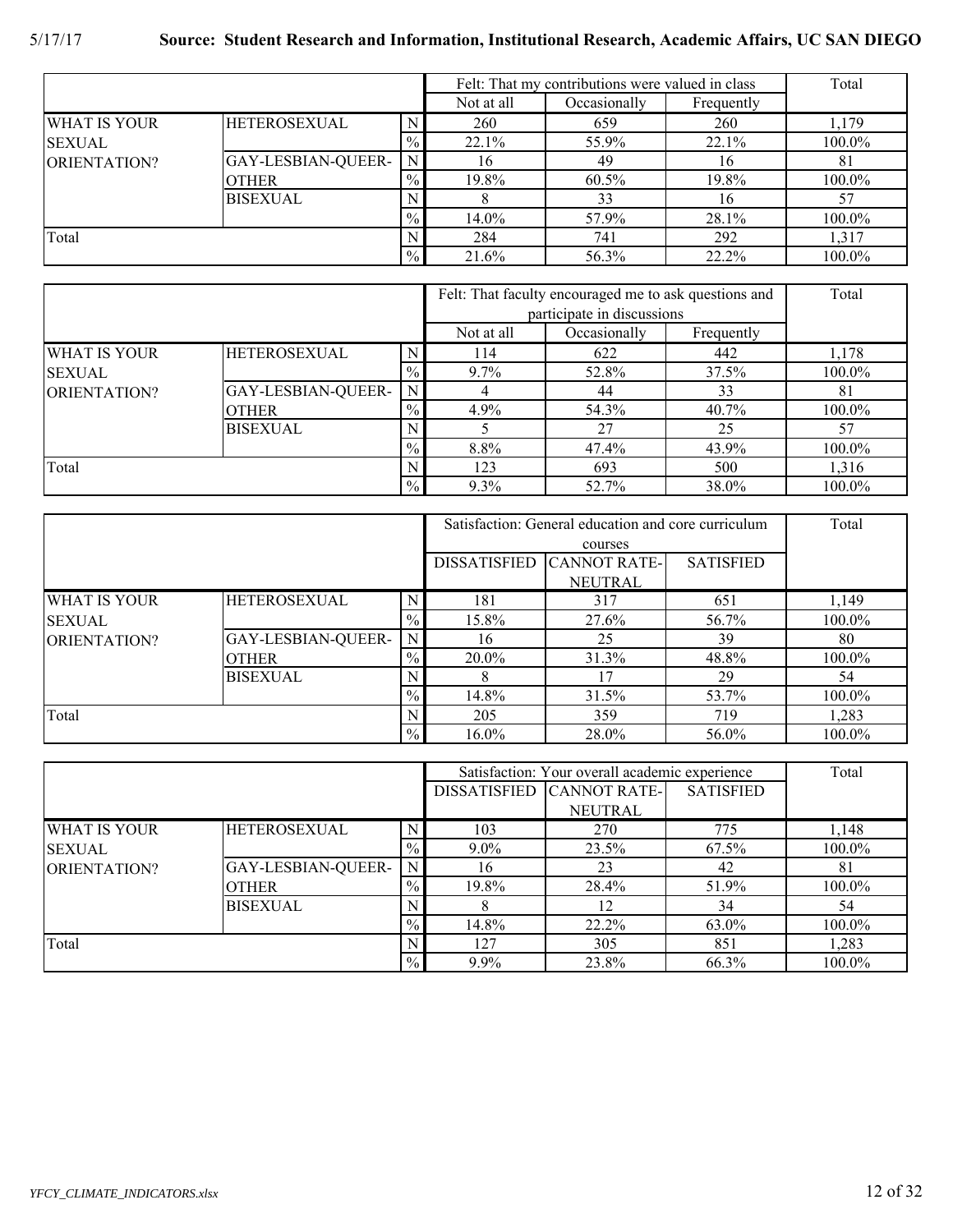|                     |                     |               | Satisfaction: Academic advising |                           | Total            |        |
|---------------------|---------------------|---------------|---------------------------------|---------------------------|------------------|--------|
|                     |                     |               |                                 | DISSATISFIED CANNOT RATE- | <b>SATISFIED</b> |        |
|                     |                     |               |                                 | <b>NEUTRAL</b>            |                  |        |
| <b>WHAT IS YOUR</b> | <b>HETEROSEXUAL</b> | N             | 119                             | 384                       | 646              | 1.149  |
| <b>SEXUAL</b>       |                     | $\frac{0}{0}$ | $10.4\%$                        | 33.4%                     | 56.2%            | 100.0% |
| <b>ORIENTATION?</b> | GAY-LESBIAN-QUEER-  |               |                                 | 26                        | 45               | 80     |
|                     | <b>OTHER</b>        | $\frac{0}{0}$ | 11.3%                           | 32.5%                     | 56.3%            | 100.0% |
|                     | <b>BISEXUAL</b>     |               |                                 | 25                        | 26               | 54     |
|                     |                     | $\frac{0}{0}$ | 5.6%                            | 46.3%                     | 48.1%            | 100.0% |
| Total               |                     |               | 131                             | 435                       | 717              | 1.283  |
|                     |                     | $\frac{0}{0}$ | 10.2%                           | 33.9%                     | 55.9%            | 100.0% |

|                     |                     |               |         | Satisfaction: Student health services |                  |        |  |  |
|---------------------|---------------------|---------------|---------|---------------------------------------|------------------|--------|--|--|
|                     |                     |               |         | DISSATISFIED CANNOT RATE-             | <b>SATISFIED</b> |        |  |  |
|                     |                     |               |         | <b>NEUTRAL</b>                        |                  |        |  |  |
| <b>WHAT IS YOUR</b> | <b>HETEROSEXUAL</b> | N             | 83      | 615                                   | 450              | 1,148  |  |  |
| <b>SEXUAL</b>       |                     | $\frac{0}{0}$ | $7.2\%$ | 53.6%                                 | 39.2%            | 100.0% |  |  |
| ORIENTATION?        | GAY-LESBIAN-QUEER-  | N             |         | 44                                    | 33               | 81     |  |  |
|                     | <b>OTHER</b>        | $\frac{0}{0}$ | $4.9\%$ | 54.3%                                 | 40.7%            | 100.0% |  |  |
|                     | <b>BISEXUAL</b>     | N             |         | 26                                    | 23               | 54     |  |  |
|                     |                     | $\frac{0}{0}$ | $9.3\%$ | 48.1%                                 | 42.6%            | 100.0% |  |  |
| Total               |                     |               | 92      | 685                                   | 506              | 1,283  |  |  |
|                     |                     | $\%$          | $7.2\%$ | 53.4%                                 | 39.4%            | 100.0% |  |  |

|                     |                     |               | Satisfaction: Student psychological services | Total                     |                  |        |
|---------------------|---------------------|---------------|----------------------------------------------|---------------------------|------------------|--------|
|                     |                     |               |                                              | DISSATISFIED CANNOT RATE- | <b>SATISFIED</b> |        |
|                     |                     |               |                                              | <b>NEUTRAL</b>            |                  |        |
| <b>WHAT IS YOUR</b> | <b>HETEROSEXUAL</b> | N             | 51                                           | 843                       | 254              | 1,148  |
| <b>SEXUAL</b>       |                     | $\frac{0}{0}$ | $4.4\%$                                      | 73.4%                     | 22.1%            | 100.0% |
| ORIENTATION?        | GAY-LESBIAN-QUEER-  | i N           |                                              | 54                        | 26               | 81     |
|                     | <b>OTHER</b>        | $\frac{0}{0}$ | 1.2%                                         | 66.7%                     | 32.1%            | 100.0% |
|                     | <b>BISEXUAL</b>     |               |                                              | 36                        | 16               | 54     |
|                     |                     | $\frac{0}{0}$ | $3.7\%$                                      | 66.7%                     | 29.6%            | 100.0% |
| Total               |                     |               | 54                                           | 933                       | 296              | 1,283  |
|                     |                     | $\frac{0}{0}$ | $4.2\%$                                      | 72.7%                     | 23.1%            | 100.0% |

|                     |                     |                |       | Satisfaction: Orientation for new students |                  |        |  |  |
|---------------------|---------------------|----------------|-------|--------------------------------------------|------------------|--------|--|--|
|                     |                     |                |       | DISSATISFIED CANNOT RATE-                  | <b>SATISFIED</b> |        |  |  |
|                     |                     |                |       | <b>NEUTRAL</b>                             |                  |        |  |  |
| <b>WHAT IS YOUR</b> | <b>HETEROSEXUAL</b> |                | 172   | 416                                        | 559              | 1.147  |  |  |
| <b>SEXUAL</b>       |                     | $\%$           | 15.0% | 36.3%                                      | 48.7%            | 100.0% |  |  |
| ORIENTATION?        | GAY-LESBIAN-QUEER-  | $\overline{N}$ | 16    | 32                                         | 33               | 81     |  |  |
|                     | <b>OTHER</b>        | $\frac{0}{0}$  | 19.8% | 39.5%                                      | 40.7%            | 100.0% |  |  |
|                     | <b>BISEXUAL</b>     |                |       | 22                                         | 20               | 53     |  |  |
|                     |                     | $\frac{0}{0}$  | 20.8% | 41.5%                                      | 37.7%            | 100.0% |  |  |
| Total               |                     |                | 199   | 470                                        | 612              | 1,281  |  |  |
|                     |                     | $\frac{0}{0}$  | 15.5% | 36.7%                                      | 47.8%            | 100.0% |  |  |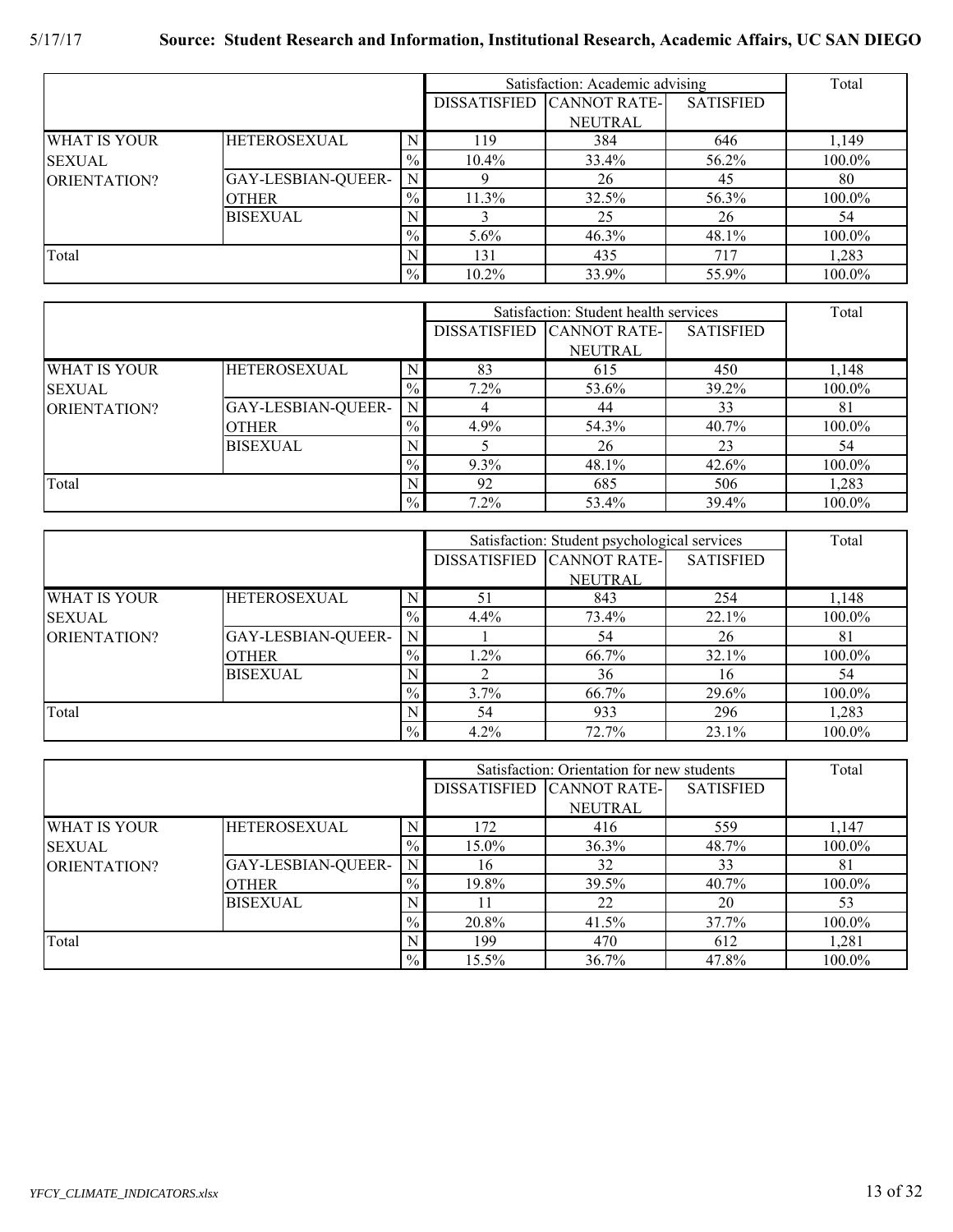# 5/17/17 **Source: Student Research and Information, Institutional Research, Academic Affairs, UC SAN DIEGO**

|                     |                     |               |               | ETHNIC EXPERIENCE-Dined or shared a meal |                   |        |  |  |
|---------------------|---------------------|---------------|---------------|------------------------------------------|-------------------|--------|--|--|
|                     |                     |               | NEVER TO      | <b>SOMETIMES</b>                         | <b>OFTEN TO</b>   |        |  |  |
|                     |                     |               | <b>SELDOM</b> |                                          | <b>VERY OFTEN</b> |        |  |  |
| <b>WHAT IS YOUR</b> | <b>HETEROSEXUAL</b> | N             | 175           | 219                                      | 608               | 1,002  |  |  |
| <b>SEXUAL</b>       |                     | $\frac{0}{0}$ | 17.5%         | 21.9%                                    | 60.7%             | 100.0% |  |  |
| <b>ORIENTATION?</b> | GAY-LESBIAN-QUEER-  |               |               | 20                                       | 45                | 76     |  |  |
|                     | <b>OTHER</b>        | $\frac{0}{2}$ | 14.5%         | 26.3%                                    | 59.2%             | 100.0% |  |  |
|                     | <b>BISEXUAL</b>     |               |               | 12                                       | 27                | 47     |  |  |
|                     |                     | $\frac{0}{2}$ | $17.0\%$      | $25.5\%$                                 | 57.4%             | 100.0% |  |  |
| Total               |                     |               | 194           | 251                                      | 680               | 1.125  |  |  |
|                     |                     | $\frac{0}{0}$ | 17.2%         | 22.3%                                    | $60.4\%$          | 100.0% |  |  |

|                     |                     |               |                 | ETHNIC EXPERIENCE-Had meaningful and honest              |                   |           |  |  |
|---------------------|---------------------|---------------|-----------------|----------------------------------------------------------|-------------------|-----------|--|--|
|                     |                     |               |                 | discussions about race/ethnic relations outside of class |                   |           |  |  |
|                     |                     |               | <b>NEVER TO</b> | <b>SOMETIMES</b>                                         | <b>OFTEN TO</b>   |           |  |  |
|                     |                     |               | <b>SELDOM</b>   |                                                          | <b>VERY OFTEN</b> |           |  |  |
| <b>WHAT IS YOUR</b> | <b>HETEROSEXUAL</b> |               | 359             | 266                                                      | 376               | 1,001     |  |  |
| <b>SEXUAL</b>       |                     | $\%$          | 35.9%           | 26.6%                                                    | 37.6%             | $100.0\%$ |  |  |
| <b>ORIENTATION?</b> | GAY-LESBIAN-QUEER-  | N             | 23              | 22                                                       | 31                | 76        |  |  |
|                     | <b>OTHER</b>        | $\%$          | 30.3%           | 28.9%                                                    | 40.8%             | 100.0%    |  |  |
|                     | <b>BISEXUAL</b>     |               | 12              | 14                                                       | 22                | 48        |  |  |
|                     |                     | $\%$          | 25.0%           | 29.2%                                                    | 45.8%             | 100.0%    |  |  |
| Total               |                     |               | 394             | 302                                                      | 429               | 1.125     |  |  |
|                     |                     | $\frac{0}{0}$ | 35.0%           | 26.8%                                                    | 38.1%             | 100.0%    |  |  |

|                     |                     |               |                 | ETHNIC EXPERIENCE - Had guarded, cautious |                   |        |  |  |
|---------------------|---------------------|---------------|-----------------|-------------------------------------------|-------------------|--------|--|--|
|                     |                     |               |                 |                                           |                   |        |  |  |
|                     |                     |               | <b>NEVER TO</b> | <b>SOMETIMES</b>                          | <b>OFTEN TO</b>   |        |  |  |
|                     |                     |               | <b>SELDOM</b>   |                                           | <b>VERY OFTEN</b> |        |  |  |
| <b>WHAT IS YOUR</b> | <b>HETEROSEXUAL</b> | $\mathbf{N}$  | 597             | 251                                       | 152               | 1,000  |  |  |
| <b>SEXUAL</b>       |                     | $\%$          | 59.7%           | 25.1%                                     | 15.2%             | 100.0% |  |  |
| ORIENTATION?        | GAY-LESBIAN-QUEER-  | $\mathbf{N}$  | 39              | 26                                        | 10                | 75     |  |  |
|                     | <b>OTHER</b>        | $\frac{0}{0}$ | 52.0%           | 34.7%                                     | 13.3%             | 100.0% |  |  |
|                     | <b>BISEXUAL</b>     |               | 22              | 19                                        |                   | 48     |  |  |
|                     |                     | $\frac{0}{0}$ | 45.8%           | 39.6%                                     | $14.6\%$          | 100.0% |  |  |
| Total               |                     | N             | 658             | 296                                       | 169               | 1,123  |  |  |
|                     |                     | $\frac{0}{0}$ | 58.6%           | 26.4%                                     | 15.0%             | 100.0% |  |  |

|                     |                     |                | ETHNIC EXPERIENCE -Shared personal feelings and | Total            |                   |        |
|---------------------|---------------------|----------------|-------------------------------------------------|------------------|-------------------|--------|
|                     |                     |                |                                                 | problems         |                   |        |
|                     |                     |                | <b>NEVER TO</b>                                 | <b>SOMETIMES</b> | <b>OFTEN TO</b>   |        |
|                     |                     |                | <b>SELDOM</b>                                   |                  | <b>VERY OFTEN</b> |        |
| <b>WHAT IS YOUR</b> | <b>HETEROSEXUAL</b> | N <sub>1</sub> | 234                                             | 335              | 428               | 997    |
| <b>SEXUAL</b>       |                     | $\frac{0}{0}$  | 23.5%                                           | 33.6%            | 42.9%             | 100.0% |
| ORIENTATION?        | GAY-LESBIAN-QUEER-  |                | 18                                              |                  | 40                | 75     |
|                     | <b>OTHER</b>        | $\frac{0}{0}$  | 24.0%                                           | 22.7%            | 53.3%             | 100.0% |
|                     | <b>BISEXUAL</b>     |                |                                                 | 14               | 26                | 48     |
|                     |                     | $\frac{0}{0}$  | $16.7\%$                                        | 29.2%            | 54.2%             | 100.0% |
| Total               |                     | N <sub>1</sub> | 260                                             | 366              | 494               | 1,120  |
|                     |                     | $\frac{0}{0}$  | 23.2%                                           | 32.7%            | 44.1%             | 100.0% |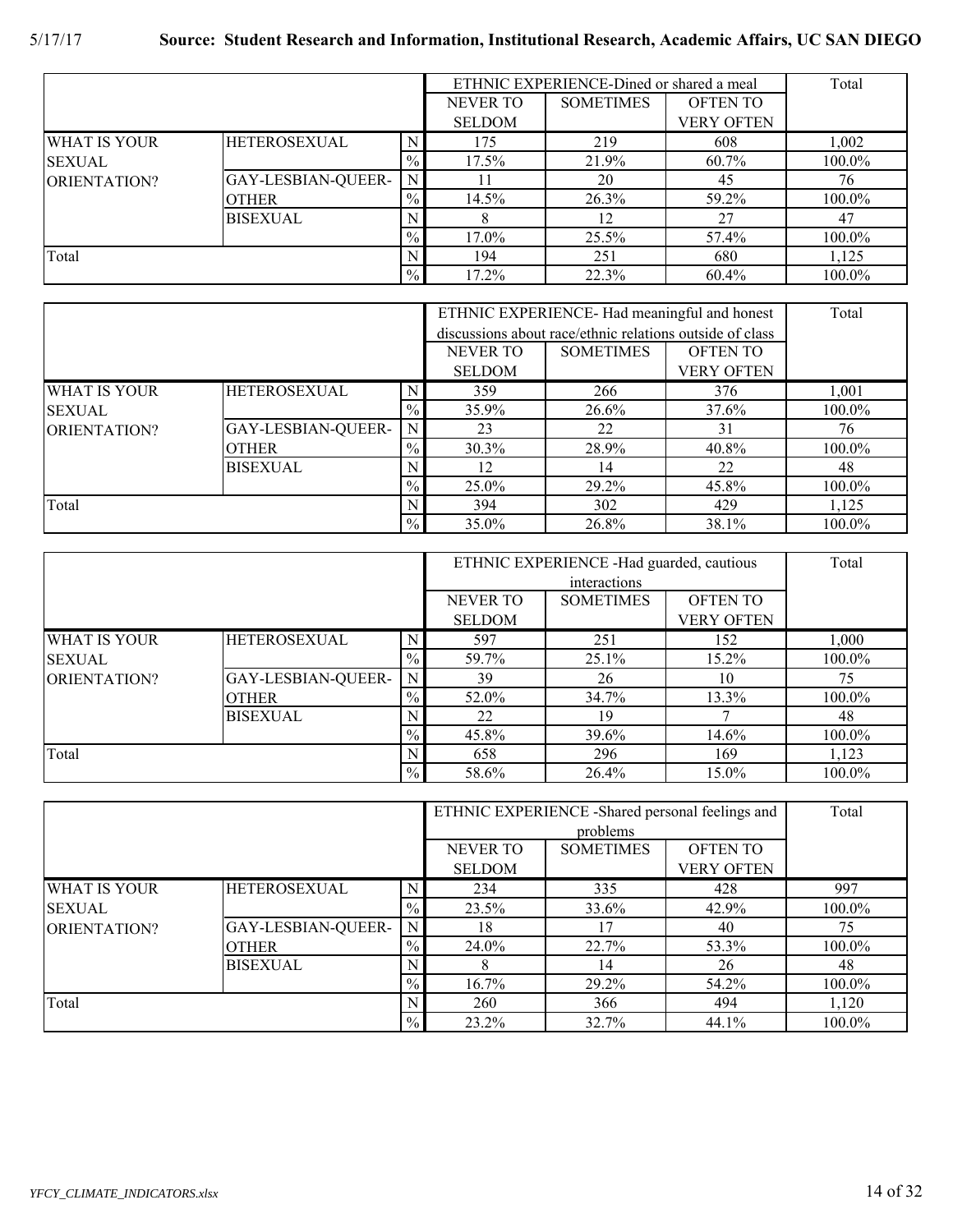|                     |                     |               |                 | ETHNIC EXPERIENCE - Had tense, somewhat hostile |                   | Total  |
|---------------------|---------------------|---------------|-----------------|-------------------------------------------------|-------------------|--------|
|                     |                     |               |                 | interactions                                    |                   |        |
|                     |                     |               | <b>NEVER TO</b> | <b>SOMETIMES</b>                                | <b>OFTEN TO</b>   |        |
|                     |                     |               | <b>SELDOM</b>   |                                                 | <b>VERY OFTEN</b> |        |
| <b>WHAT IS YOUR</b> | <b>HETEROSEXUAL</b> | N             | 790             | 122                                             | 88                | 1,000  |
| <b>SEXUAL</b>       |                     | $\%$          | 79.0%           | 12.2%                                           | 8.8%              | 100.0% |
| ORIENTATION?        | GAY-LESBIAN-QUEER-  | N             | 59              | 12                                              |                   | 75     |
|                     | <b>OTHER</b>        | $\frac{0}{0}$ | 78.7%           | $16.0\%$                                        | 5.3%              | 100.0% |
|                     | <b>BISEXUAL</b>     | N             | 34              | 8                                               |                   | 48     |
|                     |                     | $\frac{0}{0}$ | 70.8%           | 16.7%                                           | 12.5%             | 100.0% |
| Total<br>N          |                     | 883           | 142             | 98                                              | 1,123             |        |
|                     |                     | $\frac{0}{0}$ | 78.6%           | 12.6%                                           | 8.7%              | 100.0% |

|                     |                     |               |                 | ETHNIC EXPERIENCE - Had intellectual discussions |                   |        |  |  |  |
|---------------------|---------------------|---------------|-----------------|--------------------------------------------------|-------------------|--------|--|--|--|
|                     |                     |               |                 | outside of class                                 |                   |        |  |  |  |
|                     |                     |               | <b>NEVER TO</b> | <b>SOMETIMES</b>                                 | <b>OFTEN TO</b>   |        |  |  |  |
|                     |                     |               | <b>SELDOM</b>   |                                                  | <b>VERY OFTEN</b> |        |  |  |  |
| <b>WHAT IS YOUR</b> | <b>HETEROSEXUAL</b> | $N_{\perp}$   | 204             | 307                                              | 489               | 1,000  |  |  |  |
| <b>SEXUAL</b>       |                     | $\frac{0}{0}$ | 20.4%           | $30.7\%$                                         | 48.9%             | 100.0% |  |  |  |
| <b>ORIENTATION?</b> | GAY-LESBIAN-QUEER-  | N             | 10              | 20                                               | 45                | 75     |  |  |  |
|                     | <b>OTHER</b>        | $\%$          | 13.3%           | 26.7%                                            | $60.0\%$          | 100.0% |  |  |  |
|                     | <b>BISEXUAL</b>     | N             |                 | 15                                               | 25                | 47     |  |  |  |
|                     |                     | $\%$          | 14.9%           | 31.9%                                            | 53.2%             | 100.0% |  |  |  |
| Total               |                     | N             | 221             | 342                                              | 559               | 1,122  |  |  |  |
|                     |                     | $\frac{0}{0}$ | 19.7%           | 30.5%                                            | 49.8%             | 100.0% |  |  |  |

|                     |                     |               |               | ETHNIC EXPERIENCE - Felt insulted or threatened |                   |        |  |  |  |
|---------------------|---------------------|---------------|---------------|-------------------------------------------------|-------------------|--------|--|--|--|
|                     |                     |               |               | because of your race/ethnicity                  |                   |        |  |  |  |
|                     |                     |               | NEVER TO      | <b>SOMETIMES</b>                                | <b>OFTEN TO</b>   |        |  |  |  |
|                     |                     |               | <b>SELDOM</b> |                                                 | <b>VERY OFTEN</b> |        |  |  |  |
| <b>WHAT IS YOUR</b> | <b>HETEROSEXUAL</b> | N             | 815           | 111                                             | 76                | 1.002  |  |  |  |
| <b>SEXUAL</b>       |                     | $\frac{0}{0}$ | 81.3%         | $11.1\%$                                        | $7.6\%$           | 100.0% |  |  |  |
| ORIENTATION?        | GAY-LESBIAN-QUEER-  | N             | 56            | 14                                              |                   | 75     |  |  |  |
|                     | <b>OTHER</b>        | $\%$          | 74.7%         | 18.7%                                           | $6.7\%$           | 100.0% |  |  |  |
|                     | <b>BISEXUAL</b>     | N             | 38            | h                                               |                   | 48     |  |  |  |
|                     |                     | $\frac{0}{0}$ | 79.2%         | 12.5%                                           | 8.3%              | 100.0% |  |  |  |
| Total<br>N          |                     | 909           | 131           | 85                                              | 1,125             |        |  |  |  |
|                     |                     | $\frac{0}{0}$ | 80.8%         | 11.6%                                           | 7.6%              | 100.0% |  |  |  |

|                     |                     |               |                  | ETHNIC EXPERIENCE -Studied or prepared for class |                   | Total  |
|---------------------|---------------------|---------------|------------------|--------------------------------------------------|-------------------|--------|
|                     |                     | NEVER TO      | <b>SOMETIMES</b> | <b>OFTEN TO</b>                                  |                   |        |
|                     |                     |               | <b>SELDOM</b>    |                                                  | <b>VERY OFTEN</b> |        |
| <b>WHAT IS YOUR</b> | <b>HETEROSEXUAL</b> |               | 170              | 258                                              | 573               | 1.001  |
| <b>SEXUAL</b>       |                     | $\frac{0}{2}$ | 17.0%            | 25.8%                                            | 57.2%             | 100.0% |
| ORIENTATION?        | GAY-LESBIAN-QUEER-  | N             | 13               | 21                                               | 4                 | 75     |
|                     | <b>OTHER</b>        | $\frac{0}{2}$ | 17.3%            | 28.0%                                            | 54.7%             | 100.0% |
|                     | <b>BISEXUAL</b>     |               | x                | 10                                               | 30                | 48     |
|                     |                     | $\frac{0}{0}$ | $16.7\%$         | 20.8%                                            | 62.5%             | 100.0% |
| Total               |                     |               | 191              | 289                                              | 644               | 1,124  |
|                     |                     | $\frac{0}{0}$ | 17.0%            | 25.7%                                            | 57.3%             | 100.0% |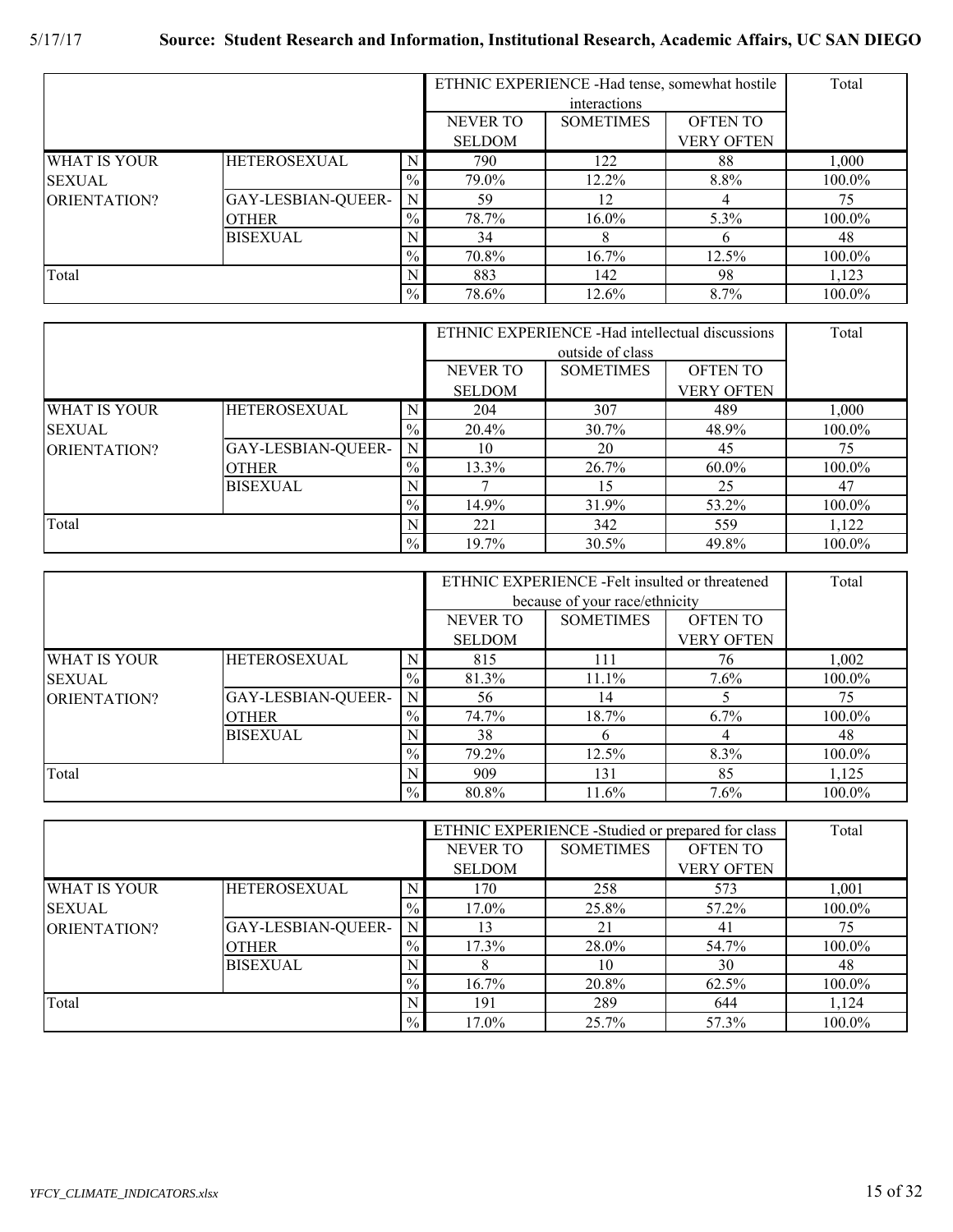# 5/17/17 **Source: Student Research and Information, Institutional Research, Academic Affairs, UC SAN DIEGO**

|                     |                     |               |               | ETHNIC EXPERIENCE -Socialized or partied |                   | Total  |
|---------------------|---------------------|---------------|---------------|------------------------------------------|-------------------|--------|
|                     |                     |               | NEVER TO      | <b>SOMETIMES</b>                         | <b>OFTEN TO</b>   |        |
|                     |                     |               | <b>SELDOM</b> |                                          | <b>VERY OFTEN</b> |        |
| <b>WHAT IS YOUR</b> | <b>HETEROSEXUAL</b> | N             | 281           | 295                                      | 425               | 1,001  |
| <b>SEXUAL</b>       |                     | $\%$          | 28.1%         | 29.5%                                    | 42.5%             | 100.0% |
| <b>ORIENTATION?</b> | GAY-LESBIAN-QUEER-  |               | 22            | 14                                       | 39                | 75     |
|                     | <b>OTHER</b>        | $\frac{0}{0}$ | 29.3%         | 18.7%                                    | 52.0%             | 100.0% |
|                     | <b>BISEXUAL</b>     |               |               | 12                                       | 25                | 48     |
|                     |                     | $\frac{0}{0}$ | 22.9%         | 25.0%                                    | 52.1%             | 100.0% |
| Total               |                     |               | 314           | 321                                      | 489               | 1.124  |
|                     |                     | $\frac{0}{0}$ | 27.9%         | 28.6%                                    | 43.5%             | 100.0% |

|                     |                     |               |                    | I have felt discriminated against at | Total  |
|---------------------|---------------------|---------------|--------------------|--------------------------------------|--------|
|                     |                     |               |                    | this institution because of my       |        |
|                     |                     |               |                    | race/ethnicity, gender, sexual       |        |
|                     |                     |               |                    | orientation                          |        |
|                     |                     |               | <b>STRONGLY</b>    | <b>AGREE TO</b>                      |        |
|                     |                     |               | <b>DISAGREE TO</b> | <b>STRONGLY</b>                      |        |
|                     |                     |               | <b>DISAGREE</b>    | <b>AGREE</b>                         |        |
| <b>WHAT IS YOUR</b> | <b>HETEROSEXUAL</b> | N             | 881                | 193                                  | 1,074  |
| <b>SEXUAL</b>       |                     | $\frac{0}{0}$ | 82.0%              | 18.0%                                | 100.0% |
| ORIENTATION?        | GAY-LESBIAN-QUEER-  | N             | 63                 | 15                                   | 78     |
|                     | OTHER               | $\%$          | 80.8%              | 19.2%                                | 100.0% |
|                     | <b>BISEXUAL</b>     | N             | 41                 | 11                                   | 52     |
|                     |                     | $\%$          | 78.8%              | 21.2%                                | 100.0% |
| Total               |                     | N             | 985                | 219                                  | 1,204  |
|                     |                     | $\%$          | 81.8%              | 18.2%                                | 100.0% |

|                     |                     |      |                    | I see myself as part of the campus | Total  |
|---------------------|---------------------|------|--------------------|------------------------------------|--------|
|                     |                     |      | <b>STRONGLY</b>    | <b>AGREE TO</b>                    |        |
|                     |                     |      | <b>DISAGREE TO</b> | <b>STRONGLY</b>                    |        |
|                     |                     |      | <b>DISAGREE</b>    | AGREE                              |        |
| <b>WHAT IS YOUR</b> | <b>HETEROSEXUAL</b> | N    | 315                | 758                                | 1,073  |
| <b>SEXUAL</b>       |                     | $\%$ | 29.4%              | 70.6%                              | 100.0% |
| <b>ORIENTATION?</b> | GAY-LESBIAN-QUEER-  | N    | 25                 | 53                                 | 78     |
|                     | <b>OTHER</b>        | $\%$ | 32.1%              | 67.9%                              | 100.0% |
|                     | <b>BISEXUAL</b>     | N    | 22                 | 30                                 | 52     |
|                     |                     | $\%$ | 42.3%              | 57.7%                              | 100.0% |
| Total               |                     | N    | 362                | 841                                | 1,203  |
|                     |                     | $\%$ | $30.1\%$           | 69.9%                              | 100.0% |

|                     |                     |               | Faculty showed concern about my | Total           |        |
|---------------------|---------------------|---------------|---------------------------------|-----------------|--------|
|                     |                     |               | progress                        |                 |        |
|                     |                     |               | <b>STRONGLY</b>                 | <b>AGREE TO</b> |        |
|                     |                     |               | <b>DISAGREE TO</b>              | <b>STRONGLY</b> |        |
|                     |                     |               | <b>DISAGREE</b>                 | <b>AGREE</b>    |        |
| <b>WHAT IS YOUR</b> | <b>HETEROSEXUAL</b> | N             | 453                             | 619             | 1,072  |
| <b>SEXUAL</b>       |                     | $\%$          | 42.3%                           | 57.7%           | 100.0% |
| ORIENTATION?        | GAY-LESBIAN-QUEER-  | N             | 30                              | 47              | 77     |
|                     | <b>OTHER</b>        | $\%$          | 39.0%                           | 61.0%           | 100.0% |
|                     | <b>BISEXUAL</b>     | N             | 22                              | 30              | 52     |
|                     |                     | $\frac{0}{0}$ | 42.3%                           | 57.7%           | 100.0% |
| Total               |                     | N             | 505                             | 696             | 1,201  |
|                     |                     | $\frac{0}{0}$ | 42.0%                           | 58.0%           | 100.0% |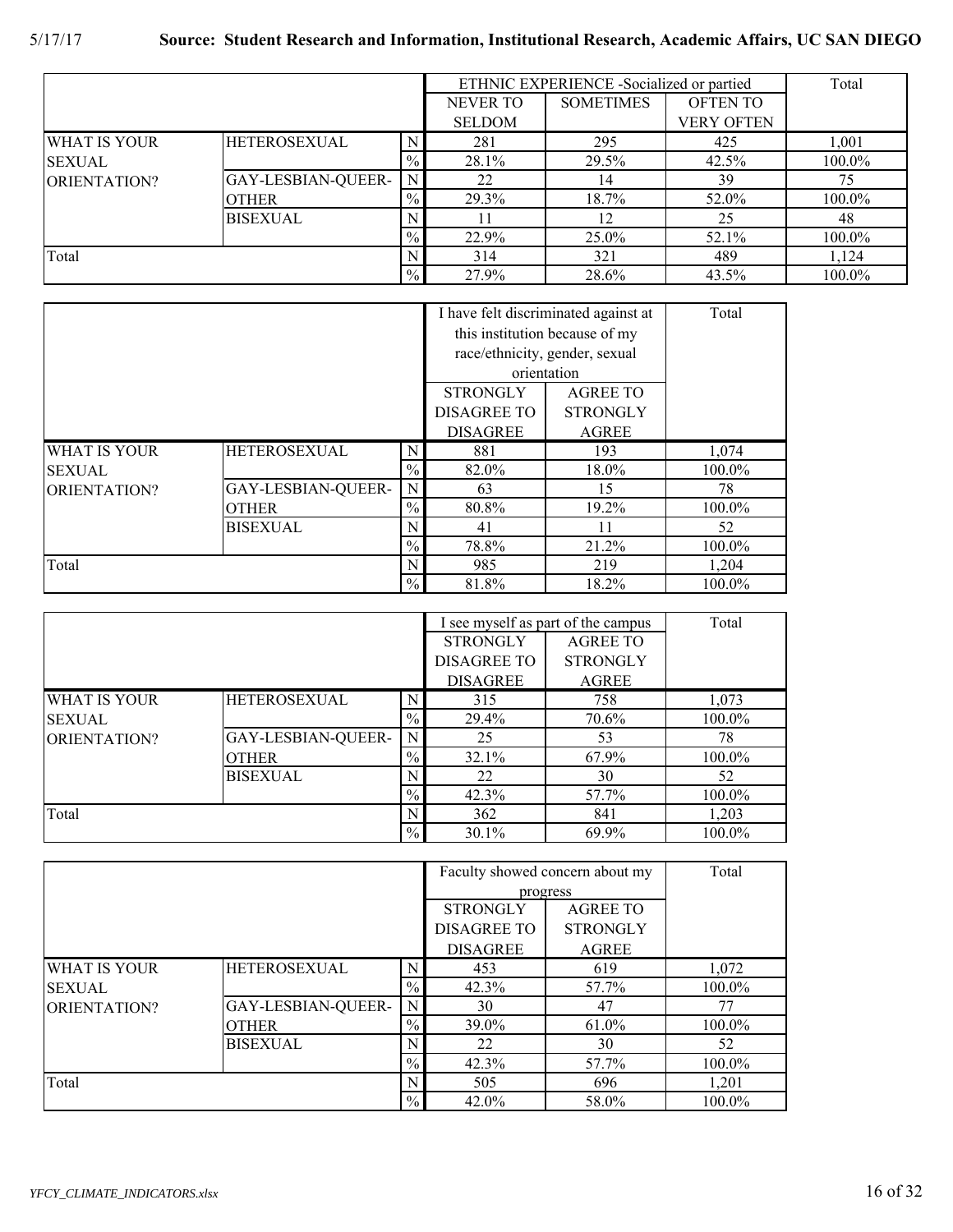|                     |                     |               |                    | There is a lot of racial tension on this | Total  |
|---------------------|---------------------|---------------|--------------------|------------------------------------------|--------|
|                     |                     |               | campus             |                                          |        |
|                     |                     |               | <b>STRONGLY</b>    | <b>AGREE TO</b>                          |        |
|                     |                     |               | <b>DISAGREE TO</b> | <b>STRONGLY</b>                          |        |
|                     |                     |               | <b>DISAGREE</b>    | <b>AGREE</b>                             |        |
| <b>WHAT IS YOUR</b> | <b>HETEROSEXUAL</b> | N             | 886                | 184                                      | 1,070  |
| <b>SEXUAL</b>       |                     | $\frac{0}{0}$ | 82.8%              | $17.2\%$                                 | 100.0% |
| ORIENTATION?        | GAY-LESBIAN-QUEER-  | N             | 56                 | 22                                       | 78     |
|                     | <b>OTHER</b>        | $\%$          | 71.8%              | 28.2%                                    | 100.0% |
|                     | <b>BISEXUAL</b>     | N             | 32                 | 19                                       | 51     |
|                     |                     | $\%$          | 62.7%              | 37.3%                                    | 100.0% |
| Total               |                     | N             | 974                | 225                                      | 1,199  |
|                     |                     | $\frac{0}{0}$ | 81.2%              | 18.8%                                    | 100.0% |

|                     |                     |               | I have been able to find a balance |                 | Total  |
|---------------------|---------------------|---------------|------------------------------------|-----------------|--------|
|                     |                     |               | between academics and              |                 |        |
|                     |                     |               | extracurricular activities         |                 |        |
|                     |                     |               | <b>STRONGLY</b>                    | <b>AGREE TO</b> |        |
|                     |                     |               | <b>DISAGREE TO</b>                 | <b>STRONGLY</b> |        |
|                     |                     |               | <b>DISAGREE</b>                    | <b>AGREE</b>    |        |
| <b>WHAT IS YOUR</b> | <b>HETEROSEXUAL</b> |               | 364                                | 710             | 1,074  |
| <b>SEXUAL</b>       |                     | $\%$          | 33.9%                              | 66.1%           | 100.0% |
| <b>ORIENTATION?</b> | GAY-LESBIAN-QUEER-  | N             | 39                                 | 39              | 78     |
|                     | OTHER               | $\%$          | 50.0%                              | 50.0%           | 100.0% |
|                     | <b>BISEXUAL</b>     |               | 22                                 | 30              | 52     |
|                     |                     | $\frac{0}{0}$ | 42.3%                              | 57.7%           | 100.0% |
| Total               |                     | N             | 425                                | 779             | 1,204  |
|                     |                     | $\frac{0}{0}$ | 35.3%                              | 64.7%           | 100.0% |

|                     |                     |      | The admission/recruitment materials | Total           |        |
|---------------------|---------------------|------|-------------------------------------|-----------------|--------|
|                     |                     |      | portrayed this campus accurately    |                 |        |
|                     |                     |      | <b>STRONGLY</b>                     | <b>AGREE TO</b> |        |
|                     |                     |      | <b>DISAGREE TO</b>                  | <b>STRONGLY</b> |        |
|                     |                     |      | <b>DISAGREE</b>                     | AGREE           |        |
| <b>WHAT IS YOUR</b> | <b>HETEROSEXUAL</b> | N    | 314                                 | 756             | 1,070  |
| <b>SEXUAL</b>       |                     | $\%$ | 29.3%                               | 70.7%           | 100.0% |
| ORIENTATION?        | GAY-LESBIAN-QUEER-  | N    | 28                                  | 49              | 77     |
|                     | <b>OTHER</b>        | $\%$ | 36.4%                               | 63.6%           | 100.0% |
|                     | <b>BISEXUAL</b>     | N    | 20                                  | 32              | 52     |
|                     |                     | $\%$ | 38.5%                               | 61.5%           | 100.0% |
| Total               |                     | N    | 362                                 | 837             | 1,199  |
|                     |                     | $\%$ | 30.2%                               | 69.8%           | 100.0% |

|               |                     |               |                 | Faculty empower me to learn here | Total  |
|---------------|---------------------|---------------|-----------------|----------------------------------|--------|
|               |                     |               | <b>STRONGLY</b> | <b>AGREE TO</b>                  |        |
|               |                     |               | DISAGREE TO     | <b>STRONGLY</b>                  |        |
|               |                     |               | <b>DISAGREE</b> | AGREE                            |        |
| WHAT IS YOUR  | <b>HETEROSEXUAL</b> | N             | 255             | 817                              | 1,072  |
| <b>SEXUAL</b> |                     | $\%$          | 23.8%           | 76.2%                            | 100.0% |
| ORIENTATION?  | GAY-LESBIAN-QUEER-  | N             | 18              | 59                               | 77     |
|               | <b>OTHER</b>        | $\%$          | 23.4%           | 76.6%                            | 100.0% |
|               | <b>BISEXUAL</b>     | N             | 14              | 38                               | 52     |
|               |                     | $\%$          | 26.9%           | 73.1%                            | 100.0% |
| Total         |                     | N             | 287             | 914                              | 1.201  |
|               |                     | $\frac{0}{6}$ | 23.9%           | 76.1%                            | 100.0% |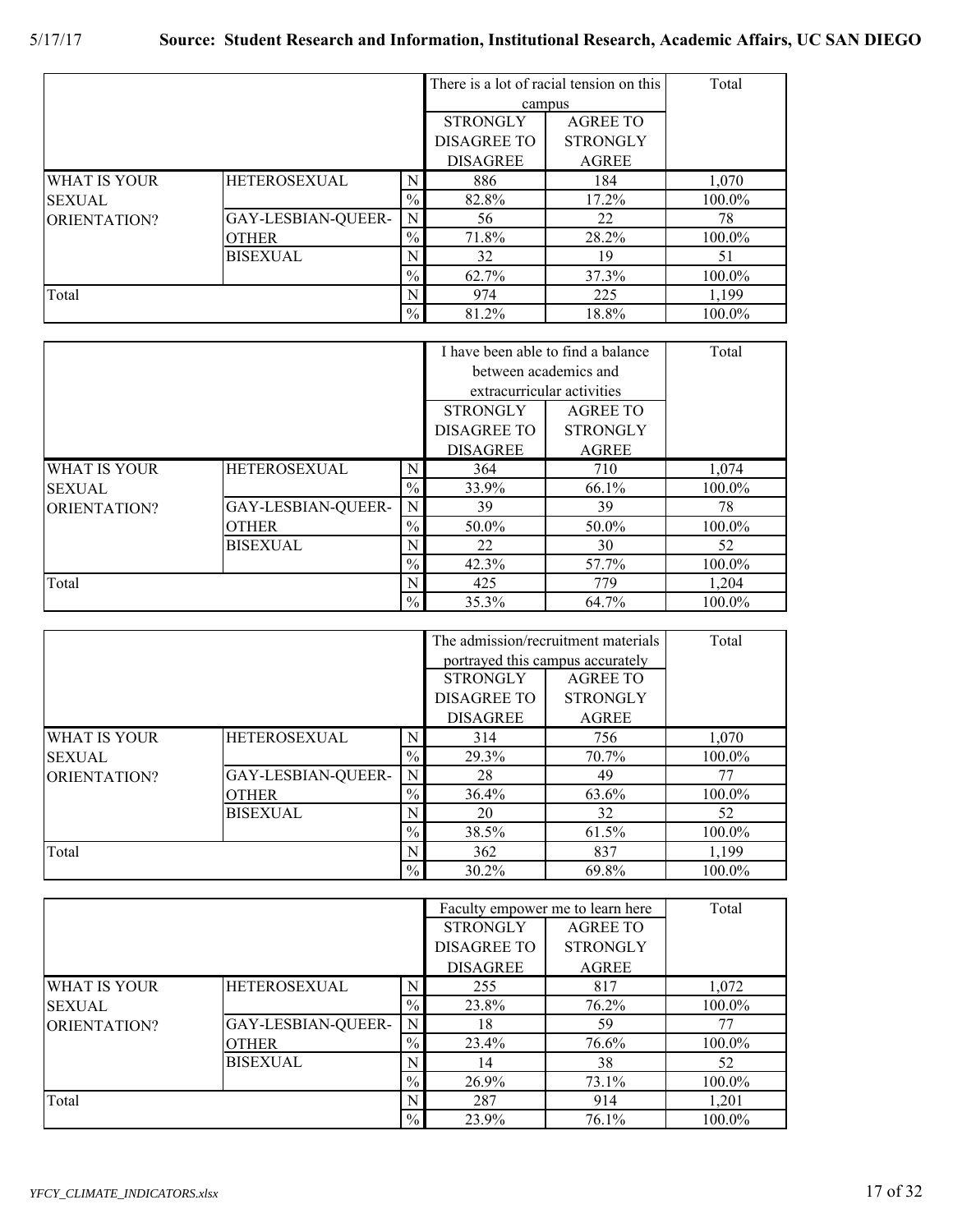|                     |                     | If asked, I would recommend this |                   | Total           |        |
|---------------------|---------------------|----------------------------------|-------------------|-----------------|--------|
|                     |                     |                                  | college to others |                 |        |
|                     |                     |                                  | <b>STRONGLY</b>   | <b>AGREE TO</b> |        |
|                     |                     |                                  | DISAGREE TO       | <b>STRONGLY</b> |        |
|                     |                     |                                  | <b>DISAGREE</b>   | <b>AGREE</b>    |        |
| <b>WHAT IS YOUR</b> | <b>HETEROSEXUAL</b> | N                                | 191               | 882             | 1,073  |
| <b>SEXUAL</b>       |                     | $\frac{0}{0}$                    | 17.8%             | 82.2%           | 100.0% |
| ORIENTATION?        | GAY-LESBIAN-QUEER-  | N                                | 12                | 66              | 78     |
|                     | <b>OTHER</b>        | $\%$                             | 15.4%             | 84.6%           | 100.0% |
|                     | <b>BISEXUAL</b>     | N                                | 12                | 40              | 52     |
|                     |                     | $\%$                             | 23.1%             | 76.9%           | 100.0% |
| Total               |                     | N                                | 215               | 988             | 1,203  |
|                     |                     | $\%$                             | 17.9%             | 82.1%           | 100.0% |

|                     |                     |               | At least one staff member has taken | Total           |        |
|---------------------|---------------------|---------------|-------------------------------------|-----------------|--------|
|                     |                     |               | an interest in my development       |                 |        |
|                     |                     |               | <b>STRONGLY</b>                     | <b>AGREE TO</b> |        |
|                     |                     |               | <b>DISAGREE TO</b>                  | <b>STRONGLY</b> |        |
|                     |                     |               | <b>DISAGREE</b>                     | <b>AGREE</b>    |        |
| <b>WHAT IS YOUR</b> | <b>HETEROSEXUAL</b> | N             | 424                                 | 650             | 1,074  |
| <b>SEXUAL</b>       |                     | $\%$          | 39.5%                               | $60.5\%$        | 100.0% |
| ORIENTATION?        | GAY-LESBIAN-QUEER-  | N             | 21                                  | 56              |        |
|                     | <b>OTHER</b>        | $\%$          | 27.3%                               | 72.7%           | 100.0% |
|                     | <b>BISEXUAL</b>     |               | 16                                  | 36              | 52     |
|                     |                     | $\%$          | 30.8%                               | 69.2%           | 100.0% |
| Total               |                     | N             | 461                                 | 742             | 1,203  |
|                     |                     | $\frac{0}{0}$ | 38.3%                               | 61.7%           | 100.0% |

|                     |                     |      | I feel valued at this institution |                 |        |
|---------------------|---------------------|------|-----------------------------------|-----------------|--------|
|                     |                     |      | <b>STRONGLY</b>                   | <b>AGREE TO</b> |        |
|                     |                     |      | DISAGREE TO                       | <b>STRONGLY</b> |        |
|                     |                     |      | <b>DISAGREE</b>                   | <b>AGREE</b>    |        |
| <b>WHAT IS YOUR</b> | <b>HETEROSEXUAL</b> | N    | 454                               | 619             | 1,073  |
| <b>SEXUAL</b>       |                     | $\%$ | 42.3%                             | 57.7%           | 100.0% |
| ORIENTATION?        | GAY-LESBIAN-QUEER-  | N    | 32                                | 44              | 76     |
|                     | <b>OTHER</b>        | $\%$ | 42.1%                             | 57.9%           | 100.0% |
|                     | <b>BISEXUAL</b>     | N    | 26                                | 25              | 51     |
|                     |                     | $\%$ | 51.0%                             | 49.0%           | 100.0% |
| Total               |                     | N    | 512                               | 688             | 1,200  |
|                     |                     | $\%$ | 42.7%                             | 57.3%           | 100.0% |

|                     |                     | Faculty believe in my potential to |                      | Total           |        |
|---------------------|---------------------|------------------------------------|----------------------|-----------------|--------|
|                     |                     |                                    | succeed academically |                 |        |
|                     |                     |                                    | <b>STRONGLY</b>      | <b>AGREE TO</b> |        |
|                     |                     |                                    | <b>DISAGREE TO</b>   | <b>STRONGLY</b> |        |
|                     |                     |                                    | <b>DISAGREE</b>      | <b>AGREE</b>    |        |
| <b>WHAT IS YOUR</b> | <b>HETEROSEXUAL</b> | N                                  | 275                  | 799             | 1,074  |
| <b>SEXUAL</b>       |                     | $\%$                               | 25.6%                | 74.4%           | 100.0% |
| ORIENTATION?        | GAY-LESBIAN-QUEER-  | N                                  | 24                   | 53              | 77     |
|                     | <b>OTHER</b>        | $\%$                               | 31.2%                | 68.8%           | 100.0% |
|                     | <b>BISEXUAL</b>     | N                                  | 11                   | 41              | 52     |
|                     |                     | $\%$                               | 21.2%                | 78.8%           | 100.0% |
| Total               |                     | N                                  | 310                  | 893             | 1,203  |
|                     |                     | $\%$                               | 25.8%                | 74.2%           | 100.0% |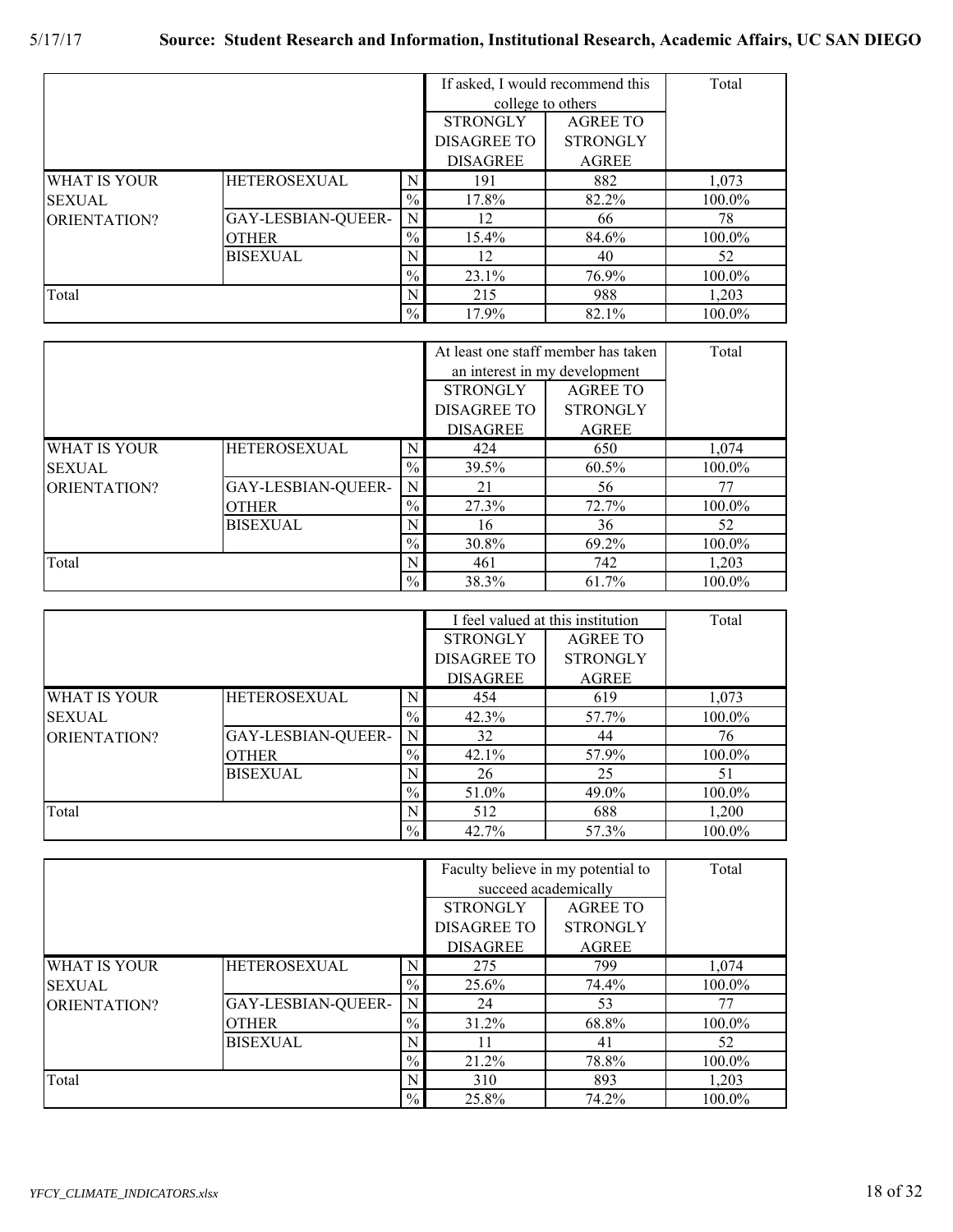|                     |                     |               | My college experiences have exposed |                                       | Total  |
|---------------------|---------------------|---------------|-------------------------------------|---------------------------------------|--------|
|                     |                     |               |                                     | me to diverse opinions, cultures, and |        |
|                     |                     |               | values                              |                                       |        |
|                     |                     |               | <b>STRONGLY</b>                     | <b>AGREE TO</b>                       |        |
|                     |                     |               | <b>DISAGREE TO</b>                  | <b>STRONGLY</b>                       |        |
|                     |                     |               | <b>DISAGREE</b>                     | <b>AGREE</b>                          |        |
| <b>WHAT IS YOUR</b> | <b>HETEROSEXUAL</b> | N             | 146                                 | 927                                   | 1.073  |
| <b>SEXUAL</b>       |                     | $\%$          | 13.6%                               | 86.4%                                 | 100.0% |
| ORIENTATION?        | GAY-LESBIAN-QUEER-  | N             | 12                                  | 64                                    | 76     |
|                     | <b>OTHER</b>        | $\%$          | 15.8%                               | 84.2%                                 | 100.0% |
|                     | <b>BISEXUAL</b>     | N             |                                     | 47                                    | 52     |
|                     |                     | $\%$          | $9.6\%$                             | 90.4%                                 | 100.0% |
| Total               |                     | N             | 163                                 | 1,038                                 | 1,201  |
|                     |                     | $\frac{0}{0}$ | 13.6%                               | 86.4%                                 | 100.0% |

|                     |                     |               |                      | Staff encouraged me to get involved | Total  |
|---------------------|---------------------|---------------|----------------------|-------------------------------------|--------|
|                     |                     |               | in campus activities |                                     |        |
|                     |                     |               | <b>STRONGLY</b>      | <b>AGREE TO</b>                     |        |
|                     |                     |               | <b>DISAGREE TO</b>   | <b>STRONGLY</b>                     |        |
|                     |                     |               | <b>DISAGREE</b>      | <b>AGREE</b>                        |        |
| <b>WHAT IS YOUR</b> | <b>HETEROSEXUAL</b> | N             | 364                  | 685                                 | 1,049  |
| <b>SEXUAL</b>       |                     | $\frac{0}{0}$ | 34.7%                | 65.3%                               | 100.0% |
| ORIENTATION?        | GAY-LESBIAN-QUEER-  | N             | 32                   | 46                                  | 78     |
|                     | <b>OTHER</b>        | $\frac{0}{0}$ | 41.0%                | 59.0%                               | 100.0% |
|                     | <b>BISEXUAL</b>     | N             | 23                   | 28                                  | 51     |
|                     |                     | $\%$          | $45.1\%$             | 54.9%                               | 100.0% |
| Total               |                     | N             | 419                  | 759                                 | 1,178  |
|                     |                     | $\frac{0}{0}$ | 35.6%                | 64.4%                               | 100.0% |

|                     |                     | In class I have heard faculty express<br>stereotypes based on race-ethnicity,<br>gender, sexual orientation |                                                          | Total                                              |        |
|---------------------|---------------------|-------------------------------------------------------------------------------------------------------------|----------------------------------------------------------|----------------------------------------------------|--------|
|                     |                     |                                                                                                             | <b>STRONGLY</b><br><b>DISAGREE TO</b><br><b>DISAGREE</b> | <b>AGREE TO</b><br><b>STRONGLY</b><br><b>AGREE</b> |        |
| <b>WHAT IS YOUR</b> | <b>HETEROSEXUAL</b> | N                                                                                                           | 746                                                      | 304                                                | 1,050  |
| <b>SEXUAL</b>       |                     | $\%$                                                                                                        | 71.0%                                                    | 29.0%                                              | 100.0% |
| ORIENTATION?        | GAY-LESBIAN-QUEER-  | N                                                                                                           | 55                                                       | 23                                                 | 78     |
|                     | <b>OTHER</b>        | $\%$                                                                                                        | 70.5%                                                    | 29.5%                                              | 100.0% |
|                     | <b>BISEXUAL</b>     | N                                                                                                           | 38                                                       | 13                                                 | 51     |
|                     |                     | $\frac{0}{0}$                                                                                               | 74.5%                                                    | 25.5%                                              | 100.0% |
| Total               |                     | N                                                                                                           | 839                                                      | 340                                                | 1.179  |
|                     |                     | $\frac{0}{0}$                                                                                               | 71.2%                                                    | 28.8%                                              | 100.0% |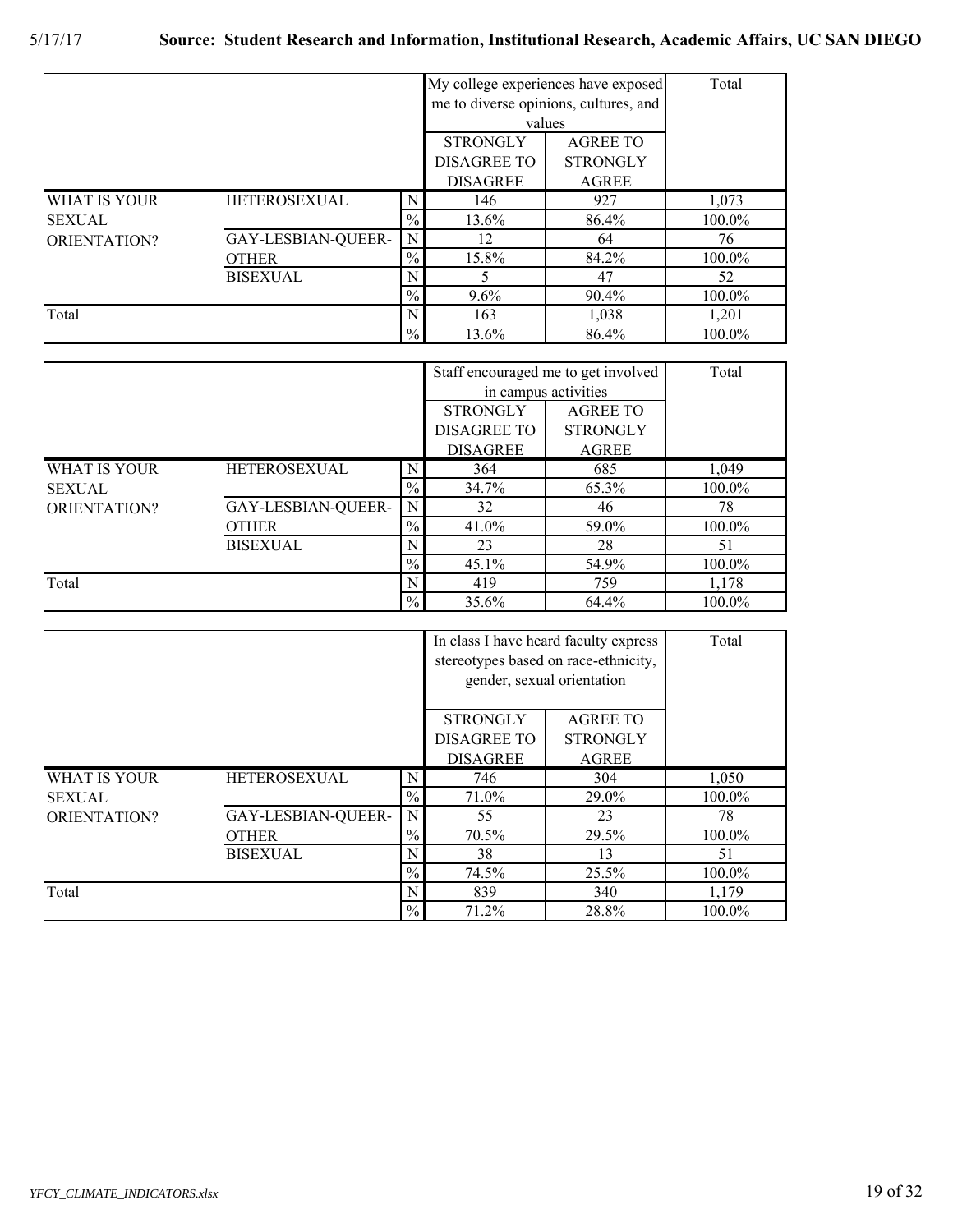|                     |                     |               | Total<br>Staff recognize my achievements |                 |        |
|---------------------|---------------------|---------------|------------------------------------------|-----------------|--------|
|                     |                     |               | <b>STRONGLY</b>                          | <b>AGREE TO</b> |        |
|                     |                     |               | DISAGREE TO                              | <b>STRONGLY</b> |        |
|                     |                     |               | <b>DISAGREE</b>                          | <b>AGREE</b>    |        |
| <b>WHAT IS YOUR</b> | <b>HETEROSEXUAL</b> | N             | 492                                      | 557             | 1,049  |
| <b>SEXUAL</b>       |                     | $\%$          | 46.9%                                    | 53.1%           | 100.0% |
| ORIENTATION?        | GAY-LESBIAN-QUEER-  | N             | 41                                       | 36              | 77     |
|                     | <b>OTHER</b>        | $\%$          | 53.2%                                    | 46.8%           | 100.0% |
|                     | <b>BISEXUAL</b>     | N             | 24                                       | 27              | 51     |
|                     |                     | $\%$          | $47.1\%$                                 | 52.9%           | 100.0% |
| Total               |                     | N             | 557                                      | 620             | 1,177  |
|                     |                     | $\frac{0}{0}$ | 47.3%                                    | 52.7%           | 100.0% |

|                     |                             |               | Faculty encouraged me to meet with | Total           |        |
|---------------------|-----------------------------|---------------|------------------------------------|-----------------|--------|
|                     |                             |               | them outside of class              |                 |        |
|                     |                             |               | <b>STRONGLY</b>                    | <b>AGREE TO</b> |        |
|                     |                             |               | <b>DISAGREE TO</b>                 | <b>STRONGLY</b> |        |
|                     |                             |               | <b>DISAGREE</b>                    | <b>AGREE</b>    |        |
| <b>WHAT IS YOUR</b> | <b>HETEROSEXUAL</b>         | N             | 259                                | 789             | 1,048  |
| <b>SEXUAL</b>       |                             | $\frac{0}{0}$ | 24.7%                              | 75.3%           | 100.0% |
| <b>ORIENTATION?</b> | GAY-LESBIAN-QUEER-<br>OTHER | N             | 19                                 | 59              | 78     |
|                     |                             | $\%$          | 24.4%                              | 75.6%           | 100.0% |
|                     | <b>BISEXUAL</b>             |               | 14                                 | 35              | 49     |
|                     |                             | $\%$          | 28.6%                              | 71.4%           | 100.0% |
| Total               |                             | N             | 292                                | 883             | 1,175  |
|                     |                             | $\frac{0}{0}$ | 24.9%                              | 75.1%           | 100.0% |

|                     |                     |                                    |                    | I am interested in seeking information | Total  |
|---------------------|---------------------|------------------------------------|--------------------|----------------------------------------|--------|
|                     |                     | about current social and political |                    |                                        |        |
|                     |                     |                                    | issues             |                                        |        |
|                     |                     |                                    | <b>STRONGLY</b>    | <b>AGREE TO</b>                        |        |
|                     |                     |                                    | <b>DISAGREE TO</b> | <b>STRONGLY</b>                        |        |
|                     |                     |                                    | <b>DISAGREE</b>    | <b>AGREE</b>                           |        |
| <b>WHAT IS YOUR</b> | <b>HETEROSEXUAL</b> | N                                  | 453                | 598                                    | 1,051  |
| <b>SEXUAL</b>       |                     | $\frac{0}{0}$                      | 43.1%              | 56.9%                                  | 100.0% |
| ORIENTATION?        | GAY-LESBIAN-QUEER-  | N                                  | 28                 | 50                                     | 78     |
|                     | <b>OTHER</b>        | $\frac{0}{0}$                      | 35.9%              | 64.1%                                  | 100.0% |
|                     | <b>BISEXUAL</b>     | N                                  | 20                 | 31                                     | 51     |
|                     |                     | $\%$                               | 39.2%              | 60.8%                                  | 100.0% |
| Total               |                     | N                                  | 501                | 679                                    | 1,180  |
|                     |                     | $\frac{0}{0}$                      | 42.5%              | 57.5%                                  | 100.0% |

|                     |                     | I feel a sense of belonging to this | Total           |                 |        |
|---------------------|---------------------|-------------------------------------|-----------------|-----------------|--------|
|                     |                     |                                     | campus          |                 |        |
|                     |                     |                                     | <b>STRONGLY</b> | <b>AGREE TO</b> |        |
|                     |                     |                                     | DISAGREE TO     | <b>STRONGLY</b> |        |
|                     |                     |                                     | <b>DISAGREE</b> | <b>AGREE</b>    |        |
| <b>WHAT IS YOUR</b> | <b>HETEROSEXUAL</b> | N                                   | 354             | 698             | 1,052  |
| <b>SEXUAL</b>       |                     | $\%$                                | 33.7%           | 66.3%           | 100.0% |
| ORIENTATION?        | GAY-LESBIAN-QUEER-  | N                                   | 30              | 48              | 78     |
|                     | <b>OTHER</b>        | $\frac{0}{0}$                       | 38.5%           | 61.5%           | 100.0% |
|                     | <b>BISEXUAL</b>     | N                                   | 28              | 21              | 49     |
|                     |                     | $\%$                                | 57.1%           | 42.9%           | 100.0% |
| Total               |                     | N                                   | 412             | 767             | 1,179  |
|                     |                     | $\%$                                | 34.9%           | 65.1%           | 100.0% |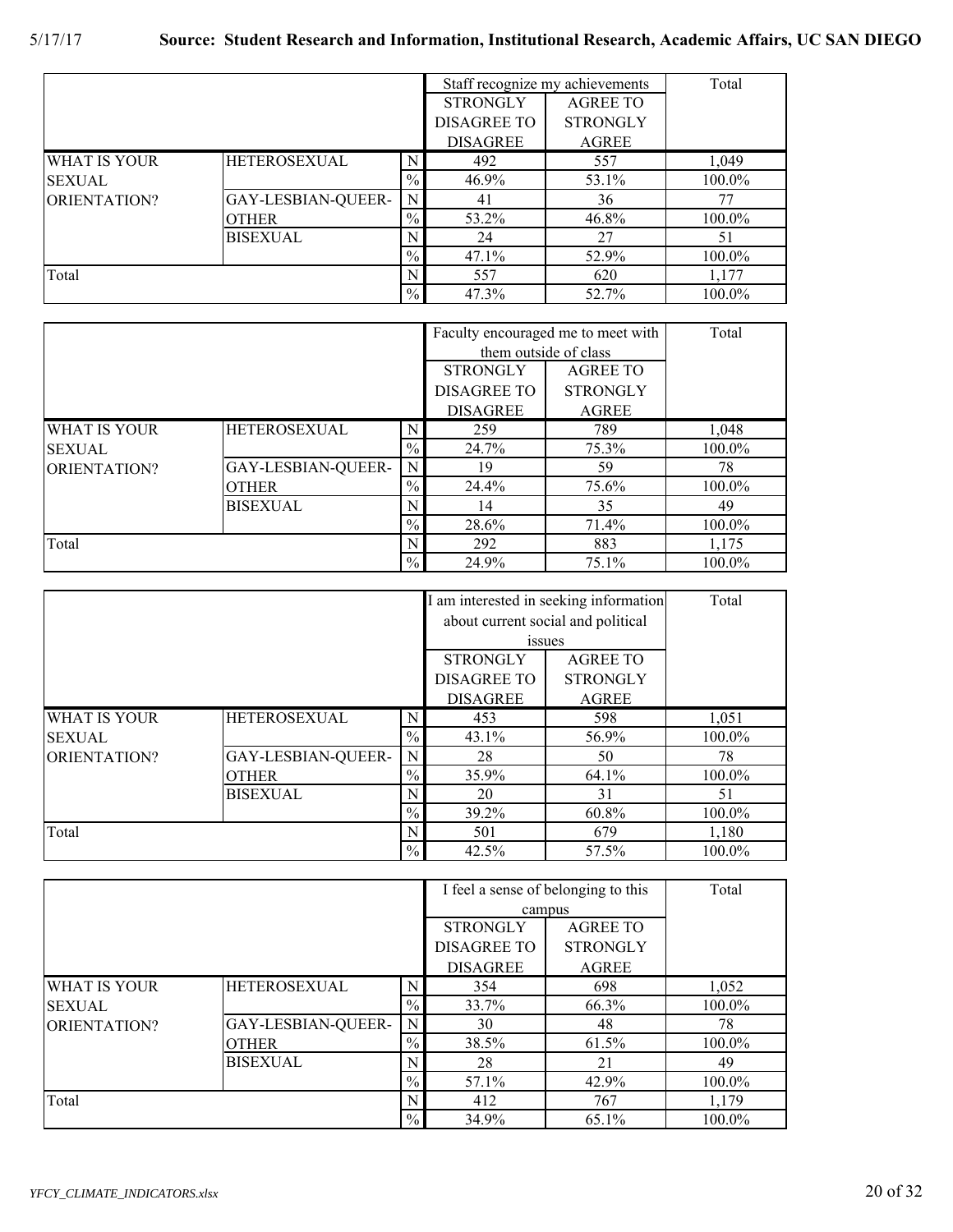|                     |                     | At least one faculty member has |                 | Total                               |        |
|---------------------|---------------------|---------------------------------|-----------------|-------------------------------------|--------|
|                     |                     |                                 |                 | taken an interest in my development |        |
|                     |                     |                                 |                 |                                     |        |
|                     |                     |                                 | <b>STRONGLY</b> | <b>AGREE TO</b>                     |        |
|                     |                     |                                 | DISAGREE TO     | <b>STRONGLY</b>                     |        |
|                     |                     |                                 | <b>DISAGREE</b> | <b>AGREE</b>                        |        |
| <b>WHAT IS YOUR</b> | <b>HETEROSEXUAL</b> | N                               | 437             | 613                                 | 1,050  |
| <b>SEXUAL</b>       |                     | $\%$                            | 41.6%           | 58.4%                               | 100.0% |
| ORIENTATION?        | GAY-LESBIAN-QUEER-  | N                               | 26              | 52                                  | 78     |
|                     | <b>OTHER</b>        | $\%$                            | 33.3%           | 66.7%                               | 100.0% |
|                     | <b>BISEXUAL</b>     | N                               | 20              | 31                                  | 51     |
|                     |                     | $\%$                            | 39.2%           | 60.8%                               | 100.0% |
| Total               |                     | N                               | 483             | 696                                 | 1,179  |
|                     |                     | $\frac{0}{0}$                   | 41.0%           | 59.0%                               | 100.0% |

|                     |                     |               |                    | I feel I am a member of this college | Total  |
|---------------------|---------------------|---------------|--------------------|--------------------------------------|--------|
|                     |                     |               | <b>STRONGLY</b>    | <b>AGREE TO</b>                      |        |
|                     |                     |               | <b>DISAGREE TO</b> | <b>STRONGLY</b>                      |        |
|                     |                     |               | <b>DISAGREE</b>    | <b>AGREE</b>                         |        |
| <b>WHAT IS YOUR</b> | <b>HETEROSEXUAL</b> | N             | 267                | 781                                  | 1,048  |
| <b>SEXUAL</b>       |                     | $\%$          | 25.5%              | 74.5%                                | 100.0% |
| <b>ORIENTATION?</b> | GAY-LESBIAN-QUEER-  | N             | 25                 | 52                                   | 77     |
|                     | OTHER               | $\%$          | 32.5%              | 67.5%                                | 100.0% |
|                     | <b>BISEXUAL</b>     | N             | 22                 | 29                                   | 51     |
|                     |                     | $\%$          | $43.1\%$           | 56.9%                                | 100.0% |
| Total               |                     | N             | 314                | 862                                  | 1,176  |
|                     |                     | $\frac{0}{0}$ | 26.7%              | 73.3%                                | 100.0% |

|                     |                     |               |                 | I have effectively led a group to a | Total     |
|---------------------|---------------------|---------------|-----------------|-------------------------------------|-----------|
|                     |                     |               |                 | common purpose                      |           |
|                     |                     |               | <b>STRONGLY</b> | <b>AGREE TO</b>                     |           |
|                     |                     |               | DISAGREE TO     | <b>STRONGLY</b>                     |           |
|                     |                     |               | <b>DISAGREE</b> | <b>AGREE</b>                        |           |
| <b>WHAT IS YOUR</b> | <b>HETEROSEXUAL</b> | N             | 577             | 471                                 | 1,048     |
| <b>SEXUAL</b>       |                     | $\frac{0}{0}$ | 55.1%           | 44.9%                               | $100.0\%$ |
| <b>ORIENTATION?</b> | GAY-LESBIAN-QUEER-  | N             | 45              | 33                                  | 78        |
|                     | <b>OTHER</b>        | $\%$          | 57.7%           | 42.3%                               | 100.0%    |
|                     | <b>BISEXUAL</b>     | N             | 28              | 23                                  | 51        |
|                     |                     | $\frac{0}{0}$ | 54.9%           | 45.1%                               | 100.0%    |
| Total               |                     | N             | 650             | 527                                 | 1,177     |
|                     |                     | $\frac{0}{0}$ | 55.2%           | 44.8%                               | $100.0\%$ |

|                     |                     |               |                    | It's important for me to be thinking | Total  |
|---------------------|---------------------|---------------|--------------------|--------------------------------------|--------|
|                     |                     |               |                    | about my career path after college   |        |
|                     |                     |               | <b>STRONGLY</b>    | <b>AGREE TO</b>                      |        |
|                     |                     |               | <b>DISAGREE TO</b> | <b>STRONGLY</b>                      |        |
|                     |                     |               | <b>DISAGREE</b>    | <b>AGREE</b>                         |        |
| <b>WHAT IS YOUR</b> | <b>HETEROSEXUAL</b> | N             | 53                 | 998                                  | 1,051  |
| <b>SEXUAL</b>       |                     | $\%$          | $5.0\%$            | 95.0%                                | 100.0% |
| ORIENTATION?        | GAY-LESBIAN-QUEER-  | N             | 4                  | 74                                   | 78     |
|                     | <b>OTHER</b>        | $\%$          | $5.1\%$            | 94.9%                                | 100.0% |
|                     | <b>BISEXUAL</b>     | N             | 3                  | 48                                   | 51     |
|                     |                     | $\%$          | 5.9%               | 94.1%                                | 100.0% |
| Total               |                     | N             | 60                 | 1,120                                | 1,180  |
|                     |                     | $\frac{0}{0}$ | $5.1\%$            | 94.9%                                | 100.0% |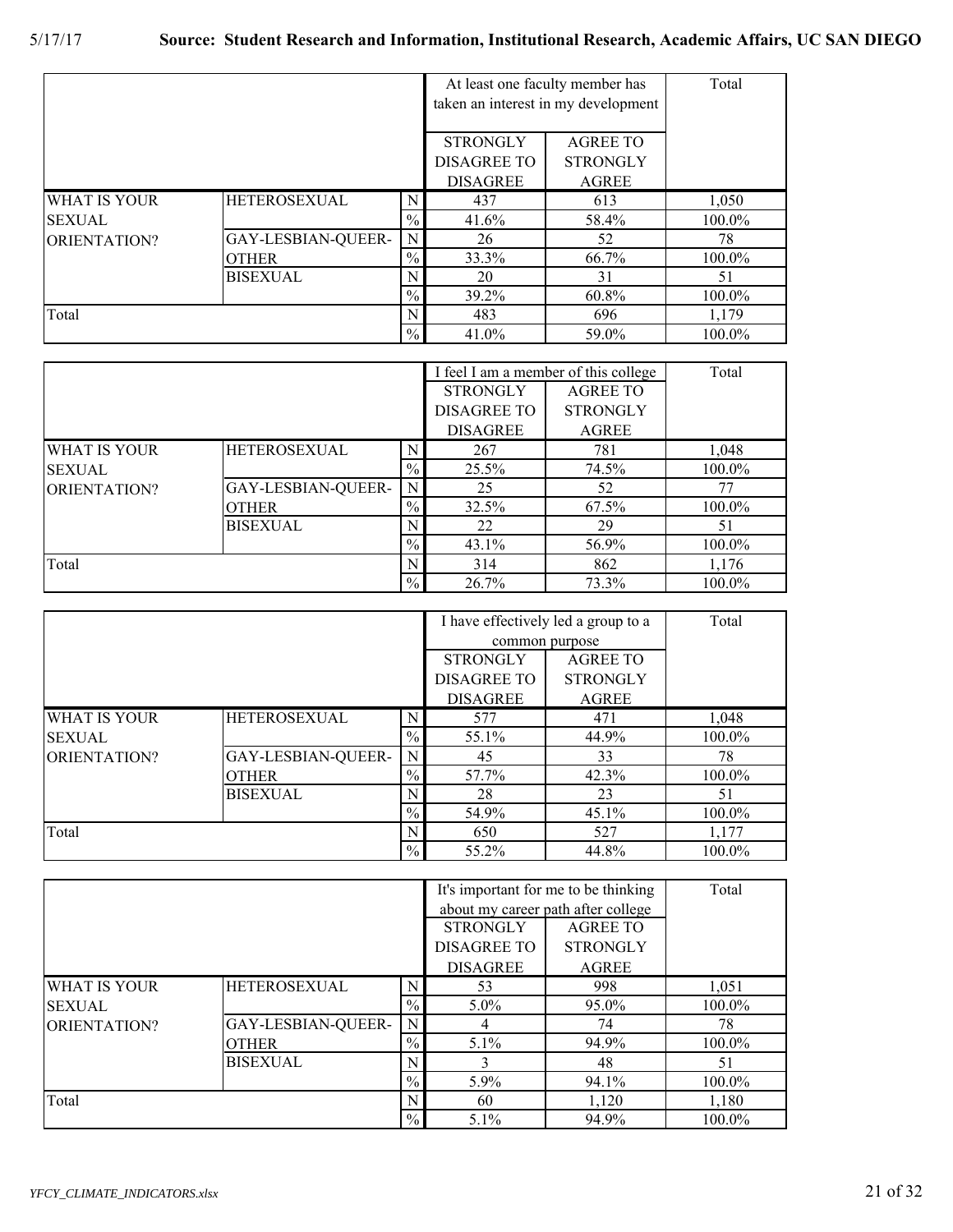|                     |                     |               |                 | I have a clear idea of how to achieve | Total     |
|---------------------|---------------------|---------------|-----------------|---------------------------------------|-----------|
|                     |                     |               | my career goals |                                       |           |
|                     |                     |               | <b>STRONGLY</b> | <b>AGREE TO</b>                       |           |
|                     |                     |               | DISAGREE TO     | <b>STRONGLY</b>                       |           |
|                     |                     |               | <b>DISAGREE</b> | <b>AGREE</b>                          |           |
| <b>WHAT IS YOUR</b> | <b>HETEROSEXUAL</b> | N             | 428             | 623                                   | 1,051     |
| <b>SEXUAL</b>       |                     | $\frac{0}{0}$ | 40.7%           | 59.3%                                 | 100.0%    |
| ORIENTATION?        | GAY-LESBIAN-QUEER-  | N             | 38              | 40                                    | 78        |
|                     | OTHER               | $\%$          | 48.7%           | 51.3%                                 | 100.0%    |
|                     | <b>BISEXUAL</b>     |               | 33              | 18                                    | 51        |
|                     |                     | $\%$          | 64.7%           | 35.3%                                 | 100.0%    |
| Total               |                     | N             | 499             | 681                                   | 1,180     |
|                     |                     | $\%$          | 42.3%           | 57.7%                                 | $100.0\%$ |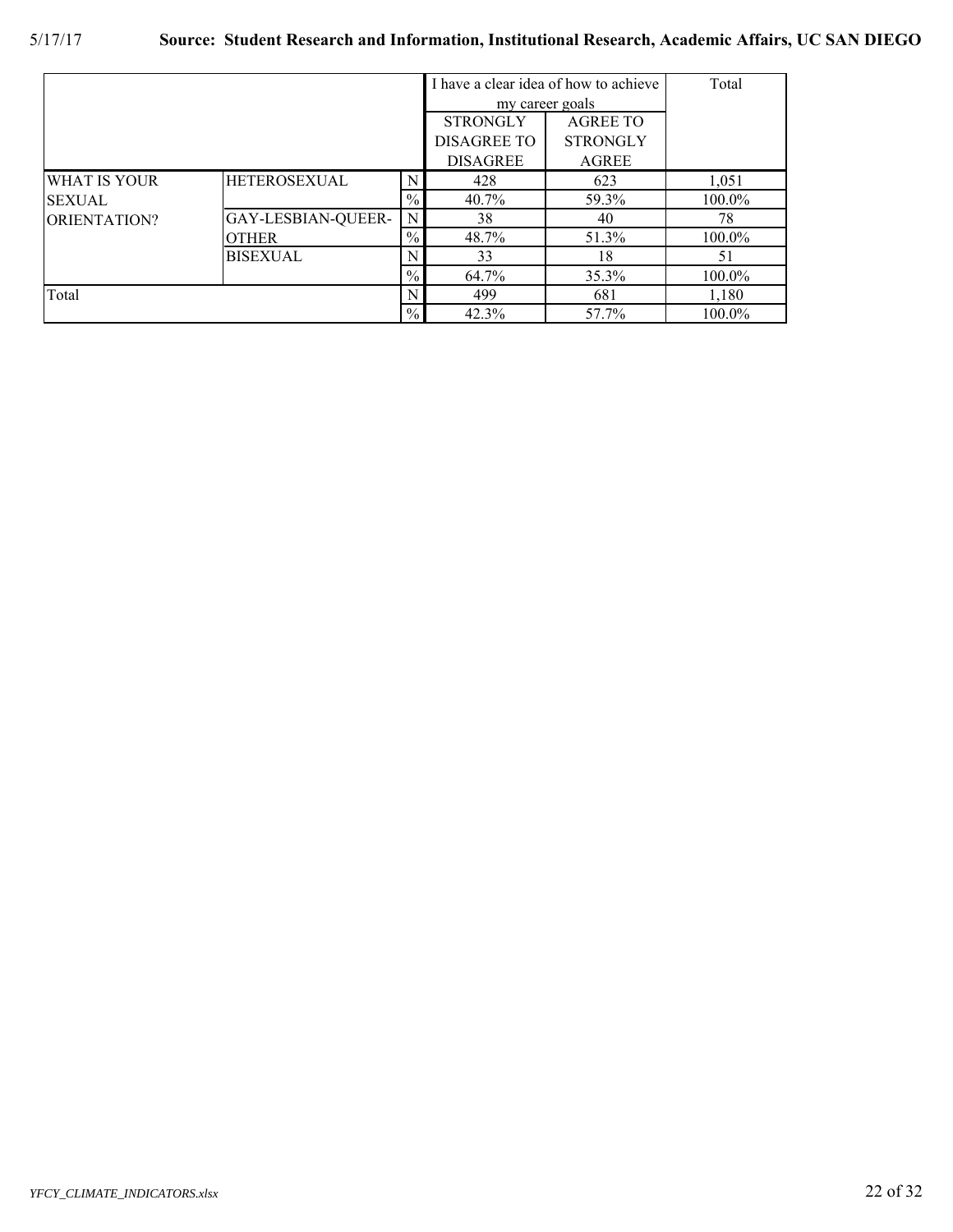### CAMPUS CLIMATE INDICATORS BY RACE, ORIENTATION AND PELL GRANT STATUS YFCY 2015

|                   |                   |               | Felt: Isolated from campus life |              |            | Total  |
|-------------------|-------------------|---------------|---------------------------------|--------------|------------|--------|
|                   |                   |               | Not at all                      | Occasionally | Frequently |        |
| PELL GRANT STATUS | NOT PELL GRANT    |               | 239                             | 406          | 190        | 835    |
|                   | <b>RECIPIENT</b>  | $\frac{0}{0}$ | 28.6%                           | 48.6%        | 22.8%      | 100.0% |
|                   | <b>PELL GRANT</b> |               | 126                             | 222          | 142        | 490    |
|                   | <b>RECIPIENT</b>  | $\frac{0}{0}$ | 25.7%                           | 45.3%        | 29.0%      | 100.0% |
| Total             |                   |               | 365                             | 628          | 332        | 1,325  |
|                   |                   | $\frac{0}{0}$ | 27.5%                           | 47.4%        | 25.1%      | 100.0% |

|                   |                       |               | Felt: Unsafe on this campus |              |            | Total  |
|-------------------|-----------------------|---------------|-----------------------------|--------------|------------|--------|
|                   |                       |               | Not at all                  | Occasionally | Frequently |        |
| PELL GRANT STATUS | <b>NOT PELL GRANT</b> |               | 590                         | 229          | 16         | 835    |
|                   | <b>RECIPIENT</b>      | $\frac{0}{6}$ | 70.7%                       | 27.4%        | 1.9%       | 100.0% |
|                   | <b>PELL GRANT</b>     |               | 346                         | 133          |            | 490    |
|                   | <b>RECIPIENT</b>      | $\frac{9}{6}$ | 70.6%                       | 27.1%        | $2.2\%$    | 100.0% |
| Total             |                       |               | 936                         | 362          |            | 1,325  |
|                   |                       | $\%$          | 70.6%                       | 27.3%        | $2.0\%$    | 100.0% |

|                          |                   |               |            | Felt: That your courses inspired you to think in new ways |            |        |  |
|--------------------------|-------------------|---------------|------------|-----------------------------------------------------------|------------|--------|--|
|                          |                   |               | Not at all | Occasionally                                              | Frequently |        |  |
| <b>PELL GRANT STATUS</b> | NOT PELL GRANT    |               | 95         | 432                                                       | 308        | 835    |  |
|                          | <b>RECIPIENT</b>  | $\frac{9}{6}$ | 11.4%      | 51.7%                                                     | 36.9%      | 100.0% |  |
|                          | <b>PELL GRANT</b> |               | 43         | 246                                                       | <b>200</b> | 489    |  |
|                          | <b>RECIPIENT</b>  | $\frac{0}{0}$ | 8.8%       | 50.3%                                                     | 40.9%      | 100.0% |  |
| Total                    |                   |               | 138        | 678                                                       | 508        | 1,324  |  |
|                          |                   | $\frac{0}{0}$ | 10.4%      | 51.2%                                                     | 38.4%      | 100.0% |  |

|                   |                       |               | Felt: That faculty provided me with feedback that helped |                                | Total      |        |
|-------------------|-----------------------|---------------|----------------------------------------------------------|--------------------------------|------------|--------|
|                   |                       |               |                                                          | me assess my progress in class |            |        |
|                   |                       |               | Not at all                                               | Occasionally                   | Frequently |        |
| PELL GRANT STATUS | <b>NOT PELL GRANT</b> | $\mathbf{N}$  | 151                                                      | 485                            | 197        | 833    |
|                   | <b>RECIPIENT</b>      | $\frac{0}{0}$ | 18.1%                                                    | 58.2%                          | 23.6%      | 100.0% |
|                   | PELL GRANT            | $\mathbf{N}$  | 70                                                       | 296                            | 124        | 490    |
|                   | <b>RECIPIENT</b>      | $\frac{0}{0}$ | 14.3%                                                    | 60.4%                          | 25.3%      | 100.0% |
| Total             |                       | N             | 221                                                      | 781                            | 321        | 1,323  |
|                   |                       | $\frac{0}{0}$ | $16.7\%$                                                 | 59.0%                          | 24.3%      | 100.0% |

|                   |                   |               |            | Felt: That my contributions were valued in class |            |        |
|-------------------|-------------------|---------------|------------|--------------------------------------------------|------------|--------|
|                   |                   |               | Not at all | Occasionally                                     | Frequently |        |
| PELL GRANT STATUS | NOT PELL GRANT    |               | 180        | 459                                              | 195        | 834    |
|                   | <b>RECIPIENT</b>  | $\%$          | 21.6%      | 55.0%                                            | 23.4%      | 100.0% |
|                   | <b>PELL GRANT</b> |               | 108        | 285                                              | 97         | 490    |
|                   | <b>RECIPIENT</b>  | $\frac{0}{6}$ | 22.0%      | 58.2%                                            | 19.8%      | 100.0% |
| Total             |                   |               | 288        | 744                                              | 292        | 1.324  |
|                   |                   | $\%$ .        | 21.8%      | 56.2%                                            | 22.1%      | 100.0% |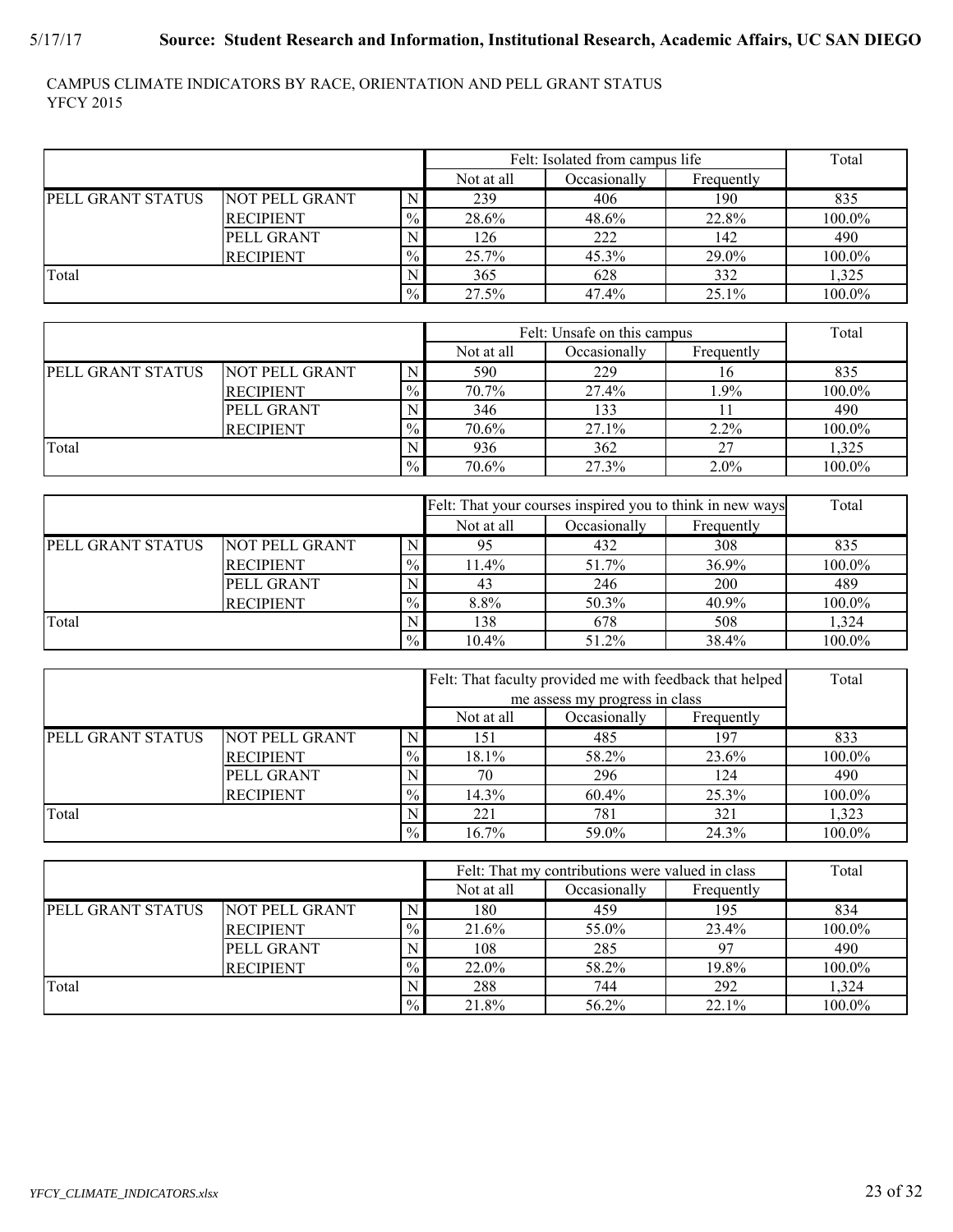|                   |                       |               | Felt: That faculty encouraged me to ask questions and | Total                                                    |          |        |  |  |
|-------------------|-----------------------|---------------|-------------------------------------------------------|----------------------------------------------------------|----------|--------|--|--|
|                   |                       |               | Not at all                                            | participate in discussions<br>Occasionally<br>Frequently |          |        |  |  |
| PELL GRANT STATUS | <b>NOT PELL GRANT</b> |               | 82                                                    | 451                                                      | 301      | 834    |  |  |
|                   | <b>RECIPIENT</b>      | $\%$          | 9.8%                                                  | 54.1%                                                    | $36.1\%$ | 100.0% |  |  |
|                   | PELL GRANT            |               | 43                                                    | 246                                                      | 200      | 489    |  |  |
|                   | <b>RECIPIENT</b>      | $\frac{0}{0}$ | 8.8%                                                  | 50.3%                                                    | $40.9\%$ | 100.0% |  |  |
| Total             |                       |               | 125                                                   | 697                                                      | 501      | 1,323  |  |  |
|                   |                       | $\frac{0}{0}$ | 9.4%                                                  | 52.7%                                                    | 37.9%    | 100.0% |  |  |

|                          |                  |               |                           | Satisfaction: General education and core curriculum |       |        |  |  |  |
|--------------------------|------------------|---------------|---------------------------|-----------------------------------------------------|-------|--------|--|--|--|
|                          |                  |               |                           | courses                                             |       |        |  |  |  |
|                          |                  |               | DISSATISFIED CANNOT RATE- | <b>SATISFIED</b>                                    |       |        |  |  |  |
|                          |                  |               |                           | <b>NEUTRAL</b>                                      |       |        |  |  |  |
| <b>PELL GRANT STATUS</b> | NOT PELL GRANT   | N             | 139                       | 217                                                 | 451   | 807    |  |  |  |
|                          | <b>RECIPIENT</b> | $\%$          | 17.2%                     | 26.9%                                               | 55.9% | 100.0% |  |  |  |
|                          | PELL GRANT       |               | 68                        | 143                                                 | 271   | 482    |  |  |  |
|                          | <b>RECIPIENT</b> | $\frac{0}{0}$ | 14.1%                     | 29.7%                                               | 56.2% | 100.0% |  |  |  |
| Total                    |                  |               | 207                       | 360                                                 | 722   | 1.289  |  |  |  |
|                          |                  | $\frac{0}{0}$ | 16.1%                     | 27.9%                                               | 56.0% | 100.0% |  |  |  |

|                          |                   |               | Satisfaction: Your overall academic experience | Total                     |                  |        |
|--------------------------|-------------------|---------------|------------------------------------------------|---------------------------|------------------|--------|
|                          |                   |               |                                                | DISSATISFIED CANNOT RATE- | <b>SATISFIED</b> |        |
|                          |                   |               |                                                | <b>NEUTRAL</b>            |                  |        |
| <b>PELL GRANT STATUS</b> | NOT PELL GRANT    |               | 76                                             | 186                       | 544              | 806    |
|                          | <b>RECIPIENT</b>  | $\frac{0}{0}$ | $9.4\%$                                        | 23.1%                     | 67.5%            | 100.0% |
|                          | <b>PELL GRANT</b> |               | 53                                             | 122                       | 308              | 483    |
|                          | <b>RECIPIENT</b>  | $\frac{0}{0}$ | 11.0%                                          | 25.3%                     | 63.8%            | 100.0% |
| Total                    |                   |               | 129                                            | 308                       | 852              | 1,289  |
|                          |                   | $\%$          | $10.0\%$                                       | 23.9%                     | 66.1%            | 100.0% |

|                   |                       |               |       | Satisfaction: Academic advising |                  |        |  |
|-------------------|-----------------------|---------------|-------|---------------------------------|------------------|--------|--|
|                   |                       |               |       | DISSATISFIED CANNOT RATE-       | <b>SATISFIED</b> |        |  |
|                   |                       |               |       | NEUTRAL                         |                  |        |  |
| PELL GRANT STATUS | <b>NOT PELL GRANT</b> |               | 94    | 271                             | 441              | 806    |  |
|                   | <b>RECIPIENT</b>      | $\frac{9}{6}$ | 11.7% | 33.6%                           | 54.7%            | 100.0% |  |
|                   | <b>PELL GRANT</b>     |               | 38    | 166                             | 279              | 483    |  |
|                   | <b>RECIPIENT</b>      | $\frac{0}{2}$ | 7.9%  | 34.4%                           | 57.8%            | 100.0% |  |
| Total             |                       |               | 132   | 437                             | 720              | 1,289  |  |
|                   |                       | $\frac{0}{0}$ | 10.2% | 33.9%                           | 55.9%            | 100.0% |  |

|                   |                       |               |      | Satisfaction: Student health services |                  |        |
|-------------------|-----------------------|---------------|------|---------------------------------------|------------------|--------|
|                   |                       |               |      | DISSATISFIED CANNOT RATE-             | <b>SATISFIED</b> |        |
|                   |                       |               |      | <b>NEUTRAL</b>                        |                  |        |
| PELL GRANT STATUS | <b>NOT PELL GRANT</b> |               | 69   | 445                                   | 292              | 806    |
|                   | <b>RECIPIENT</b>      | $\frac{0}{2}$ | 8.6% | 55.2%                                 | $36.2\%$         | 100.0% |
|                   | PELL GRANT            |               | 26   | 243                                   | 214              | 483    |
|                   | <b>RECIPIENT</b>      | $\frac{0}{6}$ | 5.4% | 50.3%                                 | 44.3%            | 100.0% |
| Total             |                       |               | 95   | 688                                   | 506              | 1,289  |
|                   |                       | $\%$          | 7.4% | 53.4%                                 | 39.3%            | 100.0% |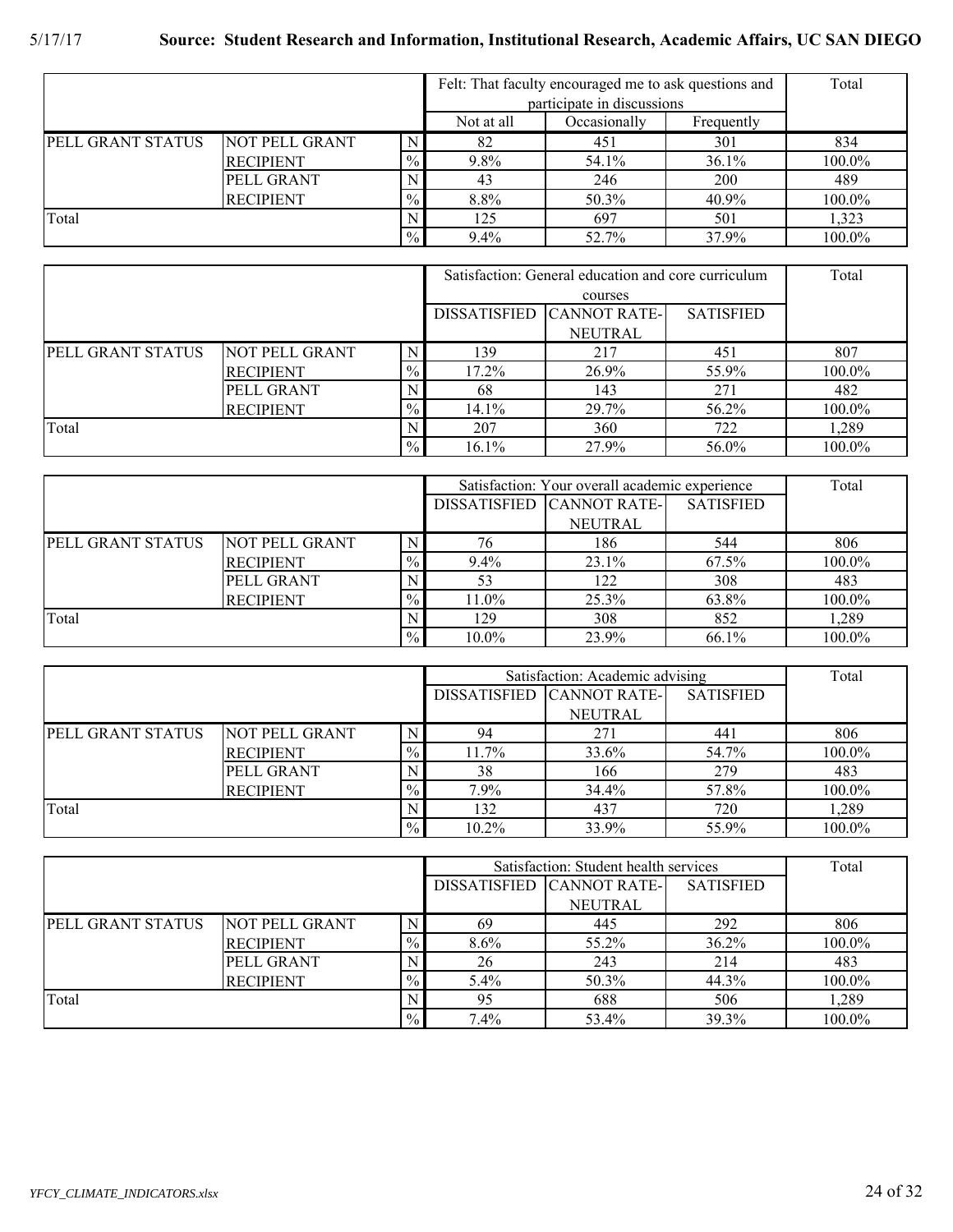|                   |                   |               |         | Satisfaction: Student psychological services |                  |        |
|-------------------|-------------------|---------------|---------|----------------------------------------------|------------------|--------|
|                   |                   |               |         | DISSATISFIED CANNOT RATE-                    | <b>SATISFIED</b> |        |
|                   |                   |               |         | <b>NEUTRAL</b>                               |                  |        |
| PELL GRANT STATUS | NOT PELL GRANT    |               | 42      | 588                                          | 176              | 806    |
|                   | <b>RECIPIENT</b>  | $\frac{0}{2}$ | $5.2\%$ | 73.0%                                        | 21.8%            | 100.0% |
|                   | <b>PELL GRANT</b> |               | 13      | 350                                          | 120              | 483    |
|                   | <b>RECIPIENT</b>  | $\frac{0}{0}$ | 2.7%    | 72.5%                                        | 24.8%            | 100.0% |
| Total             |                   |               | 55      | 938                                          | 296              | 1,289  |
|                   |                   | $\frac{0}{0}$ | 4.3%    | 72.8%                                        | 23.0%            | 100.0% |

|                   |                       |      |          | Satisfaction: Orientation for new students |                  |        |  |  |
|-------------------|-----------------------|------|----------|--------------------------------------------|------------------|--------|--|--|
|                   |                       |      |          | DISSATISFIED CANNOT RATE-                  | <b>SATISFIED</b> |        |  |  |
|                   |                       |      |          | <b>NEUTRAL</b>                             |                  |        |  |  |
| PELL GRANT STATUS | <b>NOT PELL GRANT</b> | N    | 131      | 297                                        | 377              | 805    |  |  |
|                   | <b>RECIPIENT</b>      | $\%$ | $16.3\%$ | 36.9%                                      | 46.8%            | 100.0% |  |  |
|                   | <b>PELL GRANT</b>     |      | 69       | 176                                        | 237              | 482    |  |  |
|                   | <b>RECIPIENT</b>      | $\%$ | 14.3%    | 36.5%                                      | 49.2%            | 100.0% |  |  |
| Total             |                       |      | 200      | 473                                        | 614              | 1,287  |  |  |
|                   |                       | $\%$ | 15.5%    | 36.8%                                      | 47.7%            | 100.0% |  |  |

|                          |                   |               |               | ETHNIC EXPERIENCE-Dined or shared a meal |                   |        |
|--------------------------|-------------------|---------------|---------------|------------------------------------------|-------------------|--------|
|                          |                   |               | NEVER TO      | <b>SOMETIMES</b>                         | <b>OFTEN TO</b>   |        |
|                          |                   |               | <b>SELDOM</b> |                                          | <b>VERY OFTEN</b> |        |
| <b>PELL GRANT STATUS</b> | NOT PELL GRANT    |               | 109           | 154                                      | 437               | 700    |
|                          | <b>RECIPIENT</b>  | $\frac{0}{2}$ | 15.6%         | 22.0%                                    | 62.4%             | 100.0% |
|                          | <b>PELL GRANT</b> |               | 86            | 99                                       | 246               | 431    |
|                          | <b>RECIPIENT</b>  | $\frac{0}{2}$ | 20.0%         | 23.0%                                    | 57.1%             | 100.0% |
| Total                    |                   |               | 195           | 253                                      | 683               | 1,131  |
|                          |                   | $\frac{0}{2}$ | 17.2%         | 22.4%                                    | 60.4%             | 100.0% |

|                   |                       |               |                 | ETHNIC EXPERIENCE-Had meaningful and honest              |                   |        |  |  |
|-------------------|-----------------------|---------------|-----------------|----------------------------------------------------------|-------------------|--------|--|--|
|                   |                       |               |                 | discussions about race/ethnic relations outside of class |                   |        |  |  |
|                   |                       |               | <b>NEVER TO</b> | <b>SOMETIMES</b>                                         | <b>OFTEN TO</b>   |        |  |  |
|                   |                       |               | <b>SELDOM</b>   |                                                          | <b>VERY OFTEN</b> |        |  |  |
| PELL GRANT STATUS | <b>NOT PELL GRANT</b> |               | 247             | 186                                                      | 268               | 701    |  |  |
|                   | <b>RECIPIENT</b>      | $\frac{0}{0}$ | 35.2%           | 26.5%                                                    | 38.2%             | 100.0% |  |  |
|                   | PELL GRANT            |               | 150             | 117                                                      | 163               | 430    |  |  |
|                   | <b>RECIPIENT</b>      | $\%$          | 34.9%           | 27.2%                                                    | 37.9%             | 100.0% |  |  |
| Total             |                       |               | 397             | 303                                                      | 431               | 1,131  |  |  |
|                   |                       | $\frac{0}{0}$ | 35.1%           | 26.8%                                                    | 38.1%             | 100.0% |  |  |

|                   |                       |      |               | ETHNIC EXPERIENCE - Had guarded, cautious |                   |        |  |  |  |
|-------------------|-----------------------|------|---------------|-------------------------------------------|-------------------|--------|--|--|--|
|                   |                       |      |               | interactions                              |                   |        |  |  |  |
|                   |                       |      | NEVER TO      | <b>SOMETIMES</b>                          | <b>OFTEN TO</b>   |        |  |  |  |
|                   |                       |      | <b>SELDOM</b> |                                           | <b>VERY OFTEN</b> |        |  |  |  |
| PELL GRANT STATUS | <b>NOT PELL GRANT</b> |      | 403           | 189                                       | 108               | 700    |  |  |  |
|                   | <b>RECIPIENT</b>      | $\%$ | 57.6%         | 27.0%                                     | 15.4%             | 100.0% |  |  |  |
|                   | PELL GRANT            |      | 260           | 107                                       | 62                | 429    |  |  |  |
|                   | <b>RECIPIENT</b>      | $\%$ | 60.6%         | 24.9%                                     | 14.5%             | 100.0% |  |  |  |
| Total             |                       |      | 663           | 296                                       | 170               | 1,129  |  |  |  |
|                   |                       | $\%$ | 58.7%         | 26.2%                                     | 15.1%             | 100.0% |  |  |  |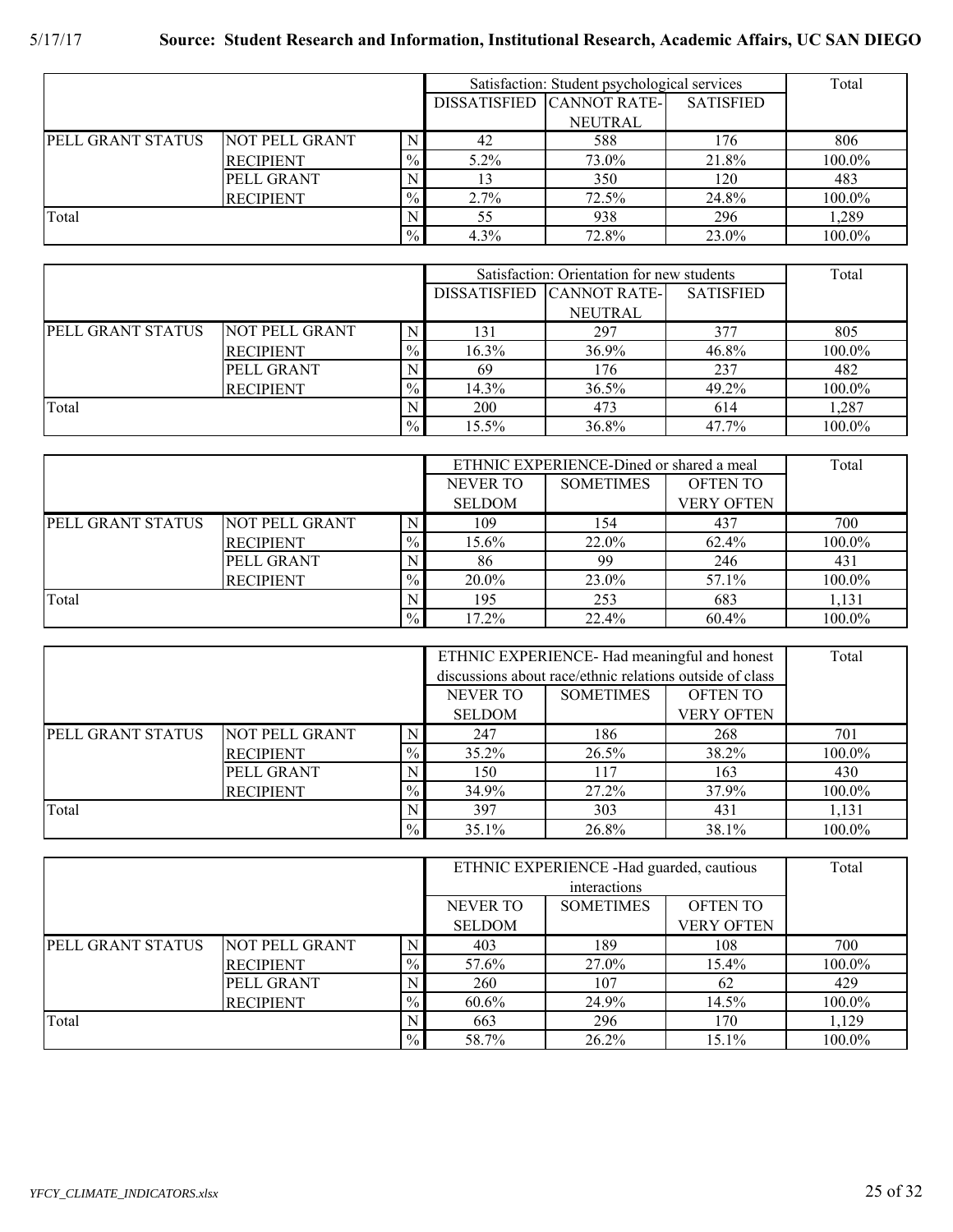|                   |                  |               | ETHNIC EXPERIENCE - Shared personal feelings and |                  | Total             |        |  |  |  |
|-------------------|------------------|---------------|--------------------------------------------------|------------------|-------------------|--------|--|--|--|
|                   |                  |               |                                                  | problems         |                   |        |  |  |  |
|                   |                  |               | <b>NEVER TO</b>                                  | <b>SOMETIMES</b> | <b>OFTEN TO</b>   |        |  |  |  |
|                   |                  |               | <b>SELDOM</b>                                    |                  | <b>VERY OFTEN</b> |        |  |  |  |
| PELL GRANT STATUS | NOT PELL GRANT   |               | 154                                              | 230              | 312               | 696    |  |  |  |
|                   | <b>RECIPIENT</b> | $\frac{0}{6}$ | 22.1%                                            | 33.0%            | 44.8%             | 100.0% |  |  |  |
|                   | PELL GRANT       |               | 109                                              | 137              | 184               | 430    |  |  |  |
|                   | <b>RECIPIENT</b> | $\frac{0}{0}$ | 25.3%                                            | 31.9%            | 42.8%             | 100.0% |  |  |  |
| Total             |                  |               | 263                                              | 367              | 496               | 1,126  |  |  |  |
|                   |                  | $\frac{0}{0}$ | 23.4%                                            | 32.6%            | 44.0%             | 100.0% |  |  |  |

|                   |                  |               |               | ETHNIC EXPERIENCE - Had tense, somewhat hostile |                   |        |  |  |  |
|-------------------|------------------|---------------|---------------|-------------------------------------------------|-------------------|--------|--|--|--|
|                   |                  |               |               | interactions                                    |                   |        |  |  |  |
|                   |                  |               | NEVER TO      | <b>SOMETIMES</b>                                | <b>OFTEN TO</b>   |        |  |  |  |
|                   |                  |               | <b>SELDOM</b> |                                                 | <b>VERY OFTEN</b> |        |  |  |  |
| PELL GRANT STATUS | NOT PELL GRANT   |               | 551           | 91                                              | 58                | 700    |  |  |  |
|                   | <b>RECIPIENT</b> | $\frac{0}{0}$ | 78.7%         | 13.0%                                           | 8.3%              | 100.0% |  |  |  |
|                   | PELL GRANT       |               | 338           | 51                                              | 40                | 429    |  |  |  |
|                   | <b>RECIPIENT</b> | $\frac{9}{6}$ | 78.8%         | 11.9%                                           | 9.3%              | 100.0% |  |  |  |
| Total             |                  |               | 889           | 142                                             | 98                | 1.129  |  |  |  |
|                   |                  | $\frac{0}{0}$ | 78.7%         | 12.6%                                           | 8.7%              | 100.0% |  |  |  |

|                   |                       |               | ETHNIC EXPERIENCE - Had intellectual discussions | Total            |                   |        |
|-------------------|-----------------------|---------------|--------------------------------------------------|------------------|-------------------|--------|
|                   |                       |               |                                                  | outside of class |                   |        |
|                   |                       |               | <b>NEVER TO</b>                                  | <b>SOMETIMES</b> | <b>OFTEN TO</b>   |        |
|                   |                       |               | <b>SELDOM</b>                                    |                  | <b>VERY OFTEN</b> |        |
| PELL GRANT STATUS | <b>NOT PELL GRANT</b> |               | 124                                              | 216              | 358               | 698    |
|                   | <b>RECIPIENT</b>      | $\%$          | 17.8%                                            | 30.9%            | 51.3%             | 100.0% |
|                   | PELL GRANT            |               | 98                                               | 128              | 204               | 430    |
|                   | <b>RECIPIENT</b>      | $\frac{0}{0}$ | 22.8%                                            | 29.8%            | 47.4%             | 100.0% |
| Total             |                       |               | 222                                              | 344              | 562               | 1,128  |
|                   |                       | $\frac{0}{6}$ | 19.7%                                            | 30.5%            | 49.8%             | 100.0% |

|                   |                       |               |                 | ETHNIC EXPERIENCE - Felt insulted or threatened |                   |        |  |
|-------------------|-----------------------|---------------|-----------------|-------------------------------------------------|-------------------|--------|--|
|                   |                       |               |                 | because of your race/ethnicity                  |                   |        |  |
|                   |                       |               | <b>NEVER TO</b> | <b>SOMETIMES</b>                                | <b>OFTEN TO</b>   |        |  |
|                   |                       |               | <b>SELDOM</b>   |                                                 | <b>VERY OFTEN</b> |        |  |
| PELL GRANT STATUS | <b>NOT PELL GRANT</b> |               | 562             | 84                                              | 55                | 701    |  |
|                   | <b>RECIPIENT</b>      | $\frac{0}{0}$ | 80.2%           | 12.0%                                           | 7.8%              | 100.0% |  |
|                   | PELL GRANT            |               | 352             | 48                                              | 30                | 430    |  |
|                   | <b>RECIPIENT</b>      | $\frac{0}{6}$ | 81.9%           | $11.2\%$                                        | $7.0\%$           | 100.0% |  |
| Total             |                       |               | 914             | 132                                             | 85                | 1,131  |  |
|                   |                       | $\frac{0}{2}$ | 80.8%           | $11.7\%$                                        | 7.5%              | 100.0% |  |

|                   |                       |               | ETHNIC EXPERIENCE - Studied or prepared for class |                  | Total             |        |
|-------------------|-----------------------|---------------|---------------------------------------------------|------------------|-------------------|--------|
|                   |                       |               | <b>NEVER TO</b>                                   | <b>SOMETIMES</b> | <b>OFTEN TO</b>   |        |
|                   |                       |               | <b>SELDOM</b>                                     |                  | <b>VERY OFTEN</b> |        |
| PELL GRANT STATUS | <b>NOT PELL GRANT</b> |               | 115                                               | 172              | 414               | 701    |
|                   | <b>RECIPIENT</b>      | $\frac{0}{2}$ | $16.4\%$                                          | 24.5%            | 59.1%             | 100.0% |
|                   | PELL GRANT            |               | 78                                                | 118              | 233               | 429    |
|                   | <b>RECIPIENT</b>      | $\%$          | 18.2%                                             | 27.5%            | 54.3%             | 100.0% |
| Total             |                       |               | 193                                               | 290              | 647               | 1,130  |
|                   |                       | $\%$          | 17.1%                                             | 25.7%            | 57.3%             | 100.0% |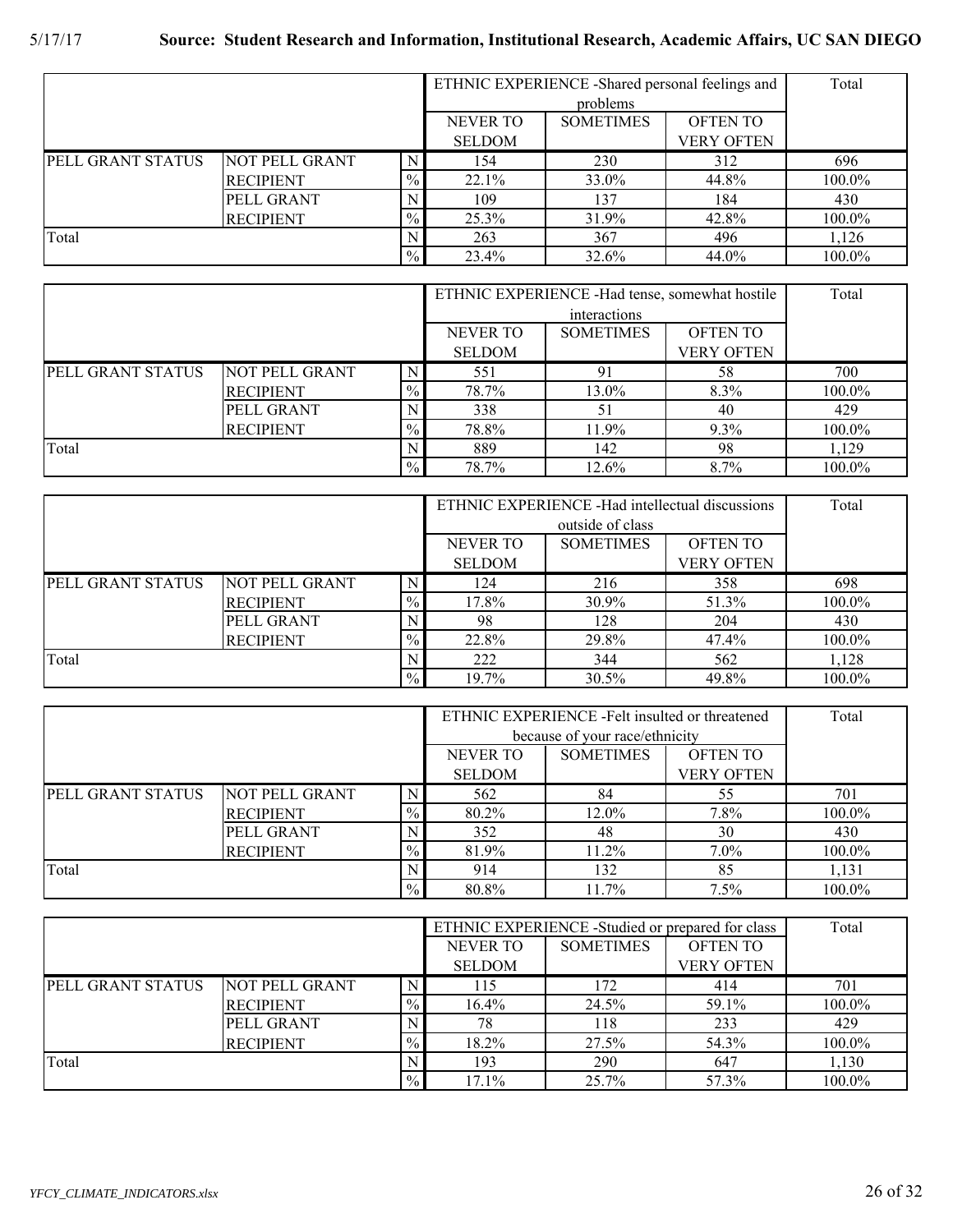|                   |                   |                 |                  | ETHNIC EXPERIENCE -Socialized or partied |                   |        |  |
|-------------------|-------------------|-----------------|------------------|------------------------------------------|-------------------|--------|--|
|                   |                   | <b>NEVER TO</b> | <b>SOMETIMES</b> | <b>OFTEN TO</b>                          |                   |        |  |
|                   |                   |                 | <b>SELDOM</b>    |                                          | <b>VERY OFTEN</b> |        |  |
| PELL GRANT STATUS | NOT PELL GRANT    | N.              | 172              | 206                                      | 323               | 701    |  |
|                   | <b>RECIPIENT</b>  | $\%$            | 24.5%            | 29.4%                                    | 46.1%             | 100.0% |  |
|                   | <b>PELL GRANT</b> |                 | 144              | 117                                      | 168               | 429    |  |
|                   | <b>RECIPIENT</b>  | $\frac{0}{0}$   | 33.6%            | 27.3%                                    | 39.2%             | 100.0% |  |
| Total             |                   |                 | 316              | 323                                      | 491               | 1.130  |  |
|                   |                   | $\%$            | 28.0%            | 28.6%                                    | 43.5%             | 100.0% |  |

|                   |                       |                                |                                | I have felt discriminated against at | Total  |
|-------------------|-----------------------|--------------------------------|--------------------------------|--------------------------------------|--------|
|                   |                       | this institution because of my |                                |                                      |        |
|                   |                       |                                | race/ethnicity, gender, sexual |                                      |        |
|                   |                       |                                | orientation                    |                                      |        |
|                   |                       |                                | <b>STRONGLY</b>                | <b>AGREE TO</b>                      |        |
|                   |                       |                                | <b>DISAGREE TO</b>             | <b>STRONGLY</b>                      |        |
|                   |                       |                                | <b>DISAGREE</b>                | AGREE                                |        |
| PELL GRANT STATUS | <b>NOT PELL GRANT</b> | N                              | 602                            | 152                                  | 754    |
|                   | <b>RECIPIENT</b>      | $\%$                           | 79.8%                          | 20.2%                                | 100.0% |
|                   | PELL GRANT            | N                              | 388                            | 68                                   | 456    |
|                   | <b>RECIPIENT</b>      | $\frac{0}{0}$                  | 85.1%                          | 14.9%                                | 100.0% |
| Total             |                       | N                              | 990                            | 220                                  | 1,210  |
|                   |                       | $\%$                           | 81.8%                          | 18.2%                                | 100.0% |

|                   |                       | I see myself as part of the campus |                    | Total           |        |
|-------------------|-----------------------|------------------------------------|--------------------|-----------------|--------|
|                   |                       |                                    | community          |                 |        |
|                   |                       |                                    | <b>STRONGLY</b>    | <b>AGREE TO</b> |        |
|                   |                       |                                    | <b>DISAGREE TO</b> | <b>STRONGLY</b> |        |
|                   |                       |                                    | <b>DISAGREE</b>    | <b>AGREE</b>    |        |
| PELL GRANT STATUS | <b>NOT PELL GRANT</b> | N                                  | 206                | 547             | 753    |
|                   | <b>RECIPIENT</b>      | $\frac{0}{0}$                      | 27.4%              | 72.6%           | 100.0% |
|                   | PELL GRANT            | N                                  | 157                | 299             | 456    |
|                   | <b>RECIPIENT</b>      | $\%$                               | 34.4%              | 65.6%           | 100.0% |
| Total             |                       | N                                  | 363                | 846             | 1,209  |
|                   |                       | $\%$                               | 30.0%              | 70.0%           | 100.0% |

|                   |                       | Faculty showed concern about my |                    | Total           |        |
|-------------------|-----------------------|---------------------------------|--------------------|-----------------|--------|
|                   |                       |                                 | progress           |                 |        |
|                   |                       |                                 | <b>STRONGLY</b>    | <b>AGREE TO</b> |        |
|                   |                       |                                 | <b>DISAGREE TO</b> | <b>STRONGLY</b> |        |
|                   |                       |                                 | <b>DISAGREE</b>    | <b>AGREE</b>    |        |
| PELL GRANT STATUS | <b>NOT PELL GRANT</b> | N                               | 323                | 429             | 752    |
|                   | <b>RECIPIENT</b>      | $\%$                            | 43.0%              | 57.0%           | 100.0% |
|                   | PELL GRANT            | N                               | 186                | 269             | 455    |
|                   | <b>RECIPIENT</b>      | $\frac{0}{0}$                   | 40.9%              | 59.1%           | 100.0% |
| Total             |                       | N                               | 509                | 698             | 1,207  |
|                   |                       | $\%$                            | 42.2%              | 57.8%           | 100.0% |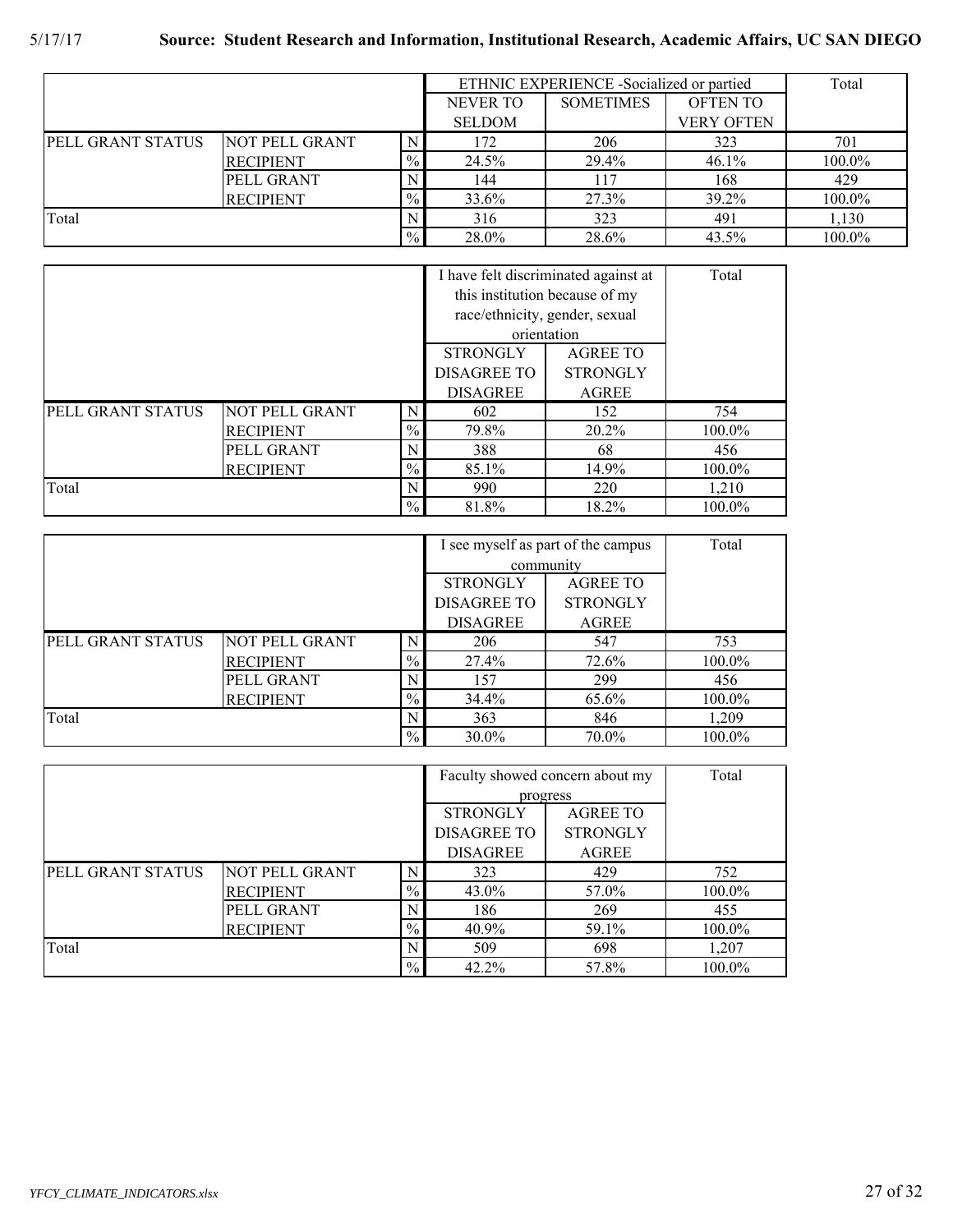|                   |                       | There is a lot of racial tension on this |                    | Total           |        |
|-------------------|-----------------------|------------------------------------------|--------------------|-----------------|--------|
|                   |                       |                                          | campus             |                 |        |
|                   |                       |                                          | <b>STRONGLY</b>    | <b>AGREE TO</b> |        |
|                   |                       |                                          | <b>DISAGREE TO</b> | <b>STRONGLY</b> |        |
|                   |                       |                                          | <b>DISAGREE</b>    | AGREE           |        |
| PELL GRANT STATUS | <b>NOT PELL GRANT</b> | N                                        | 603                | 149             | 752    |
|                   | <b>RECIPIENT</b>      | $\%$                                     | 80.2%              | 19.8%           | 100.0% |
|                   | PELL GRANT            | N                                        | 375                | 78              | 453    |
|                   | <b>RECIPIENT</b>      | $\%$                                     | 82.8%              | $17.2\%$        | 100.0% |
| Total             |                       | N                                        | 978                | 227             | 1,205  |
|                   |                       | $\frac{0}{6}$                            | 81.2%              | 18.8%           | 100.0% |

|                   |                       | I have been able to find a balance |                            | Total           |        |
|-------------------|-----------------------|------------------------------------|----------------------------|-----------------|--------|
|                   |                       |                                    | between academics and      |                 |        |
|                   |                       |                                    | extracurricular activities |                 |        |
|                   |                       |                                    | <b>STRONGLY</b>            | <b>AGREE TO</b> |        |
|                   |                       |                                    | <b>DISAGREE TO</b>         | <b>STRONGLY</b> |        |
|                   |                       |                                    | <b>DISAGREE</b>            | AGREE           |        |
| PELL GRANT STATUS | <b>NOT PELL GRANT</b> | N                                  | 239                        | 515             | 754    |
|                   | <b>RECIPIENT</b>      | $\%$                               | 31.7%                      | 68.3%           | 100.0% |
|                   | PELL GRANT            | N                                  | 191                        | 265             | 456    |
|                   | <b>RECIPIENT</b>      | $\frac{0}{0}$                      | 41.9%                      | 58.1%           | 100.0% |
| Total             |                       | N                                  | 430                        | 780             | 1,210  |
|                   |                       | $\frac{0}{0}$                      | 35.5%                      | 64.5%           | 100.0% |

|                   |                       | The admission/recruitment materials |                                  | Total           |        |
|-------------------|-----------------------|-------------------------------------|----------------------------------|-----------------|--------|
|                   |                       |                                     | portrayed this campus accurately |                 |        |
|                   |                       |                                     | <b>STRONGLY</b>                  | <b>AGREE TO</b> |        |
|                   |                       |                                     | <b>DISAGREE TO</b>               | <b>STRONGLY</b> |        |
|                   |                       |                                     | <b>DISAGREE</b>                  | <b>AGREE</b>    |        |
| PELL GRANT STATUS | <b>NOT PELL GRANT</b> | N                                   | 234                              | 517             | 751    |
|                   | <b>RECIPIENT</b>      | $\%$                                | 31.2%                            | 68.8%           | 100.0% |
|                   | PELL GRANT            | N                                   | 131                              | 323             | 454    |
|                   | <b>RECIPIENT</b>      | $\%$                                | 28.9%                            | 71.1%           | 100.0% |
| Total             |                       |                                     | 365                              | 840             | 1,205  |
|                   |                       | $\frac{0}{0}$                       | 30.3%                            | 69.7%           | 100.0% |

|                          |                       |               | Faculty empower me to learn here | Total           |        |
|--------------------------|-----------------------|---------------|----------------------------------|-----------------|--------|
|                          |                       |               | <b>STRONGLY</b>                  | <b>AGREE TO</b> |        |
|                          |                       |               | DISAGREE TO                      | <b>STRONGLY</b> |        |
|                          |                       |               | <b>DISAGREE</b>                  | <b>AGREE</b>    |        |
| <b>PELL GRANT STATUS</b> | <b>NOT PELL GRANT</b> | N             | 187                              | 564             | 751    |
|                          | <b>RECIPIENT</b>      | $\frac{0}{6}$ | 24.9%                            | 75.1%           | 100.0% |
|                          | PELL GRANT            | N             | 102                              | 354             | 456    |
|                          | <b>RECIPIENT</b>      | $\frac{0}{0}$ | 22.4%                            | 77.6%           | 100.0% |
| Total                    |                       | N             | 289                              | 918             | 1.207  |
|                          |                       | $\frac{0}{6}$ | 23.9%                            | 76.1%           | 100.0% |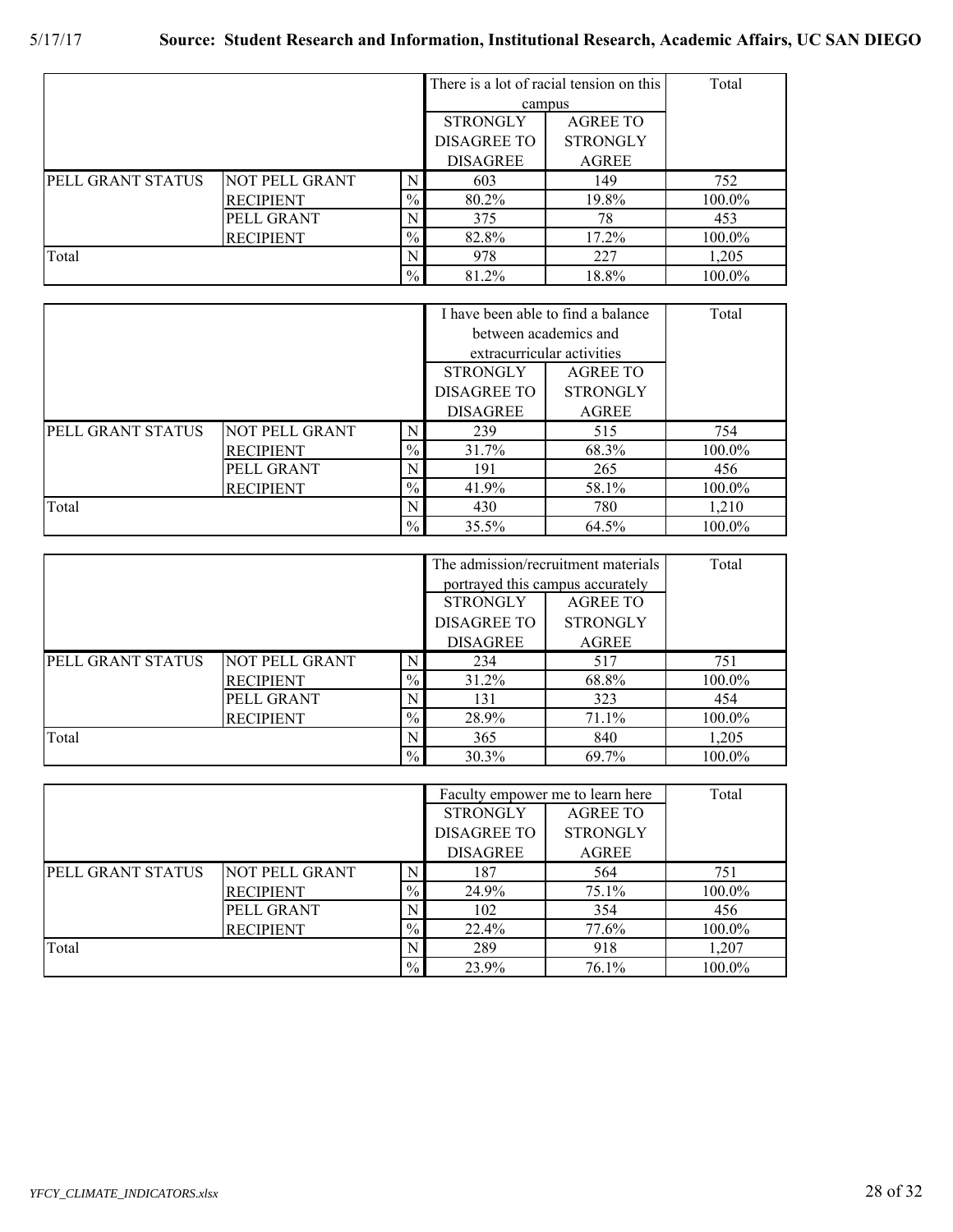|                   |                       | If asked, I would recommend this |                    | Total           |        |
|-------------------|-----------------------|----------------------------------|--------------------|-----------------|--------|
|                   |                       |                                  | college to others  |                 |        |
|                   |                       |                                  | <b>STRONGLY</b>    | <b>AGREE TO</b> |        |
|                   |                       |                                  | <b>DISAGREE TO</b> | <b>STRONGLY</b> |        |
|                   |                       |                                  | <b>DISAGREE</b>    | <b>AGREE</b>    |        |
| PELL GRANT STATUS | <b>NOT PELL GRANT</b> | N                                | 143                | 611             | 754    |
|                   | <b>RECIPIENT</b>      | $\frac{0}{6}$                    | 19.0%              | 81.0%           | 100.0% |
|                   | PELL GRANT            | N                                | 74                 | 381             | 455    |
|                   | <b>RECIPIENT</b>      | $\%$                             | 16.3%              | 83.7%           | 100.0% |
| Total             |                       | N                                | 217                | 992             | 1.209  |
|                   |                       | $\frac{0}{0}$                    | 17.9%              | 82.1%           | 100.0% |

|                   |                       | At least one staff member has taken |                               | Total           |        |
|-------------------|-----------------------|-------------------------------------|-------------------------------|-----------------|--------|
|                   |                       |                                     | an interest in my development |                 |        |
|                   |                       | <b>STRONGLY</b>                     | <b>AGREE TO</b>               |                 |        |
|                   |                       |                                     | <b>DISAGREE TO</b>            | <b>STRONGLY</b> |        |
|                   |                       |                                     | <b>DISAGREE</b>               | <b>AGREE</b>    |        |
| PELL GRANT STATUS | <b>NOT PELL GRANT</b> | N                                   | 293                           | 460             | 753    |
|                   | <b>RECIPIENT</b>      | $\frac{0}{0}$                       | 38.9%                         | 61.1%           | 100.0% |
|                   | PELL GRANT            | N                                   | 171                           | 285             | 456    |
|                   | <b>RECIPIENT</b>      | $\%$                                | 37.5%                         | 62.5%           | 100.0% |
| Total             |                       | N                                   | 464                           | 745             | 1.209  |
|                   |                       | $\frac{0}{6}$                       | 38.4%                         | 61.6%           | 100.0% |

|                   |                       |               | I feel valued at this institution |                 | Total  |
|-------------------|-----------------------|---------------|-----------------------------------|-----------------|--------|
|                   |                       |               | <b>STRONGLY</b>                   | <b>AGREE TO</b> |        |
|                   |                       |               | <b>DISAGREE TO</b>                | <b>STRONGLY</b> |        |
|                   |                       |               | <b>DISAGREE</b>                   | <b>AGREE</b>    |        |
| PELL GRANT STATUS | <b>NOT PELL GRANT</b> | N             | 316                               | 435             | 751    |
|                   | <b>RECIPIENT</b>      | $\%$          | 42.1%                             | 57.9%           | 100.0% |
|                   | PELL GRANT            | N             | 199                               | 256             | 455    |
|                   | <b>RECIPIENT</b>      | $\frac{0}{0}$ | 43.7%                             | 56.3%           | 100.0% |
| Total             |                       | N             | 515                               | 691             | 1.206  |
|                   |                       | $\frac{0}{0}$ | 42.7%                             | 57.3%           | 100.0% |

|                   |                       | Faculty believe in my potential to |                      | Total           |        |
|-------------------|-----------------------|------------------------------------|----------------------|-----------------|--------|
|                   |                       |                                    | succeed academically |                 |        |
|                   |                       |                                    | <b>STRONGLY</b>      | <b>AGREE TO</b> |        |
|                   |                       |                                    | <b>DISAGREE TO</b>   | <b>STRONGLY</b> |        |
|                   |                       |                                    | <b>DISAGREE</b>      | <b>AGREE</b>    |        |
| PELL GRANT STATUS | <b>NOT PELL GRANT</b> | N                                  | 192                  | 561             | 753    |
|                   | <b>RECIPIENT</b>      | $\frac{0}{0}$                      | 25.5%                | 74.5%           | 100.0% |
|                   | PELL GRANT            | N                                  | 119                  | 337             | 456    |
|                   | <b>RECIPIENT</b>      | $\%$                               | 26.1%                | 73.9%           | 100.0% |
| Total             |                       | N                                  | 311                  | 898             | 1,209  |
|                   |                       | $\frac{0}{6}$                      | 25.7%                | 74.3%           | 100.0% |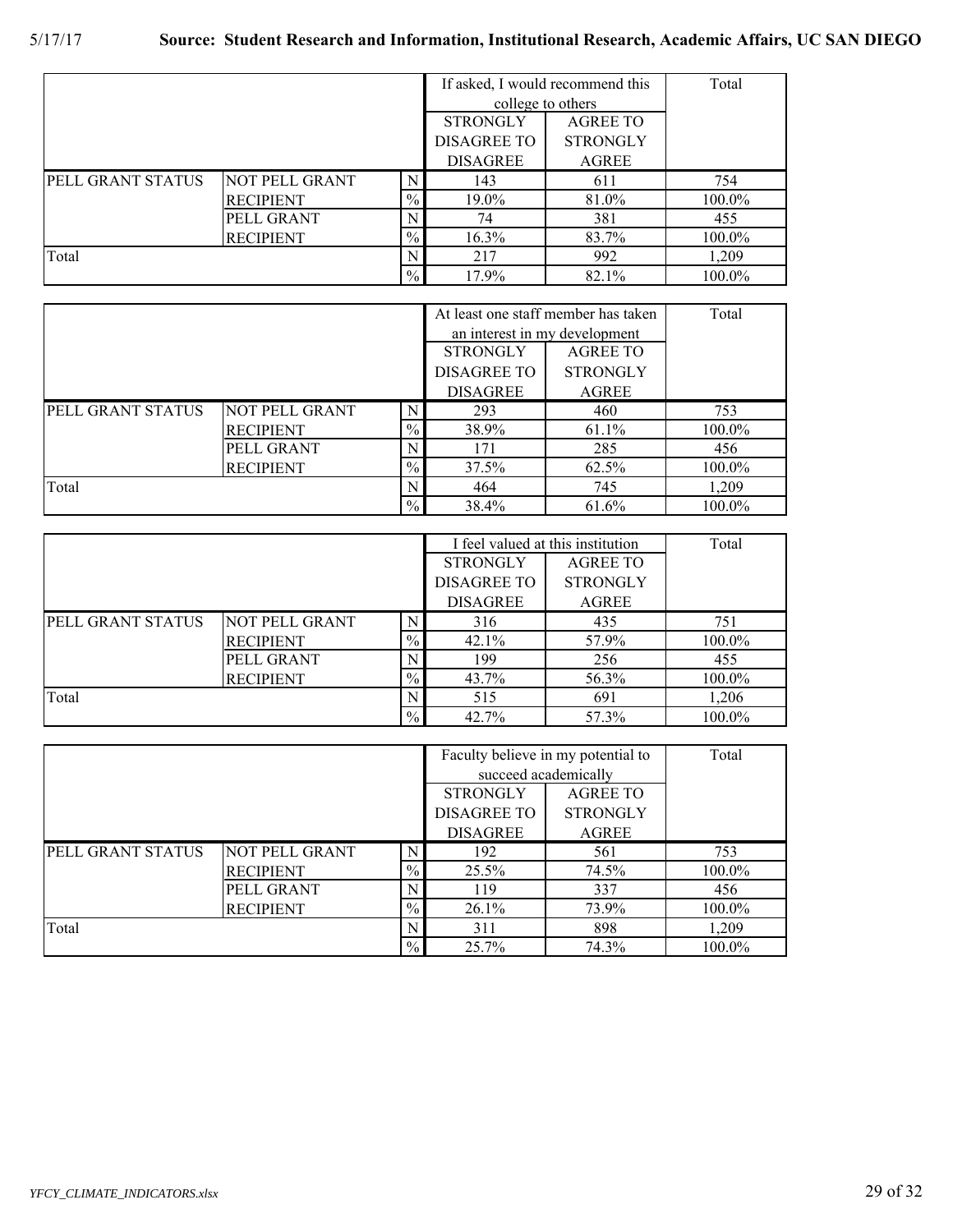|                   |                       | My college experiences have exposed |                                       | Total           |        |
|-------------------|-----------------------|-------------------------------------|---------------------------------------|-----------------|--------|
|                   |                       |                                     | me to diverse opinions, cultures, and |                 |        |
|                   |                       |                                     | values                                |                 |        |
|                   |                       | <b>STRONGLY</b>                     | <b>AGREE TO</b>                       |                 |        |
|                   |                       |                                     | <b>DISAGREE TO</b>                    | <b>STRONGLY</b> |        |
|                   |                       |                                     | <b>DISAGREE</b>                       | <b>AGREE</b>    |        |
| PELL GRANT STATUS | <b>NOT PELL GRANT</b> | N                                   | 97                                    | 655             | 752    |
|                   | <b>RECIPIENT</b>      | $\%$                                | 12.9%                                 | 87.1%           | 100.0% |
|                   | PELL GRANT            | N                                   | 67                                    | 388             | 455    |
|                   | <b>RECIPIENT</b>      | $\%$                                | 14.7%                                 | 85.3%           | 100.0% |
| Total             |                       | N                                   | 164                                   | 1,043           | 1,207  |
|                   |                       | $\%$                                | 13.6%                                 | 86.4%           | 100.0% |

|                   |                  | Staff encouraged me to get involved |                      | Total           |        |
|-------------------|------------------|-------------------------------------|----------------------|-----------------|--------|
|                   |                  |                                     | in campus activities |                 |        |
|                   |                  |                                     | <b>STRONGLY</b>      | <b>AGREE TO</b> |        |
|                   |                  |                                     | <b>DISAGREE TO</b>   | <b>STRONGLY</b> |        |
|                   |                  |                                     | <b>DISAGREE</b>      | <b>AGREE</b>    |        |
| PELL GRANT STATUS | NOT PELL GRANT   | N                                   | 264                  | 471             | 735    |
|                   | <b>RECIPIENT</b> | $\%$                                | 35.9%                | 64.1%           | 100.0% |
|                   | PELL GRANT       | N                                   | 157                  | 292             | 449    |
|                   | <b>RECIPIENT</b> | $\%$                                | 35.0%                | 65.0%           | 100.0% |
| Total             |                  | N                                   | 421                  | 763             | 1,184  |
|                   |                  | $\%$                                | 35.6%                | 64.4%           | 100.0% |

|                   |                  | In class I have heard faculty express |                                      | Total           |        |
|-------------------|------------------|---------------------------------------|--------------------------------------|-----------------|--------|
|                   |                  |                                       | stereotypes based on race-ethnicity, |                 |        |
|                   |                  | gender, sexual orientation            |                                      |                 |        |
|                   |                  | <b>STRONGLY</b>                       | <b>AGREE TO</b>                      |                 |        |
|                   |                  |                                       | <b>DISAGREE TO</b>                   | <b>STRONGLY</b> |        |
|                   |                  |                                       | <b>DISAGREE</b>                      | <b>AGREE</b>    |        |
| PELL GRANT STATUS | NOT PELL GRANT   | N                                     | 523                                  | 213             | 736    |
|                   | <b>RECIPIENT</b> | $\frac{0}{0}$                         | 71.1%                                | 28.9%           | 100.0% |
|                   | PELL GRANT       | N                                     | 321                                  | 128             | 449    |
|                   | <b>RECIPIENT</b> | $\%$                                  | 71.5%                                | 28.5%           | 100.0% |
| Total             |                  | N                                     | 844                                  | 341             | 1,185  |
|                   |                  | $\%$                                  | 71.2%                                | 28.8%           | 100.0% |

|                   |                  | Staff recognize my achievements |                    | Total           |        |
|-------------------|------------------|---------------------------------|--------------------|-----------------|--------|
|                   |                  |                                 | <b>STRONGLY</b>    | <b>AGREE TO</b> |        |
|                   |                  |                                 | <b>DISAGREE TO</b> | <b>STRONGLY</b> |        |
|                   |                  |                                 | <b>DISAGREE</b>    | <b>AGREE</b>    |        |
| PELL GRANT STATUS | NOT PELL GRANT   | N                               | 335                | 398             | 733    |
|                   | <b>RECIPIENT</b> | $\frac{0}{0}$                   | 45.7%              | 54.3%           | 100.0% |
|                   | PELL GRANT       | N                               | 226                | 224             | 450    |
|                   | <b>RECIPIENT</b> | $\%$                            | 50.2%              | 49.8%           | 100.0% |
| Total             |                  | N                               | 561                | 622             | 1,183  |
|                   |                  | $\%$                            | 47.4%              | 52.6%           | 100.0% |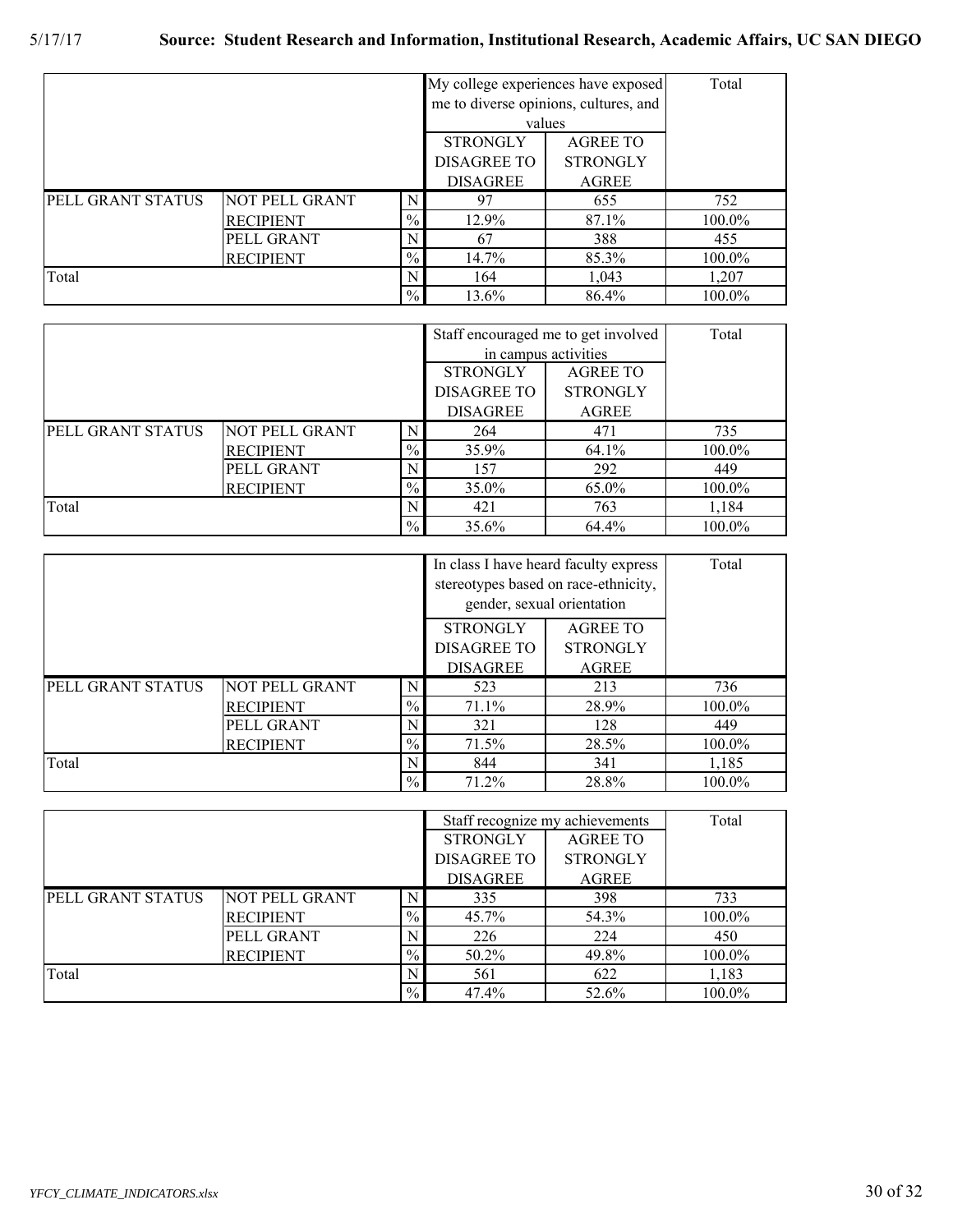|                   |                  | Faculty encouraged me to meet with |                       | Total           |        |
|-------------------|------------------|------------------------------------|-----------------------|-----------------|--------|
|                   |                  |                                    | them outside of class |                 |        |
|                   |                  | <b>STRONGLY</b>                    | <b>AGREE TO</b>       |                 |        |
|                   |                  |                                    | <b>DISAGREE TO</b>    | <b>STRONGLY</b> |        |
|                   |                  |                                    | <b>DISAGREE</b>       | <b>AGREE</b>    |        |
| PELL GRANT STATUS | NOT PELL GRANT   | N                                  | 191                   | 544             | 735    |
|                   | <b>RECIPIENT</b> | $\%$                               | 26.0%                 | 74.0%           | 100.0% |
|                   | PELL GRANT       | N                                  | 103                   | 343             | 446    |
|                   | <b>RECIPIENT</b> | $\%$                               | 23.1%                 | 76.9%           | 100.0% |
| Total             |                  | N                                  | 294                   | 887             | 1,181  |
|                   |                  | $\frac{0}{0}$                      | 24.9%                 | 75.1%           | 100.0% |

|                   |                       | I am interested in seeking information |                                    | Total           |        |
|-------------------|-----------------------|----------------------------------------|------------------------------------|-----------------|--------|
|                   |                       |                                        | about current social and political |                 |        |
|                   |                       | issues                                 |                                    |                 |        |
|                   |                       |                                        | <b>STRONGLY</b>                    | <b>AGREE TO</b> |        |
|                   |                       |                                        | <b>DISAGREE TO</b>                 | <b>STRONGLY</b> |        |
|                   |                       |                                        | <b>DISAGREE</b>                    | <b>AGREE</b>    |        |
| PELL GRANT STATUS | <b>NOT PELL GRANT</b> | N                                      | 303                                | 433             | 736    |
|                   | <b>RECIPIENT</b>      | $\%$                                   | 41.2%                              | 58.8%           | 100.0% |
|                   | PELL GRANT            | N                                      | 201                                | 249             | 450    |
|                   | <b>RECIPIENT</b>      | $\frac{0}{0}$                          | 44.7%                              | 55.3%           | 100.0% |
| Total             |                       | N                                      | 504                                | 682             | 1,186  |
|                   |                       | $\frac{0}{0}$                          | 42.5%                              | 57.5%           | 100.0% |

|                   |                       | I feel a sense of belonging to this |                    | Total           |        |
|-------------------|-----------------------|-------------------------------------|--------------------|-----------------|--------|
|                   |                       |                                     | campus             |                 |        |
|                   |                       | <b>STRONGLY</b>                     | <b>AGREE TO</b>    |                 |        |
|                   |                       |                                     | <b>DISAGREE TO</b> | <b>STRONGLY</b> |        |
|                   |                       |                                     | <b>DISAGREE</b>    | <b>AGREE</b>    |        |
| PELL GRANT STATUS | <b>NOT PELL GRANT</b> | N                                   | 244                | 493             | 737    |
|                   | <b>RECIPIENT</b>      | $\%$                                | 33.1%              | 66.9%           | 100.0% |
|                   | PELL GRANT            |                                     | 171                | 277             | 448    |
|                   | <b>RECIPIENT</b>      | $\%$                                | 38.2%              | 61.8%           | 100.0% |
| Total             |                       | N                                   | 415                | 770             | 1,185  |
|                   |                       | $\frac{0}{6}$                       | 35.0%              | 65.0%           | 100.0% |

|                   |                       | At least one faculty member has |                                     | Total           |        |
|-------------------|-----------------------|---------------------------------|-------------------------------------|-----------------|--------|
|                   |                       |                                 | taken an interest in my development |                 |        |
|                   |                       | <b>STRONGLY</b>                 | <b>AGREE TO</b>                     |                 |        |
|                   |                       |                                 | <b>DISAGREE TO</b>                  | <b>STRONGLY</b> |        |
|                   |                       |                                 | <b>DISAGREE</b>                     | <b>AGREE</b>    |        |
| PELL GRANT STATUS | <b>NOT PELL GRANT</b> |                                 | 304                                 | 431             | 735    |
|                   | <b>RECIPIENT</b>      | $\%$                            | 41.4%                               | 58.6%           | 100.0% |
|                   | PELL GRANT            | N                               | 182                                 | 268             | 450    |
|                   | <b>RECIPIENT</b>      | $\%$                            | 40.4%                               | 59.6%           | 100.0% |
| Total             |                       | N                               | 486                                 | 699             | 1,185  |
|                   |                       | $\frac{0}{0}$                   | 41.0%                               | 59.0%           | 100.0% |